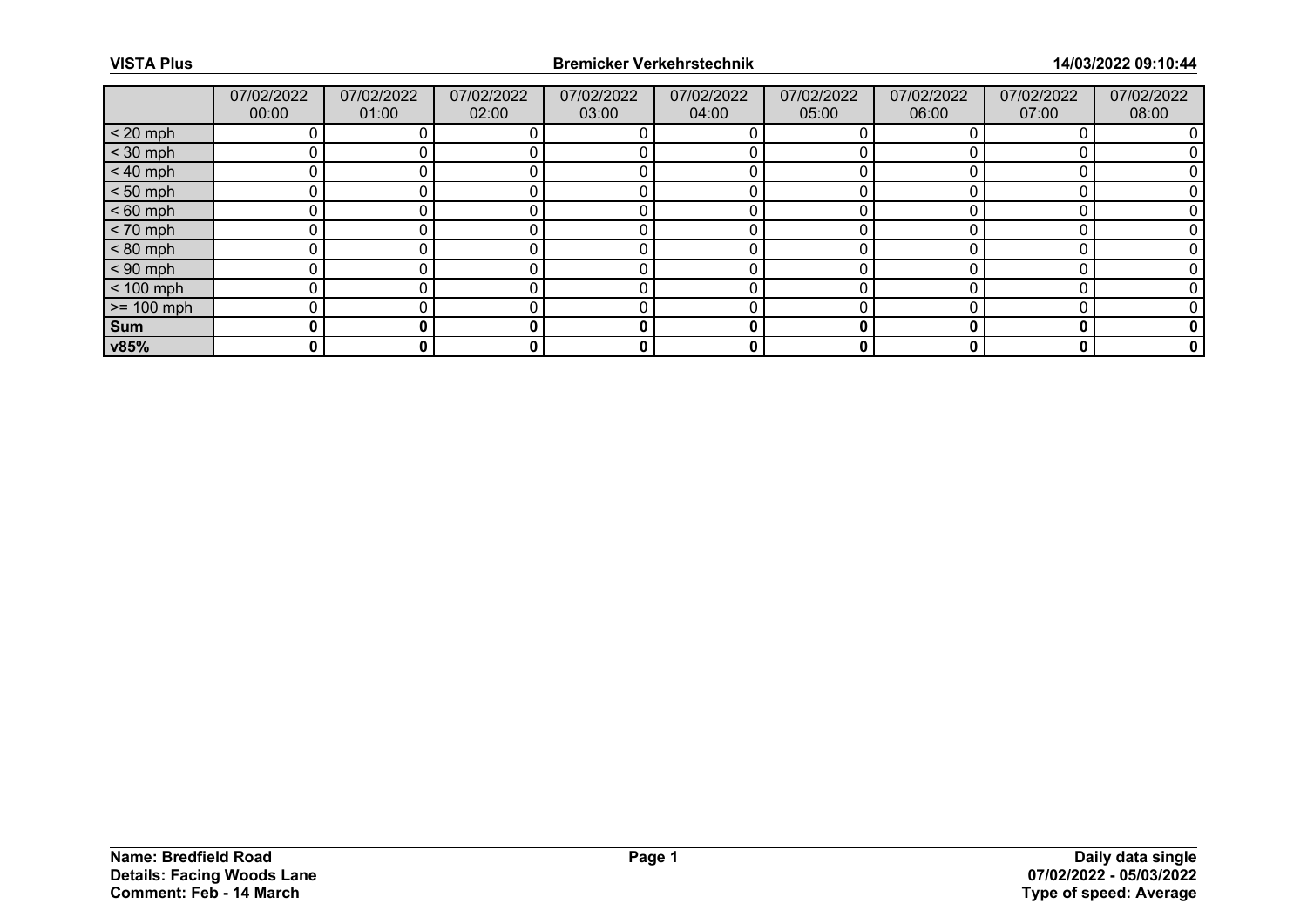|              | 07/02/2022<br>09:00 | 07/02/2022<br>10:00 | 07/02/2022<br>11:00 | 07/02/2022<br>12:00 | 07/02/2022<br>13:00 | 07/02/2022<br>14:00 | 07/02/2022<br>15:00 | 07/02/2022<br>16:00 | 07/02/2022<br>17:00 |
|--------------|---------------------|---------------------|---------------------|---------------------|---------------------|---------------------|---------------------|---------------------|---------------------|
| $< 20$ mph   |                     |                     |                     |                     |                     |                     |                     |                     |                     |
| $<$ 30 mph   |                     |                     |                     |                     |                     |                     |                     |                     |                     |
| $< 40$ mph   | 0                   |                     | 17                  | 18                  | 10 <sub>1</sub>     | 6                   | 19                  | 16                  | 30 <sup>°</sup>     |
| $< 50$ mph   |                     |                     | 41                  | 68                  | 80                  | 67                  | 104                 | 105                 | 84                  |
| $< 60$ mph   |                     |                     | 10 <sub>1</sub>     | 31                  | 27                  | 35                  | 32                  | 41                  | 24                  |
| $< 70$ mph   | 0                   |                     |                     |                     |                     |                     |                     |                     |                     |
| $< 80$ mph   |                     |                     |                     |                     |                     |                     |                     |                     |                     |
| $< 90$ mph   |                     |                     |                     |                     |                     |                     |                     |                     |                     |
| $< 100$ mph  | n                   |                     |                     |                     |                     |                     |                     |                     |                     |
| $>= 100$ mph |                     |                     |                     |                     |                     |                     |                     |                     |                     |
| Sum          | 0                   |                     | 72 <sub>1</sub>     | 121                 | 118                 | 113                 | 165                 | 166                 | 145                 |
| v85%         | 0                   | 0 I                 | 48                  | 52                  | 52 <sub>1</sub>     | 54                  | 52                  | 52                  | 50                  |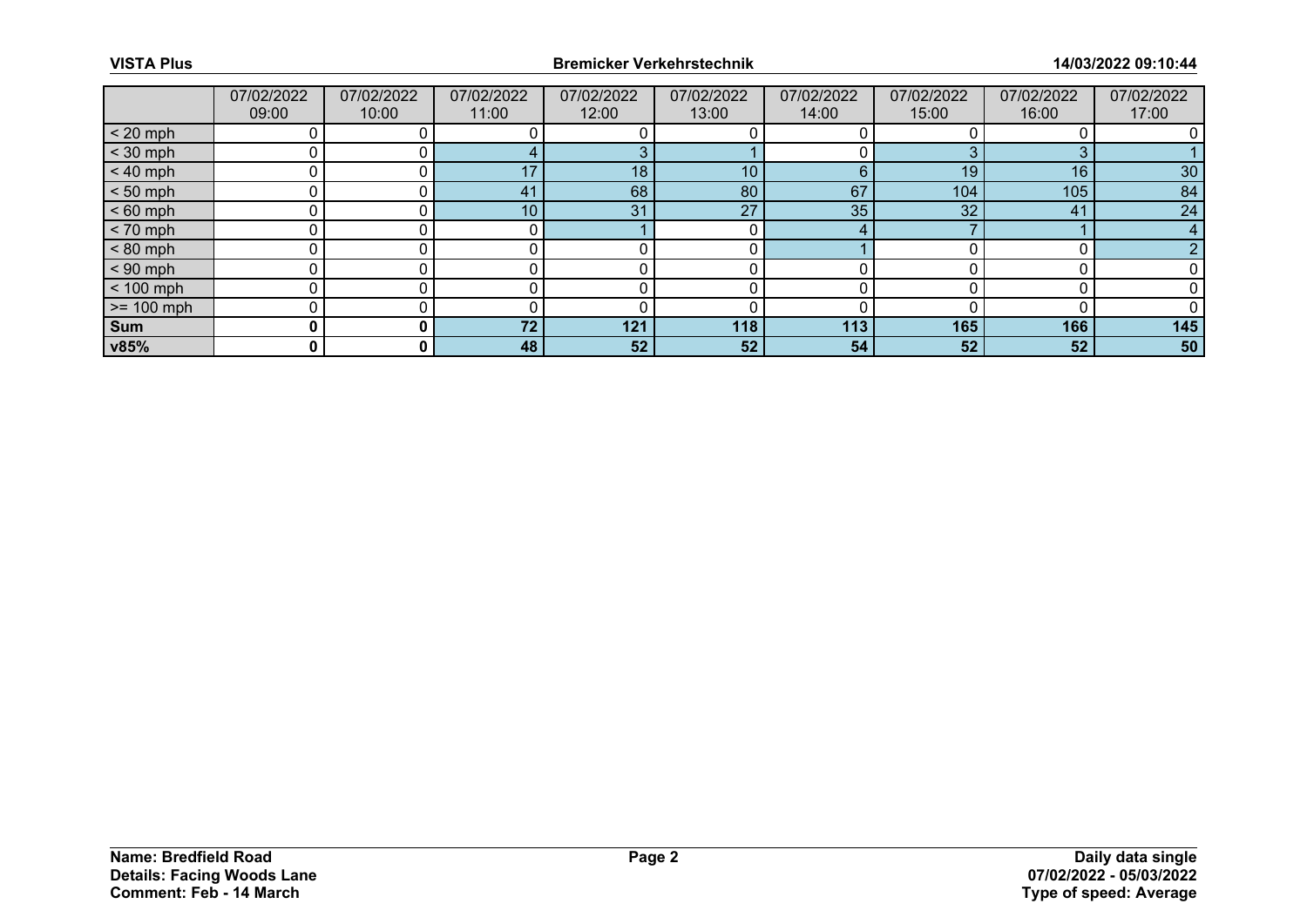|                 | 07/02/2022 | 07/02/2022 | 07/02/2022 | 07/02/2022 | 07/02/2022      | 07/02/2022 | 08/02/2022 | 08/02/2022 | 08/02/2022  |
|-----------------|------------|------------|------------|------------|-----------------|------------|------------|------------|-------------|
|                 | 18:00      | 19:00      | 20:00      | 21:00      | 22:00           | 23:00      | 00:00      | 01:00      | 02:00       |
| $< 20$ mph      |            |            |            |            |                 |            |            |            |             |
| $<$ 30 mph      |            |            |            |            |                 |            |            |            |             |
| $< 40$ mph      | 22         | 9          | 9          | З          | 5               |            |            |            |             |
| $< 50$ mph      | 65         | 49         | 33         | 20         | 14 <sub>1</sub> | 6          |            |            |             |
| $< 60$ mph      | 23         | 19         | 14         | 8          |                 |            |            |            |             |
| $< 70$ mph      | $\sim$     |            |            | ◠          |                 |            |            |            |             |
| $< 80$ mph      |            |            |            |            |                 |            |            |            |             |
| $< 90$ mph      | 0          |            |            |            |                 |            |            |            |             |
| $< 100$ mph     | 0          |            |            |            |                 |            |            |            |             |
| $\ge$ = 100 mph |            |            |            |            |                 |            |            |            |             |
| Sum             | 116        | 82         | 59         | 34         | 27              | 10         |            |            |             |
| v85%            | 51         | 51         | 53         | 54         | 50              | 51         | 50         | 46         | $\mathbf 0$ |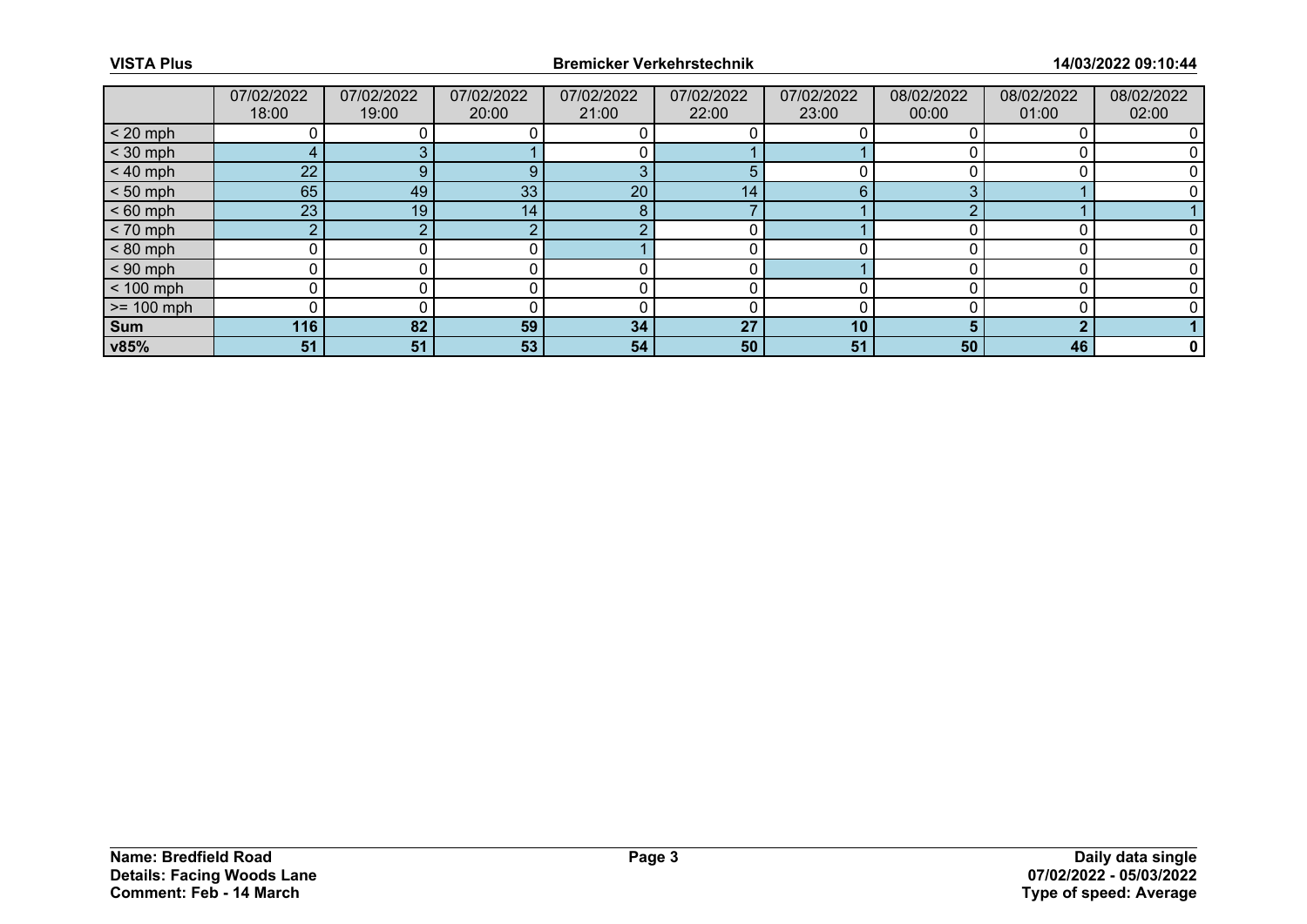|                 | 08/02/2022<br>03:00 | 08/02/2022<br>04:00 | 08/02/2022<br>05:00 | 08/02/2022<br>06:00 | 08/02/2022<br>07:00 | 08/02/2022<br>08:00 | 08/02/2022<br>09:00 | 08/02/2022<br>10:00 | 08/02/2022<br>11:00 |
|-----------------|---------------------|---------------------|---------------------|---------------------|---------------------|---------------------|---------------------|---------------------|---------------------|
| $< 20$ mph      |                     |                     |                     |                     |                     |                     |                     |                     |                     |
| $<$ 30 mph      |                     |                     |                     |                     |                     |                     |                     |                     |                     |
| $< 40$ mph      | 0                   |                     |                     |                     | 8                   | 19                  | 20                  | 11                  | 15                  |
| $< 50$ mph      |                     |                     |                     | 17                  | 46                  | 118                 | 79                  | 64                  | 65                  |
| $< 60$ mph      |                     |                     |                     |                     | 19                  | 55                  | 15                  | 25                  | 23                  |
| $< 70$ mph      |                     |                     |                     |                     | ◠                   | ◠                   |                     | 6                   | $\sim$              |
| $< 80$ mph      |                     |                     |                     |                     |                     |                     |                     |                     |                     |
| $< 90$ mph      | 0                   |                     |                     |                     |                     |                     |                     |                     |                     |
| $< 100$ mph     | 0                   |                     |                     |                     |                     |                     |                     |                     |                     |
| $\ge$ = 100 mph |                     |                     |                     |                     |                     |                     |                     |                     |                     |
| Sum             | -                   |                     | n                   | 25                  | 75                  | 196                 | 119                 | 110                 | 108                 |
| $\sqrt{85\%}$   | 44                  | 56                  | 52                  | 51                  | 51                  | 53                  | 49                  | 54                  | 52                  |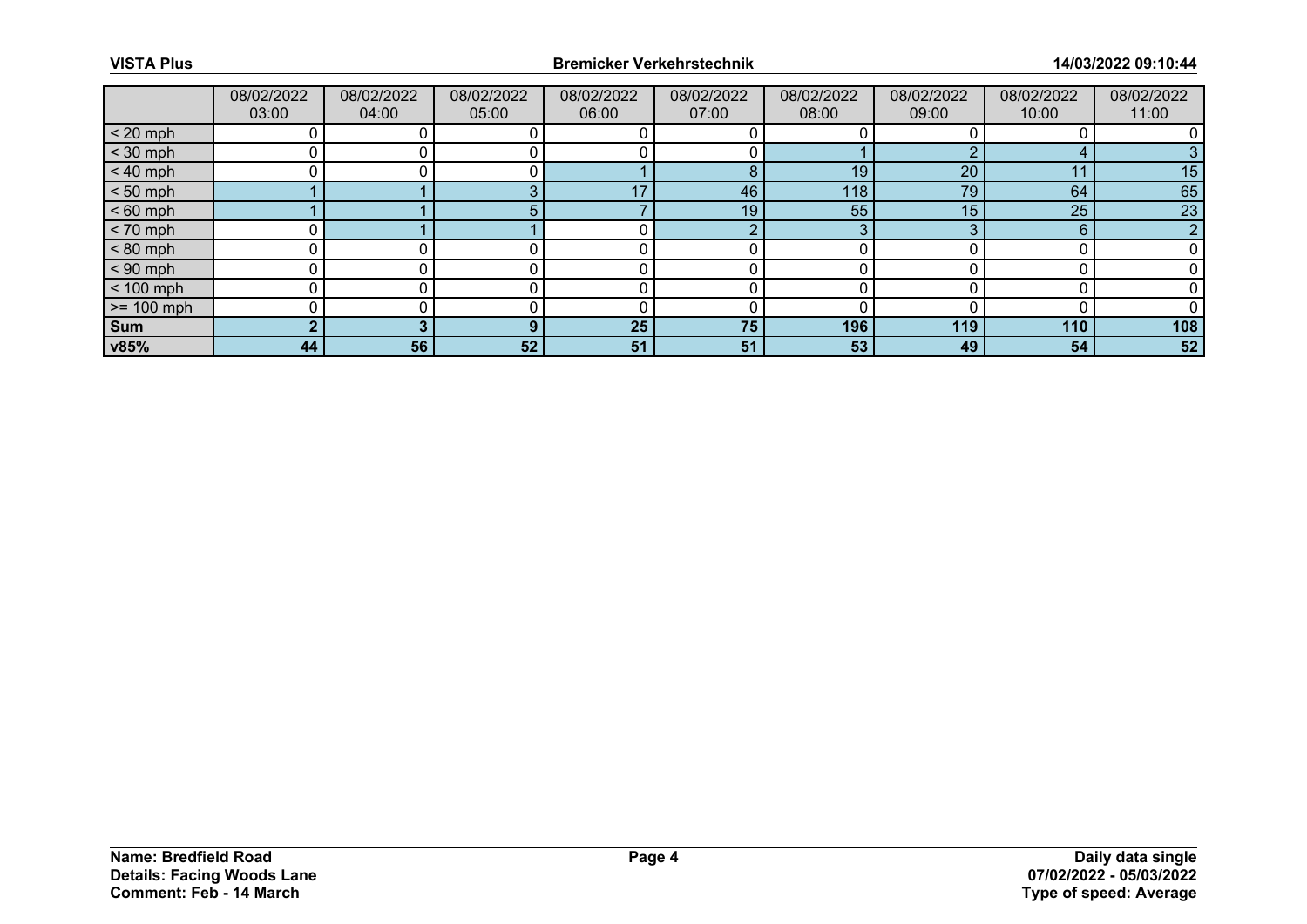|                 | 08/02/2022<br>12:00 | 08/02/2022<br>13:00 | 08/02/2022<br>14:00 | 08/02/2022<br>15:00 | 08/02/2022<br>16:00 | 08/02/2022<br>17:00 | 08/02/2022<br>18:00 | 08/02/2022<br>19:00 | 08/02/2022<br>20:00 |
|-----------------|---------------------|---------------------|---------------------|---------------------|---------------------|---------------------|---------------------|---------------------|---------------------|
|                 |                     |                     |                     |                     |                     |                     |                     |                     |                     |
| $< 20$ mph      |                     |                     |                     |                     |                     |                     |                     |                     |                     |
| $<$ 30 mph      | 3                   |                     |                     |                     |                     |                     |                     |                     |                     |
| $< 40$ mph      | 8                   | 5                   | -14                 | 23                  | 15                  | 26                  | 19                  | 6                   | 9                   |
| $< 50$ mph      | 59                  | 58                  | 75                  | 88                  | 116                 | 100                 | 75                  | 51                  | 31                  |
| $< 60$ mph      | 31                  | 35                  | 33                  | 38                  | 39                  | 20                  | 16                  | 25                  | 14                  |
| $< 70$ mph      | o                   |                     |                     |                     |                     | ◠                   |                     |                     | 3                   |
| $< 80$ mph      |                     |                     |                     |                     |                     |                     |                     |                     |                     |
| $< 90$ mph      | 0                   |                     |                     |                     |                     |                     |                     |                     |                     |
| $< 100$ mph     | 0                   |                     |                     |                     |                     |                     |                     |                     |                     |
| $\ge$ = 100 mph |                     |                     |                     |                     |                     |                     |                     |                     |                     |
| Sum             | 103                 | 102                 | 122                 | 154                 | 174                 | 150                 | 116                 | 85                  | 57                  |
| v85%            | 52                  | 53                  | 52                  | 52                  | 52                  | 49                  | 50                  | 55                  | 55                  |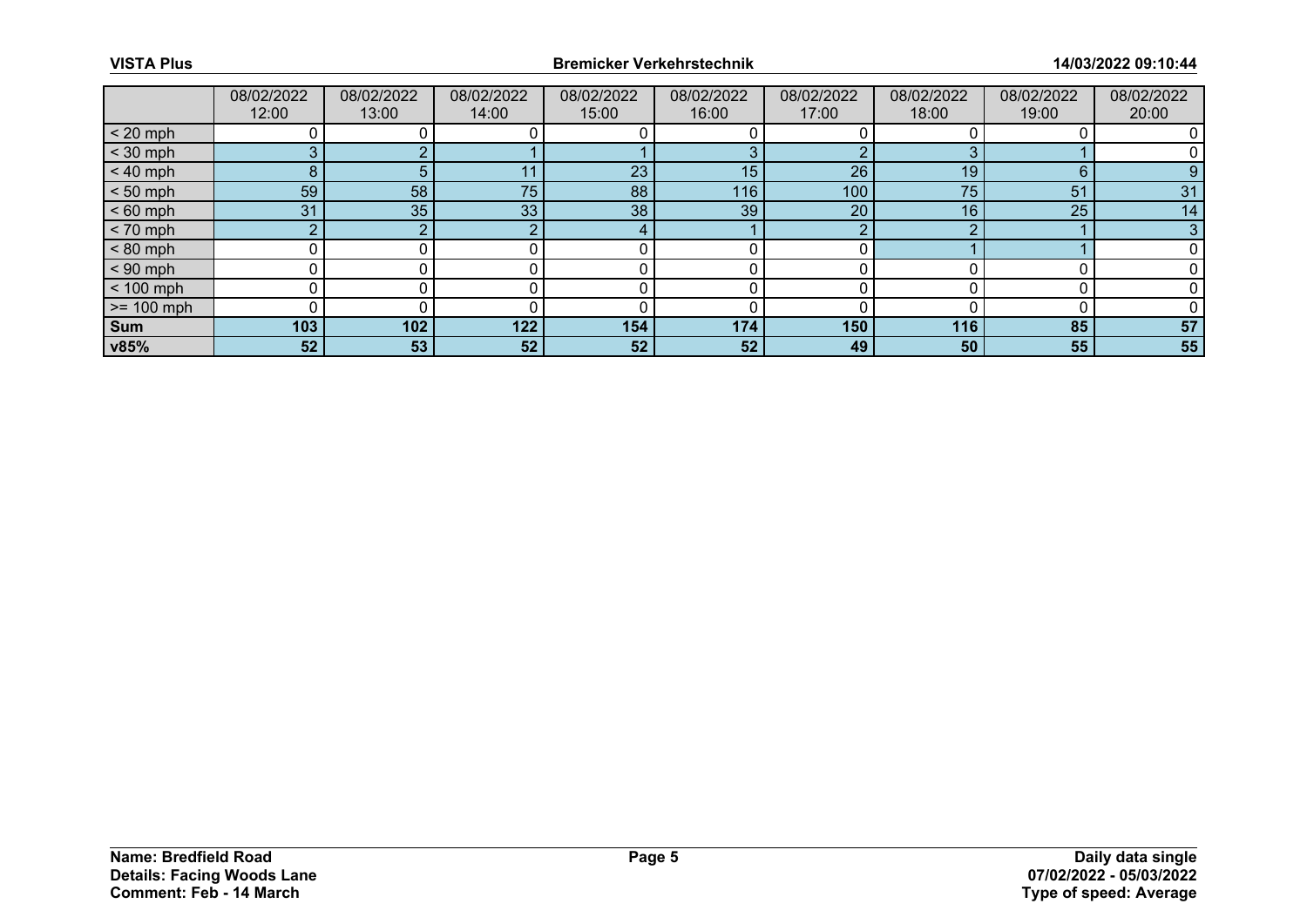|              | 08/02/2022<br>21:00 | 08/02/2022<br>22:00 | 08/02/2022<br>23:00 | 09/02/2022<br>00:00 | 09/02/2022<br>01:00 | 09/02/2022<br>02:00 | 09/02/2022<br>03:00 | 09/02/2022<br>04:00 | 09/02/2022<br>05:00 |
|--------------|---------------------|---------------------|---------------------|---------------------|---------------------|---------------------|---------------------|---------------------|---------------------|
| $< 20$ mph   |                     |                     |                     |                     |                     |                     |                     |                     |                     |
| $<$ 30 mph   |                     |                     |                     |                     |                     |                     |                     |                     |                     |
| $< 40$ mph   | 12 <sup>2</sup>     |                     |                     |                     |                     |                     |                     |                     |                     |
| $< 50$ mph   | 33                  | 10                  |                     | c                   |                     |                     |                     |                     |                     |
| $< 60$ mph   | 11                  |                     |                     |                     |                     |                     |                     |                     |                     |
| $< 70$ mph   |                     |                     |                     |                     |                     |                     |                     |                     |                     |
| $< 80$ mph   |                     |                     |                     |                     |                     |                     |                     |                     |                     |
| $< 90$ mph   |                     |                     |                     |                     |                     |                     |                     |                     |                     |
| $< 100$ mph  | U                   |                     |                     |                     |                     |                     |                     |                     |                     |
| $>= 100$ mph |                     |                     |                     |                     |                     |                     |                     |                     |                     |
| <b>Sum</b>   | 58                  | 22                  | 10                  |                     | Б                   | 0                   |                     |                     |                     |
| v85%         | 53                  | 56                  | 57                  | 45                  | 62                  | 0                   |                     | 49                  | 50                  |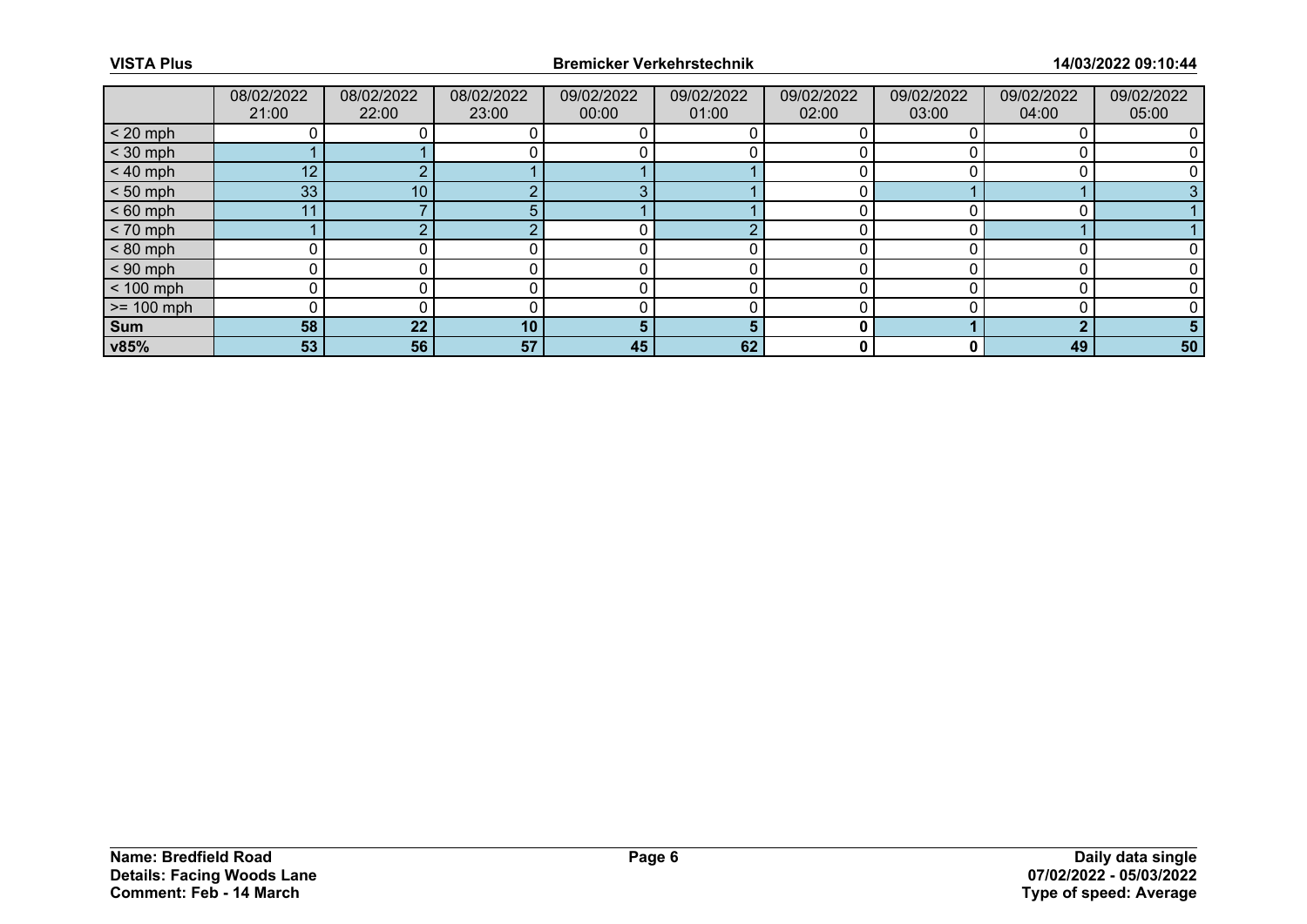|              | 09/02/2022<br>06:00 | 09/02/2022<br>07:00 | 09/02/2022<br>08:00 | 09/02/2022<br>09:00 | 09/02/2022<br>10:00 | 09/02/2022<br>11:00 | 09/02/2022<br>12:00 | 09/02/2022<br>13:00 | 09/02/2022<br>14:00 |
|--------------|---------------------|---------------------|---------------------|---------------------|---------------------|---------------------|---------------------|---------------------|---------------------|
| $< 20$ mph   |                     |                     |                     |                     |                     |                     |                     |                     |                     |
| $<$ 30 mph   |                     |                     |                     |                     |                     | 10                  |                     | ◠                   |                     |
| $< 40$ mph   |                     |                     | 12                  | 16                  | 12 <sup>°</sup>     | 11                  | 15                  | 13                  | 12                  |
| $< 50$ mph   | 17                  | 39                  | 113                 | 62                  | 90                  | 62                  | 79                  | 65                  | 67                  |
| $< 60$ mph   |                     | 20                  | 44                  | 30                  | 23                  | 28                  | 27                  | 23                  | 31                  |
| $< 70$ mph   |                     | ີ                   |                     | 3                   |                     |                     |                     |                     |                     |
| $< 80$ mph   |                     |                     |                     |                     |                     |                     |                     |                     |                     |
| $< 90$ mph   |                     |                     |                     |                     |                     |                     |                     |                     |                     |
| $< 100$ mph  | U                   |                     |                     |                     |                     |                     |                     |                     |                     |
| $>= 100$ mph |                     |                     |                     |                     |                     |                     |                     |                     |                     |
| <b>Sum</b>   | 22 <sub>2</sub>     | 71                  | 173                 | 114                 | 127                 | 112                 | 129                 | 104                 | 114                 |
| v85%         | 49                  | 52                  | 52                  | 53                  | 50                  | 52                  | 54                  | 51                  | 52                  |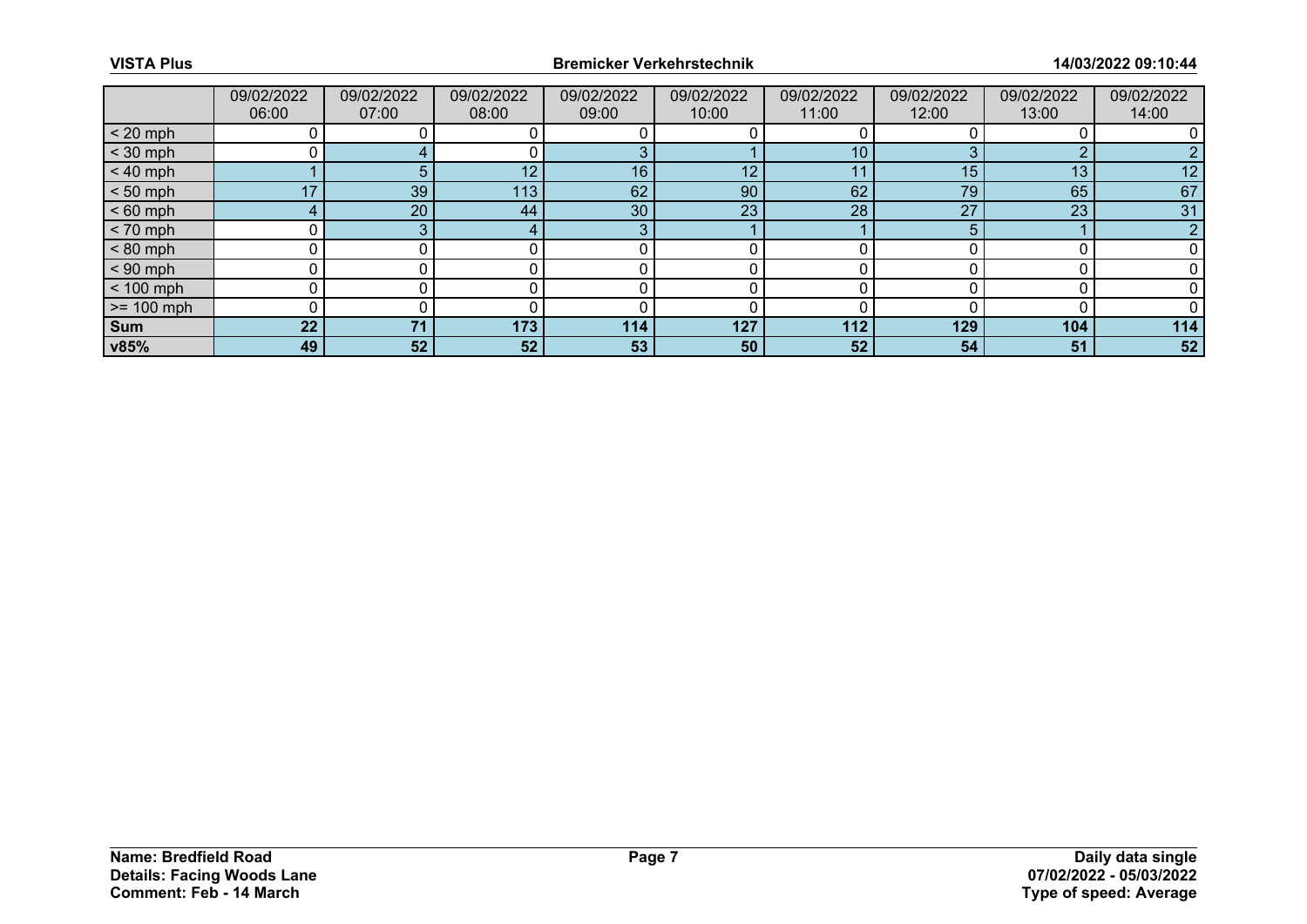|              | 09/02/2022<br>15:00 | 09/02/2022<br>16:00 | 09/02/2022<br>17:00 | 09/02/2022<br>18:00 | 09/02/2022<br>19:00 | 09/02/2022<br>20:00 | 09/02/2022<br>21:00 | 09/02/2022<br>22:00 | 09/02/2022<br>23:00 |
|--------------|---------------------|---------------------|---------------------|---------------------|---------------------|---------------------|---------------------|---------------------|---------------------|
| $< 20$ mph   |                     |                     |                     |                     |                     |                     |                     |                     |                     |
| $<$ 30 mph   | ◠                   |                     |                     |                     |                     |                     |                     |                     |                     |
| $< 40$ mph   | 27                  | 24                  | 27                  | 23                  | 9                   | 10                  | -1-1                | ◠                   |                     |
| $< 50$ mph   | 104                 | 94                  | 98                  | 84                  | 48                  | 35                  | 30                  | 13                  | 9                   |
| $< 60$ mph   | 17                  | 41                  | 23                  | 22                  | 17                  | 17                  | 12                  | 8                   |                     |
| $< 70$ mph   | $\Omega$            |                     |                     | 3                   | r                   |                     | ⌒                   | n                   |                     |
| $< 80$ mph   |                     |                     |                     |                     |                     |                     |                     |                     |                     |
| $< 90$ mph   |                     |                     |                     |                     |                     |                     |                     |                     |                     |
| $< 100$ mph  | 0                   |                     |                     |                     |                     |                     |                     |                     |                     |
| $>= 100$ mph |                     |                     |                     |                     |                     |                     |                     |                     |                     |
| <b>Sum</b>   | 154                 | 161                 | 152                 | 135                 | 76                  | 62                  | 56                  | 26                  | 17                  |
| v85%         | 49                  | 51                  | 50                  | 51                  | 52                  | 53                  | 51                  | 53                  | 52                  |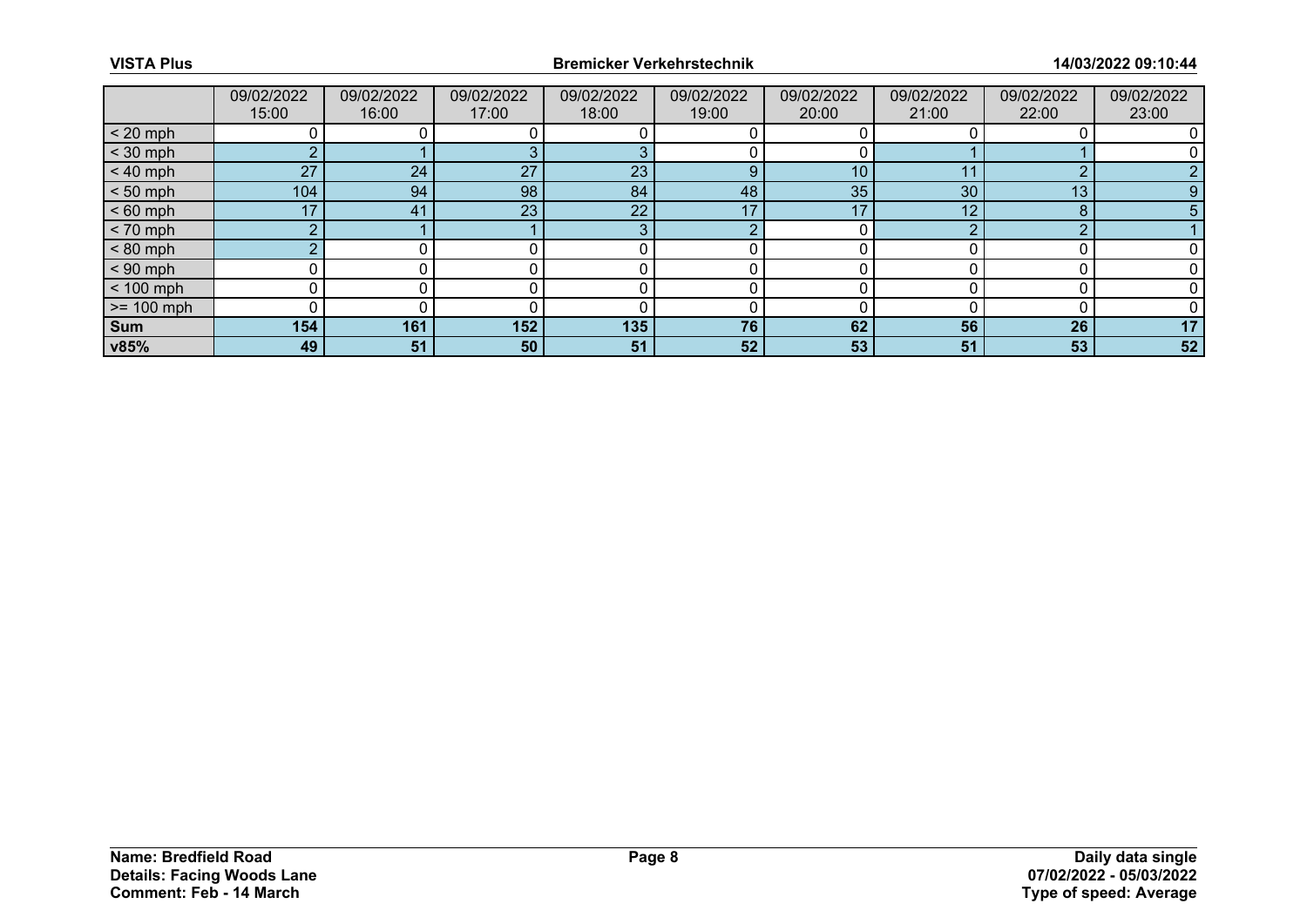|              | 10/02/2022<br>00:00 | 10/02/2022<br>01:00 | 10/02/2022<br>02:00 | 10/02/2022<br>03:00 | 10/02/2022<br>04:00 | 10/02/2022<br>05:00 | 10/02/2022<br>06:00 | 10/02/2022<br>07:00 | 10/02/2022<br>08:00 |
|--------------|---------------------|---------------------|---------------------|---------------------|---------------------|---------------------|---------------------|---------------------|---------------------|
| $< 20$ mph   |                     |                     |                     |                     |                     |                     |                     |                     |                     |
| $<$ 30 mph   |                     |                     |                     |                     |                     |                     |                     |                     |                     |
| $< 40$ mph   |                     |                     |                     |                     |                     |                     | ⌒                   | 6                   | 10                  |
| $< 50$ mph   | 5.                  |                     |                     | c                   |                     | 5                   | 16 <sub>1</sub>     | 45                  | 112                 |
| $< 60$ mph   | $\sim$              |                     |                     |                     |                     | ◠                   |                     | 18                  | 57                  |
| $< 70$ mph   |                     |                     |                     |                     |                     |                     |                     |                     | 3                   |
| $< 80$ mph   |                     |                     |                     |                     |                     |                     |                     |                     |                     |
| $< 90$ mph   |                     |                     |                     |                     |                     |                     |                     |                     |                     |
| $< 100$ mph  |                     |                     |                     |                     |                     |                     |                     |                     |                     |
| $>= 100$ mph |                     |                     |                     |                     |                     |                     |                     |                     |                     |
| <b>Sum</b>   |                     |                     |                     | G                   | L.                  | $\mathbf{O}$        | 28                  | 75                  | 183                 |
| v85%         | 47                  | $\mathbf{0}$        | 45                  | 41                  | 41                  | 52                  | 51                  | 52                  | 53                  |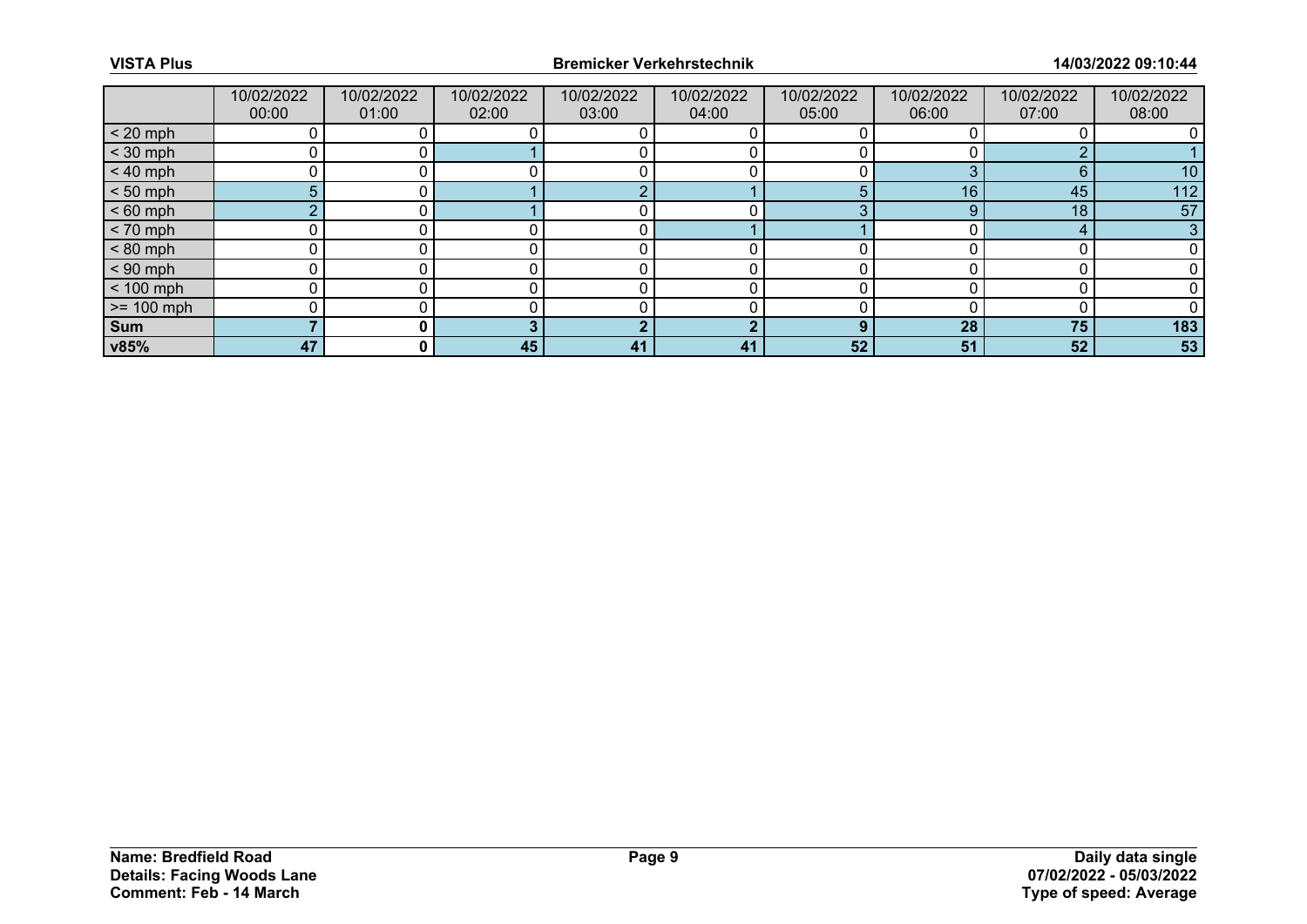|              | 10/02/2022<br>09:00 | 10/02/2022<br>10:00 | 10/02/2022<br>11:00 | 10/02/2022<br>12:00 | 10/02/2022<br>13:00 | 10/02/2022<br>14:00 | 10/02/2022<br>15:00 | 10/02/2022<br>16:00 | 10/02/2022<br>17:00 |
|--------------|---------------------|---------------------|---------------------|---------------------|---------------------|---------------------|---------------------|---------------------|---------------------|
| $< 20$ mph   |                     |                     |                     |                     |                     |                     |                     |                     |                     |
| $<$ 30 mph   | 3                   |                     |                     |                     |                     |                     |                     |                     |                     |
| $< 40$ mph   | 28                  | 11                  | 13                  | 12                  | 14                  | 17                  | 20                  | 11                  | 28                  |
| $< 50$ mph   | 71                  | 66                  | 72 <sub>2</sub>     | 64                  | 77                  | 83                  | 106                 | 101                 | 103                 |
| $< 60$ mph   | 24                  | 24                  | 26                  | 39                  | 19                  | 35                  | 33                  | 43                  | 25                  |
| $< 70$ mph   | 4                   | $\sim$              |                     | 5                   | 3                   | $\sim$              | ◠                   |                     | 4                   |
| $< 80$ mph   |                     |                     |                     |                     |                     |                     |                     |                     |                     |
| $< 90$ mph   |                     |                     |                     |                     |                     |                     |                     |                     |                     |
| $< 100$ mph  | 0                   |                     |                     |                     |                     |                     |                     |                     |                     |
| $>= 100$ mph |                     |                     |                     |                     |                     |                     |                     |                     |                     |
| <b>Sum</b>   | 130                 | 104                 | 116                 | 121                 | 114                 | 138                 | 166                 | 156                 | 161                 |
| v85%         | 51                  | 52                  | 52                  | 53                  | 51                  | 52                  | 51                  | 52                  | 50                  |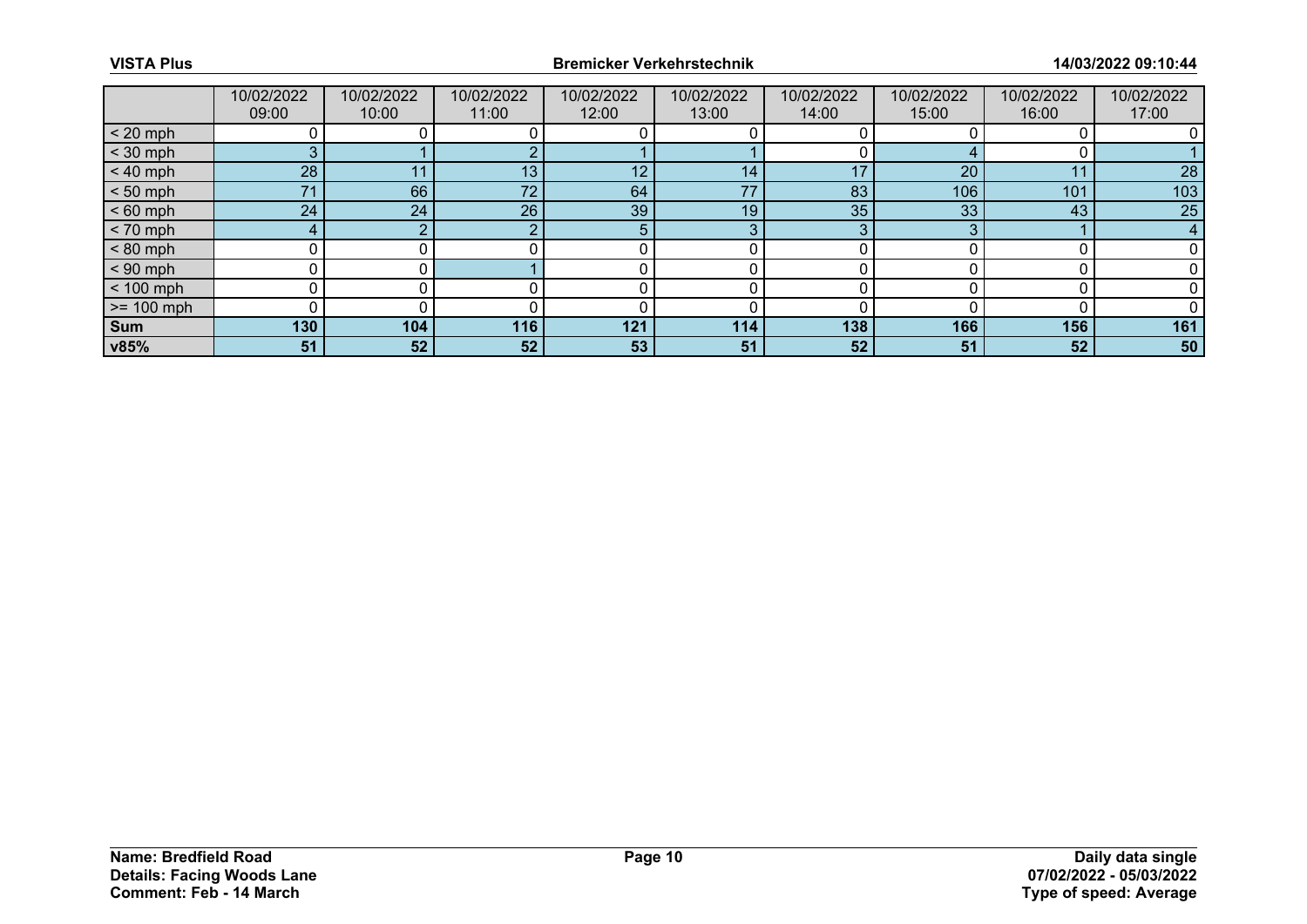|              | 10/02/2022<br>18:00 | 10/02/2022<br>19:00 | 10/02/2022<br>20:00 | 10/02/2022<br>21:00 | 10/02/2022<br>22:00 | 10/02/2022<br>23:00 | 11/02/2022<br>00:00 | 11/02/2022<br>01:00 | 11/02/2022<br>02:00 |
|--------------|---------------------|---------------------|---------------------|---------------------|---------------------|---------------------|---------------------|---------------------|---------------------|
| $< 20$ mph   |                     |                     |                     |                     |                     |                     |                     |                     |                     |
| $<$ 30 mph   |                     |                     |                     |                     |                     |                     |                     |                     |                     |
| $< 40$ mph   | 22                  | 10                  |                     | 8                   |                     |                     |                     |                     |                     |
| $< 50$ mph   | 60                  | 53                  | 31                  | 26                  | 21                  |                     |                     |                     |                     |
| $< 60$ mph   | 21                  | 14                  | 24                  | 9                   | 5                   | ◠                   |                     |                     |                     |
| $< 70$ mph   | $\sim$              |                     |                     |                     |                     |                     |                     |                     |                     |
| $< 80$ mph   |                     |                     |                     |                     |                     |                     |                     |                     |                     |
| $< 90$ mph   |                     |                     |                     |                     |                     |                     |                     |                     |                     |
| $< 100$ mph  | U                   |                     |                     |                     |                     | ∩                   |                     |                     |                     |
| $>= 100$ mph |                     |                     |                     |                     |                     |                     |                     |                     |                     |
| <b>Sum</b>   | 106                 | 81                  | 64                  | 43                  | 31                  | ĥ                   |                     | n                   |                     |
| v85%         | 51                  | 51                  | 53                  | 50                  | 51                  | 59                  |                     | 0                   | 48                  |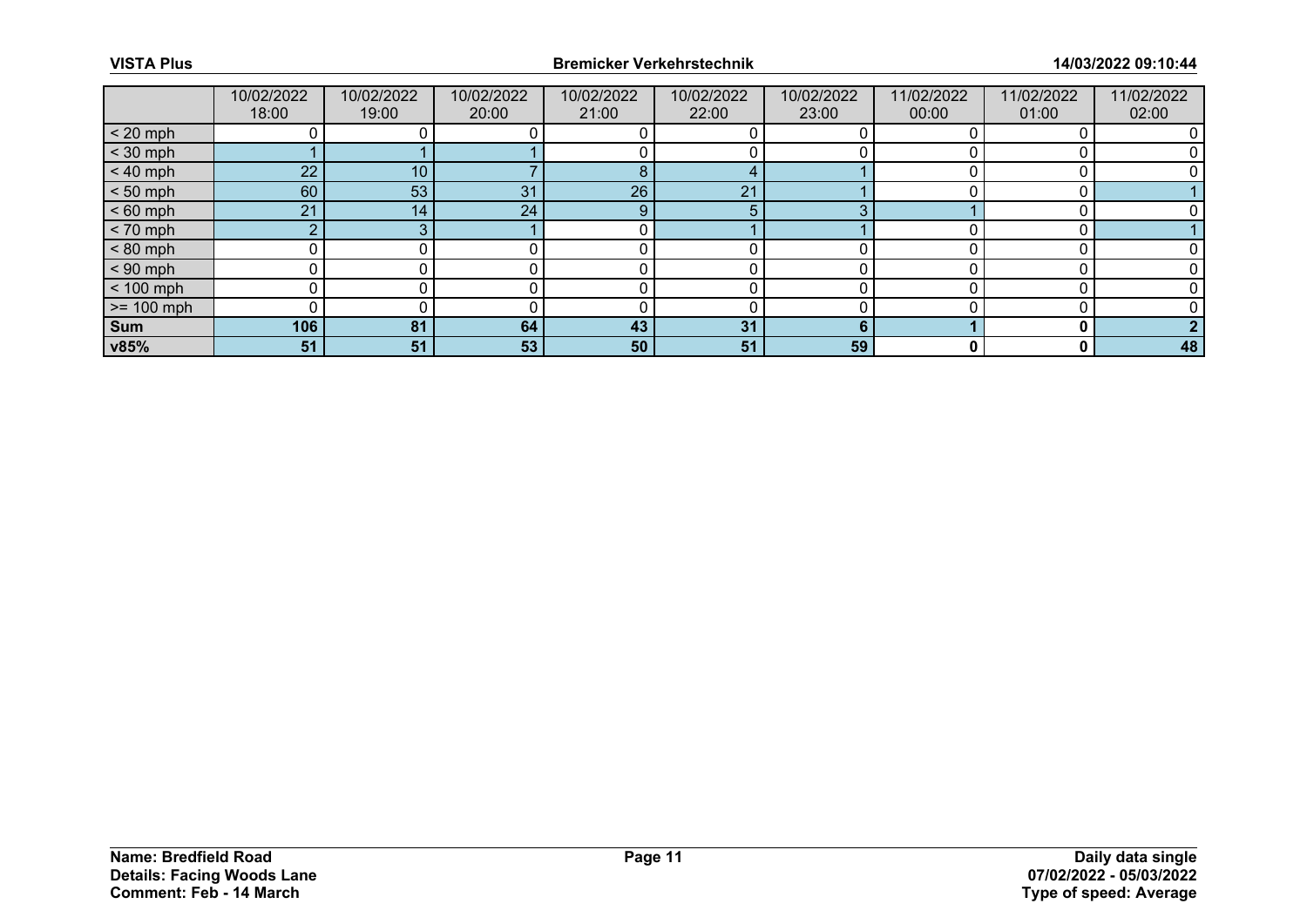|              | 11/02/2022<br>03:00 | 11/02/2022<br>04:00 | 11/02/2022<br>05:00 | 11/02/2022<br>06:00 | 11/02/2022<br>07:00 | 11/02/2022<br>08:00 | 11/02/2022<br>09:00 | 11/02/2022<br>10:00 | 11/02/2022<br>11:00 |
|--------------|---------------------|---------------------|---------------------|---------------------|---------------------|---------------------|---------------------|---------------------|---------------------|
| $< 20$ mph   |                     |                     |                     |                     |                     |                     |                     |                     |                     |
| $<$ 30 mph   |                     |                     |                     |                     |                     |                     |                     | c                   |                     |
| $< 40$ mph   |                     |                     |                     | - 2                 |                     | 12                  | 13                  | 21                  | 15                  |
| $< 50$ mph   |                     |                     |                     | 15                  | 43                  | 108                 | 73                  | 64                  | 69                  |
| $< 60$ mph   |                     |                     |                     |                     | 22                  | 46                  | 44                  | 21                  | 25                  |
| $< 70$ mph   |                     |                     |                     |                     | ∩                   |                     |                     | $\sim$              |                     |
| $< 80$ mph   |                     |                     |                     |                     |                     |                     |                     |                     |                     |
| $< 90$ mph   |                     |                     |                     |                     |                     |                     |                     |                     |                     |
| $< 100$ mph  |                     |                     |                     |                     |                     | ŋ                   |                     |                     |                     |
| $>= 100$ mph |                     |                     |                     |                     |                     |                     |                     |                     |                     |
| Sum          |                     |                     |                     | 26                  | 74                  | 167                 | 133                 | 110                 | 111                 |
| v85%         | 0                   | 42                  | 55                  | 51                  | 54                  | 52                  | 52                  | 50                  | 51                  |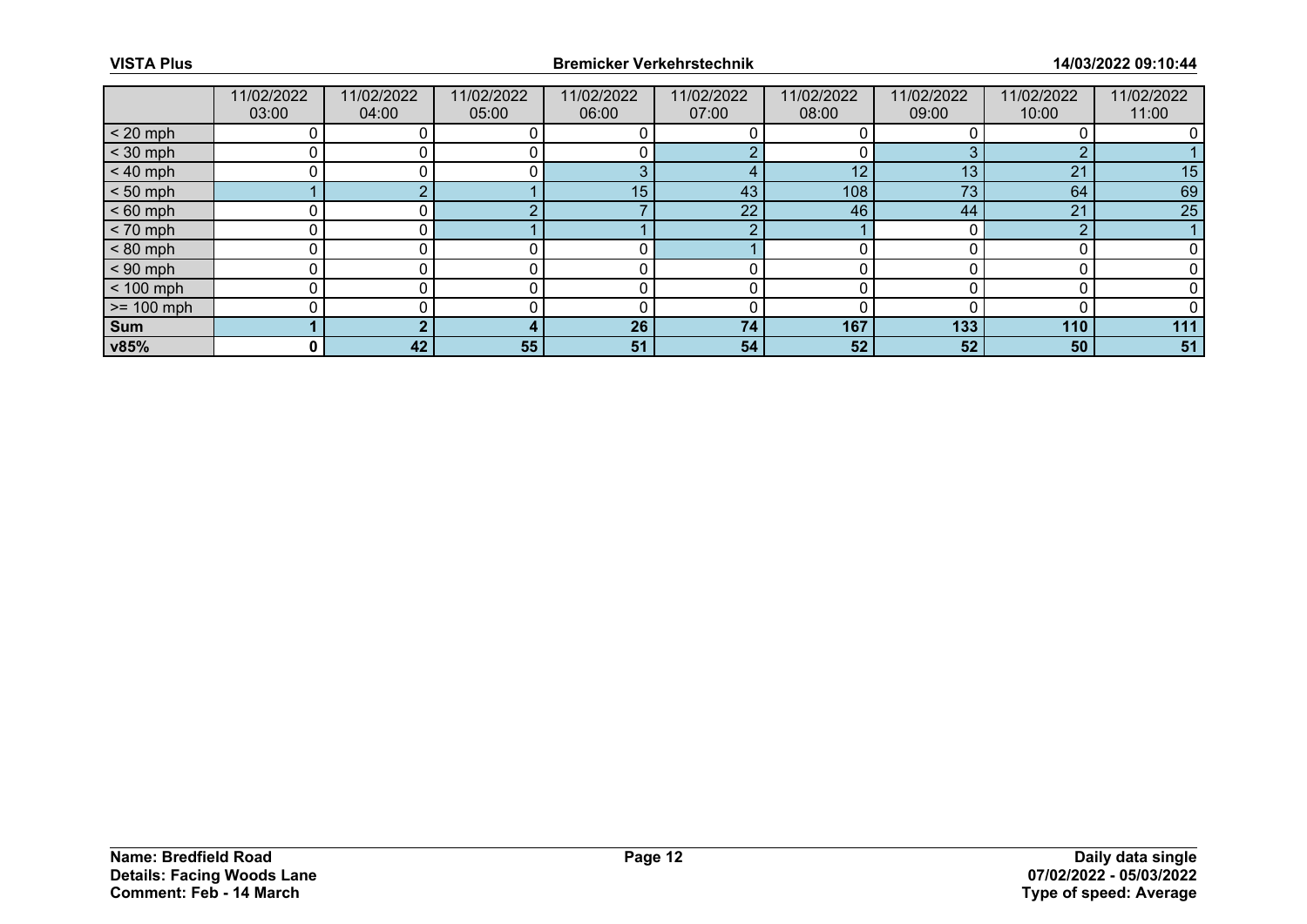|              | 11/02/2022<br>12:00 | 11/02/2022<br>13:00 | 11/02/2022<br>14:00 | 11/02/2022<br>15:00 | 11/02/2022<br>16:00 | 11/02/2022<br>17:00 | 11/02/2022<br>18:00 | 11/02/2022<br>19:00 | 11/02/2022<br>20:00 |
|--------------|---------------------|---------------------|---------------------|---------------------|---------------------|---------------------|---------------------|---------------------|---------------------|
| $< 20$ mph   |                     |                     |                     |                     |                     |                     |                     |                     |                     |
| $<$ 30 mph   | 3                   |                     |                     |                     |                     |                     |                     |                     |                     |
| $< 40$ mph   | 23                  | 15                  | 21                  | 16                  | 18                  | 28                  | 19                  | 16                  | 5.                  |
| $< 50$ mph   | 67                  | 72 <sub>2</sub>     | 77                  | 114.                | 96                  | 94                  | 77                  | 55                  | 36                  |
| $< 60$ mph   | 27                  | 33                  | 29                  | 41                  | 49                  | 29                  | 24                  | 20                  |                     |
| $< 70$ mph   | 0                   |                     |                     | $\sim$              | 3                   |                     | ◠                   |                     | 5                   |
| $< 80$ mph   |                     |                     |                     |                     |                     |                     |                     |                     |                     |
| $< 90$ mph   |                     |                     |                     |                     |                     |                     |                     |                     |                     |
| $< 100$ mph  | 0                   |                     |                     |                     |                     |                     |                     |                     |                     |
| $>= 100$ mph | 0                   |                     |                     |                     |                     |                     |                     |                     |                     |
| <b>Sum</b>   | 121                 | 121                 | 130                 | 176                 | 168                 | 157                 | 122                 | 92                  | 53                  |
| v85%         | 51                  | 52                  | 52                  | 52                  | 52 <sub>1</sub>     | 52                  | 50                  | 51                  | 57                  |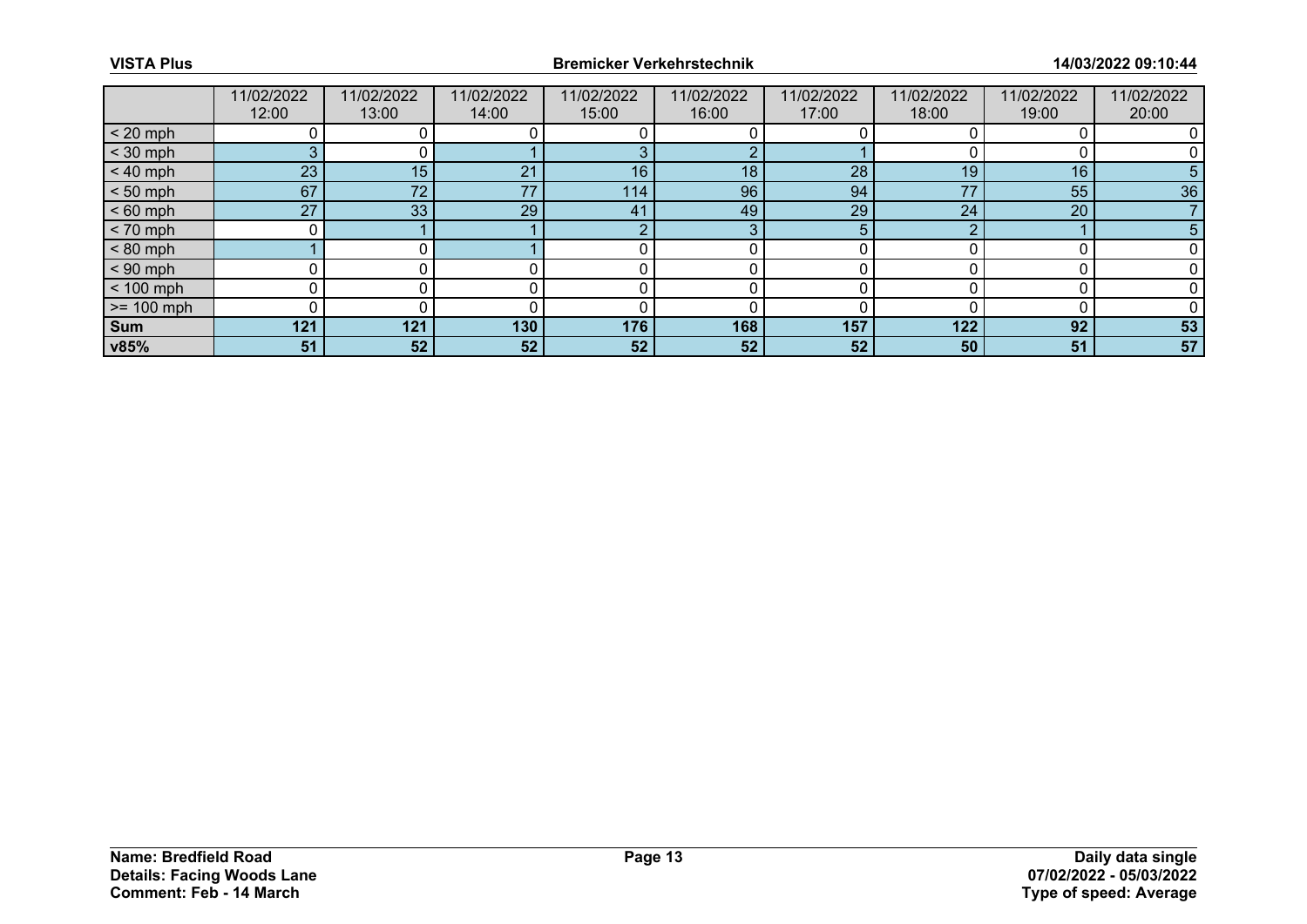|                 | 11/02/2022<br>21:00 | 11/02/2022<br>22:00 | 11/02/2022<br>23:00 | 12/02/2022<br>00:00 | 12/02/2022<br>01:00 | 12/02/2022<br>02:00 | 12/02/2022<br>03:00 | 12/02/2022<br>04:00 | 12/02/2022<br>05:00 |
|-----------------|---------------------|---------------------|---------------------|---------------------|---------------------|---------------------|---------------------|---------------------|---------------------|
| $< 20$ mph      |                     |                     |                     |                     |                     |                     |                     |                     |                     |
| $<$ 30 mph      |                     |                     |                     |                     |                     |                     |                     |                     |                     |
| $< 40$ mph      |                     |                     |                     |                     |                     |                     |                     |                     |                     |
| $< 50$ mph      | 24 <sub>1</sub>     | 19                  |                     |                     |                     |                     |                     | ⌒                   |                     |
| $< 60$ mph      | 10                  |                     | ค                   |                     | З                   |                     |                     | ⌒                   |                     |
| $< 70$ mph      | $\overline{2}$      |                     |                     |                     |                     |                     |                     |                     |                     |
| $< 80$ mph      |                     |                     |                     |                     |                     |                     |                     |                     |                     |
| $< 90$ mph      | 0                   |                     |                     |                     |                     |                     |                     |                     |                     |
| $< 100$ mph     | 0                   |                     |                     |                     |                     |                     |                     |                     |                     |
| $\ge$ = 100 mph |                     |                     |                     |                     |                     |                     |                     |                     |                     |
| Sum             | 39                  | 35                  | 19                  | 8                   | 5                   |                     |                     |                     |                     |
| v85%            | 54 <sub>1</sub>     | 51                  | 64                  | 50                  | 52 <sub>2</sub>     | 36                  |                     | 54                  | 57                  |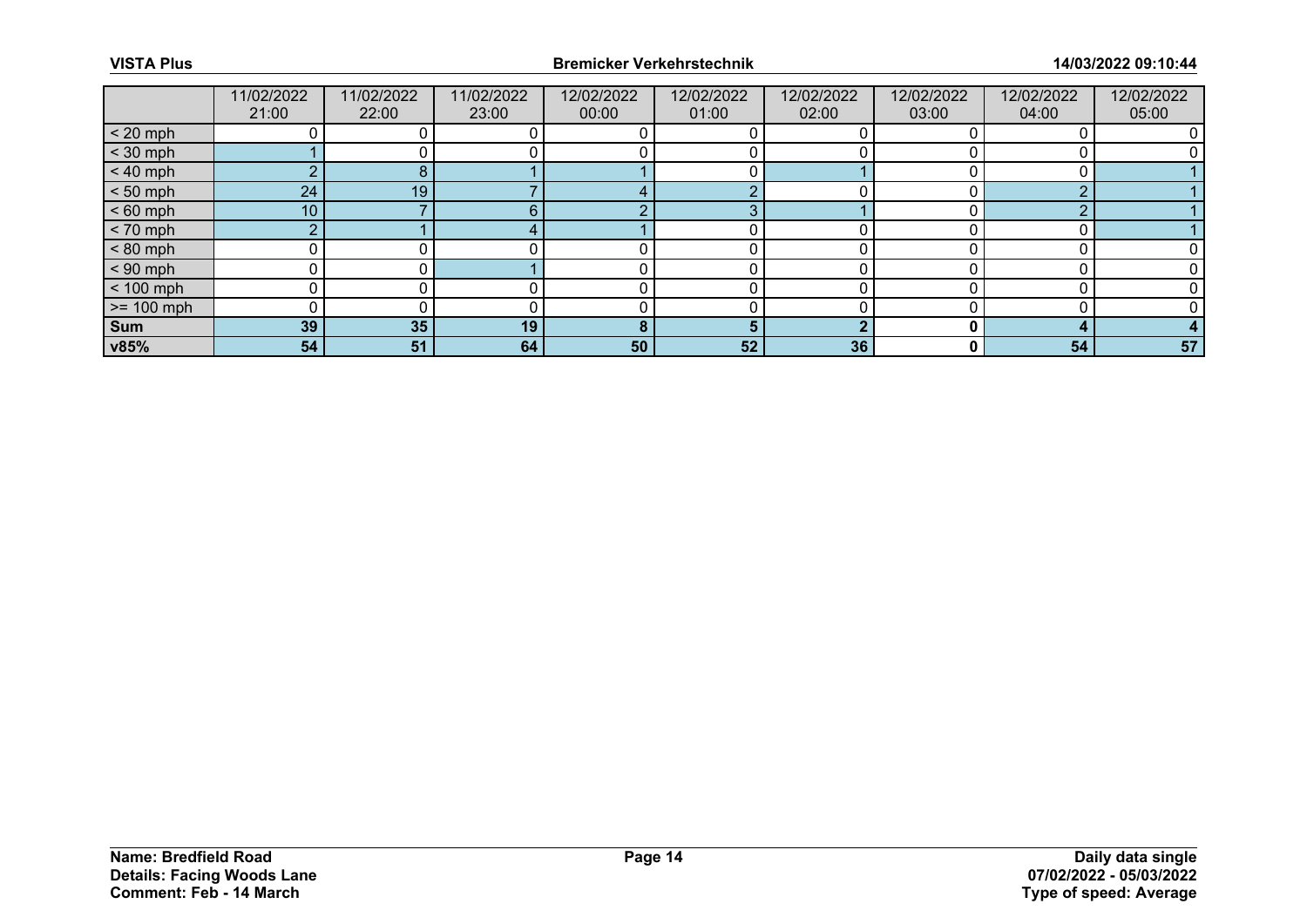|              | 12/02/2022<br>06:00 | 12/02/2022<br>07:00 | 12/02/2022<br>08:00 | 12/02/2022<br>09:00 | 12/02/2022<br>10:00 | 12/02/2022<br>11:00 | 12/02/2022<br>12:00 | 12/02/2022<br>13:00 | 12/02/2022<br>14:00 |
|--------------|---------------------|---------------------|---------------------|---------------------|---------------------|---------------------|---------------------|---------------------|---------------------|
| $< 20$ mph   |                     |                     |                     |                     |                     |                     |                     |                     |                     |
| $<$ 30 mph   |                     |                     |                     |                     | C.                  |                     |                     |                     |                     |
| $< 40$ mph   | 5                   |                     | 6                   | 12                  | 13                  | 18                  | 25                  | $\circ$             | 14                  |
| $< 50$ mph   | $6^{\circ}$         | 20                  | 29                  | 56                  | 74                  | 72                  | 68                  | 71                  | 77                  |
| $< 60$ mph   | 3                   |                     | 18                  | 36                  | 31                  | 14                  | 25                  | 26                  | 34                  |
| $< 70$ mph   |                     |                     |                     | C                   | $\sim$              | 4                   |                     | 4                   |                     |
| $< 80$ mph   |                     |                     |                     |                     |                     |                     |                     |                     |                     |
| $< 90$ mph   |                     |                     |                     |                     |                     |                     |                     |                     |                     |
| $< 100$ mph  | ∩                   |                     |                     |                     |                     |                     |                     |                     |                     |
| $>= 100$ mph |                     |                     |                     |                     |                     |                     |                     |                     |                     |
| Sum          | 14                  | 33                  | 58                  | 107                 | 122                 | 110                 | 123                 | 111                 | 126                 |
| v85%         | 49                  | 53                  | 54                  | 53                  | 52 <sub>2</sub>     | 50                  | 52                  | 54                  | 51                  |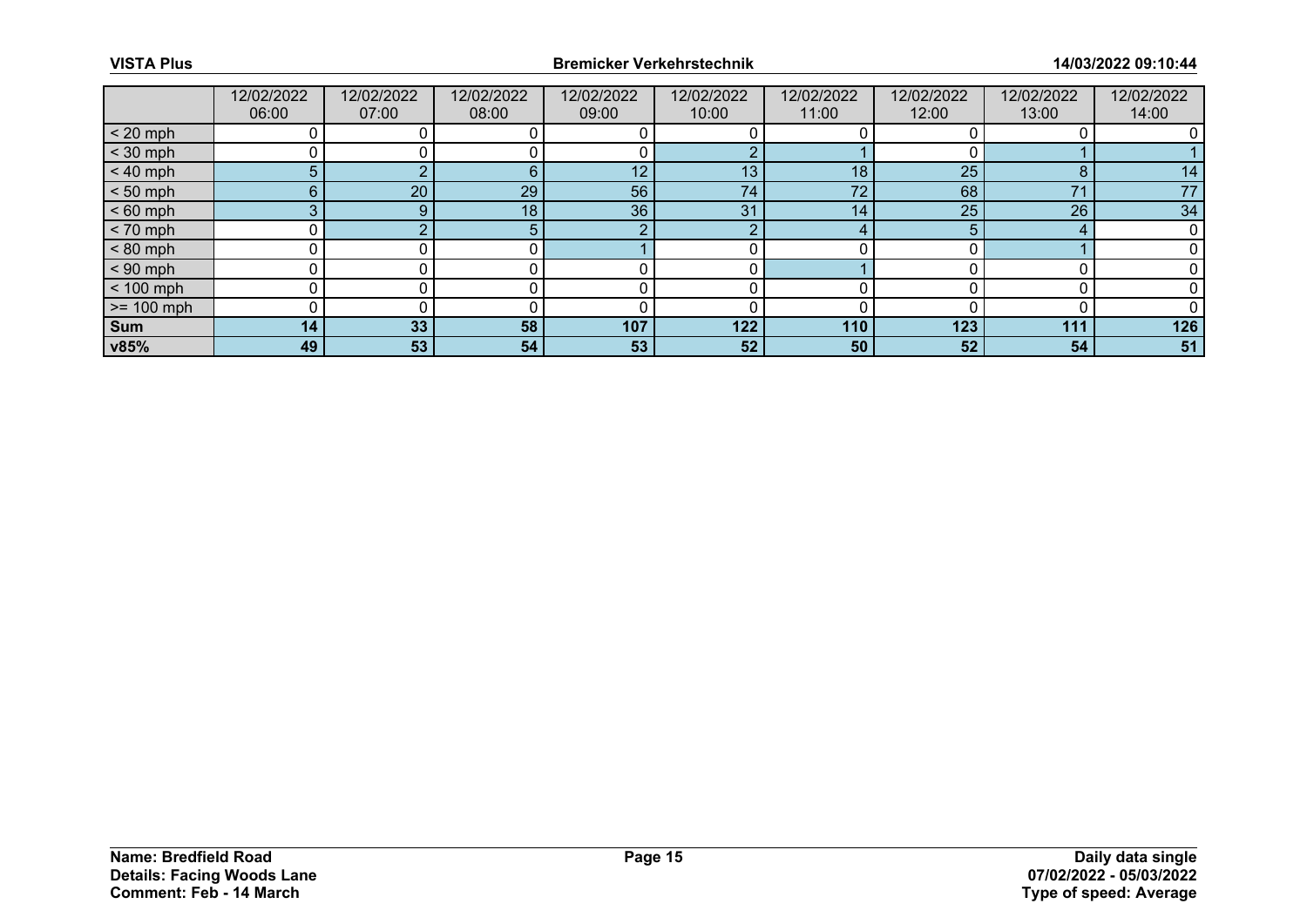|              | 12/02/2022<br>15:00 | 12/02/2022<br>16:00 | 12/02/2022<br>17:00 | 12/02/2022<br>18:00 | 12/02/2022<br>19:00 | 12/02/2022<br>20:00 | 12/02/2022<br>21:00 | 12/02/2022<br>22:00 | 12/02/2022<br>23:00 |
|--------------|---------------------|---------------------|---------------------|---------------------|---------------------|---------------------|---------------------|---------------------|---------------------|
| $< 20$ mph   |                     |                     |                     |                     |                     |                     |                     |                     |                     |
| $<$ 30 mph   | ◠                   |                     |                     |                     |                     |                     |                     |                     |                     |
| $< 40$ mph   | 15                  | 20                  | 27                  | 14                  | 19                  | $\sim$              | 5                   |                     |                     |
| $< 50$ mph   | 72                  | 75                  | 63                  | 65                  | 29                  | 26                  | 15                  | 44                  | 18                  |
| $< 60$ mph   | 30                  | 38                  | 14 <sub>1</sub>     | -1-1                | 18                  | 14                  | 10                  | 11                  | 5                   |
| $< 70$ mph   | ◠                   |                     |                     |                     | 3                   | 9                   | ◠                   |                     |                     |
| $< 80$ mph   |                     |                     |                     |                     |                     |                     |                     |                     |                     |
| $< 90$ mph   |                     |                     |                     |                     |                     |                     |                     |                     |                     |
| $< 100$ mph  | 0                   |                     |                     |                     |                     |                     |                     |                     |                     |
| $>= 100$ mph |                     |                     |                     |                     |                     |                     |                     |                     |                     |
| <b>Sum</b>   | 121                 | 139                 | 106                 | 94                  | 70                  | 54                  | 32                  | 30                  | 28                  |
| v85%         | 51                  | 53                  | 49                  | 49                  | 54                  | 60                  | 53                  | 53                  | 50                  |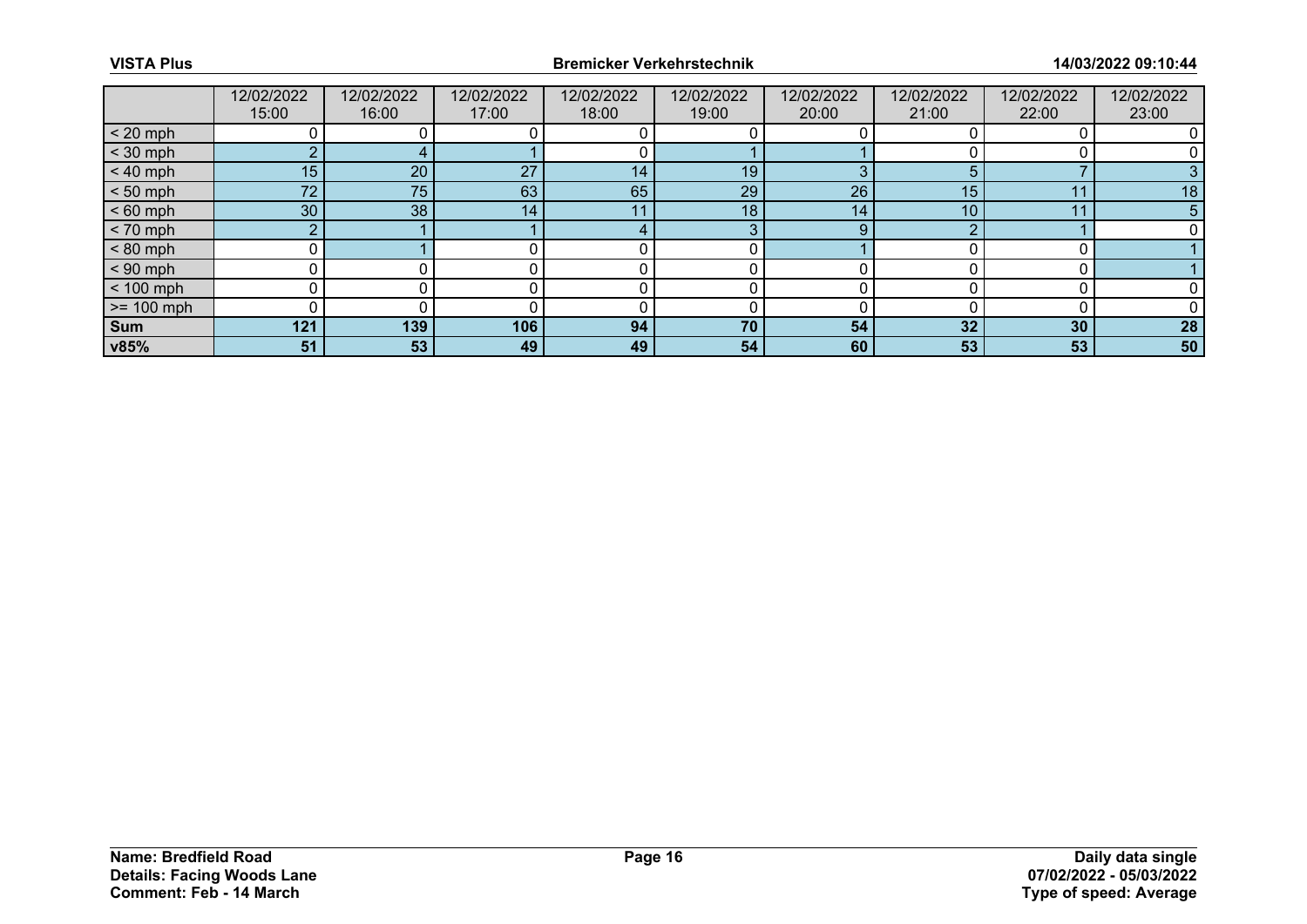|              | 13/02/2022<br>00:00 | 13/02/2022<br>01:00 | 13/02/2022<br>02:00 | 13/02/2022<br>03:00 | 13/02/2022<br>04:00 | 13/02/2022<br>05:00 | 13/02/2022<br>06:00 | 13/02/2022<br>07:00 | 13/02/2022<br>08:00 |
|--------------|---------------------|---------------------|---------------------|---------------------|---------------------|---------------------|---------------------|---------------------|---------------------|
| $< 20$ mph   |                     |                     |                     |                     |                     |                     |                     |                     |                     |
| $<$ 30 mph   |                     |                     |                     |                     |                     |                     |                     |                     |                     |
| $< 40$ mph   | $\sim$              |                     |                     |                     |                     |                     |                     |                     |                     |
| $< 50$ mph   | 9.                  |                     |                     |                     |                     |                     |                     | հ                   | 22                  |
| $< 60$ mph   |                     |                     |                     |                     |                     |                     |                     | 9                   | 10                  |
| $< 70$ mph   | $\sim$              |                     |                     |                     |                     |                     |                     |                     |                     |
| $< 80$ mph   |                     |                     |                     |                     |                     |                     |                     |                     |                     |
| $< 90$ mph   |                     |                     |                     |                     |                     |                     |                     |                     |                     |
| $< 100$ mph  |                     |                     |                     |                     |                     |                     |                     |                     |                     |
| $>= 100$ mph |                     |                     |                     |                     |                     |                     |                     |                     |                     |
| <b>Sum</b>   | 14                  | 12                  |                     | 0                   |                     |                     |                     | 16                  | 36                  |
| v85%         | 49                  | 50                  | 43                  | 0                   | 0                   | 57                  | 51                  | 53                  | 51                  |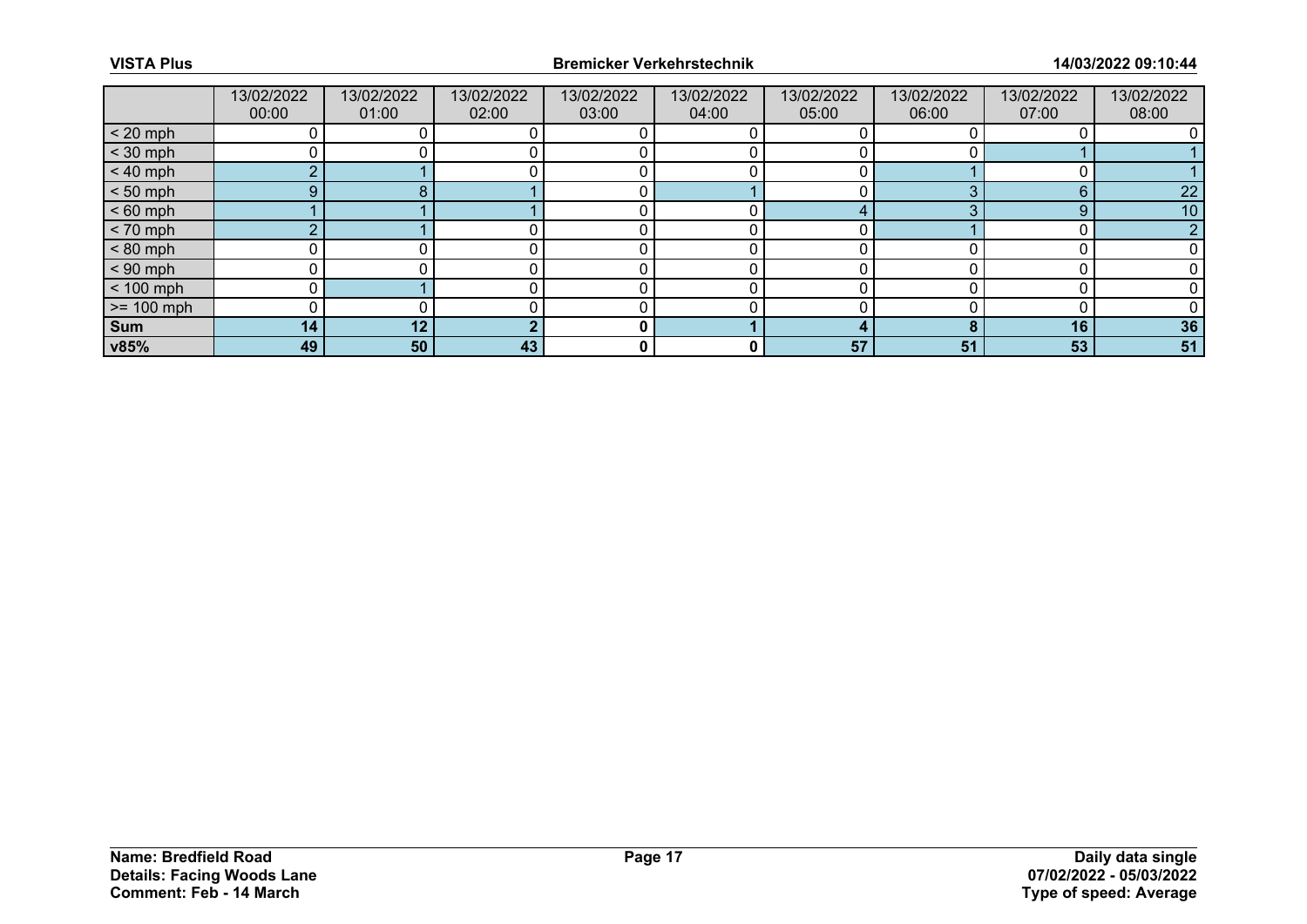|              | 13/02/2022<br>09:00 | 13/02/2022<br>10:00 | 13/02/2022<br>11:00 | 13/02/2022<br>12:00 | 13/02/2022<br>13:00 | 13/02/2022<br>14:00 | 13/02/2022<br>15:00 | 13/02/2022<br>16:00 | 13/02/2022<br>17:00 |
|--------------|---------------------|---------------------|---------------------|---------------------|---------------------|---------------------|---------------------|---------------------|---------------------|
| $< 20$ mph   |                     |                     |                     |                     |                     |                     |                     |                     |                     |
| $<$ 30 mph   |                     |                     |                     |                     |                     |                     |                     |                     |                     |
| $< 40$ mph   |                     | 11                  | 12 <sup>°</sup>     |                     | 13 <sub>1</sub>     | 13                  | 16                  | 12                  | 19                  |
| $< 50$ mph   | 46                  | 57                  | 65                  | 75                  | 77                  | 45                  | 70                  | 56                  | 53                  |
| $< 60$ mph   | 17                  | 26                  | 23 <sup>°</sup>     | 32                  | 26                  | 30                  | 30                  | 29                  | 18                  |
| $< 70$ mph   |                     |                     |                     | $\sim$              | ◠                   | $\sim$              |                     | 5                   |                     |
| $< 80$ mph   |                     |                     |                     |                     |                     |                     |                     |                     |                     |
| $< 90$ mph   |                     |                     |                     |                     |                     |                     |                     |                     |                     |
| $< 100$ mph  | 0                   |                     |                     |                     |                     |                     |                     |                     |                     |
| $>= 100$ mph |                     |                     |                     |                     |                     |                     |                     |                     |                     |
| Sum          | 71                  | 97                  | 103                 | 115                 | 118                 | 93                  | 119                 | 102                 | 92                  |
| v85%         | 51                  | 52                  | 51                  | 51                  | 52 <sub>1</sub>     | 54                  | 51                  | 55                  | 51                  |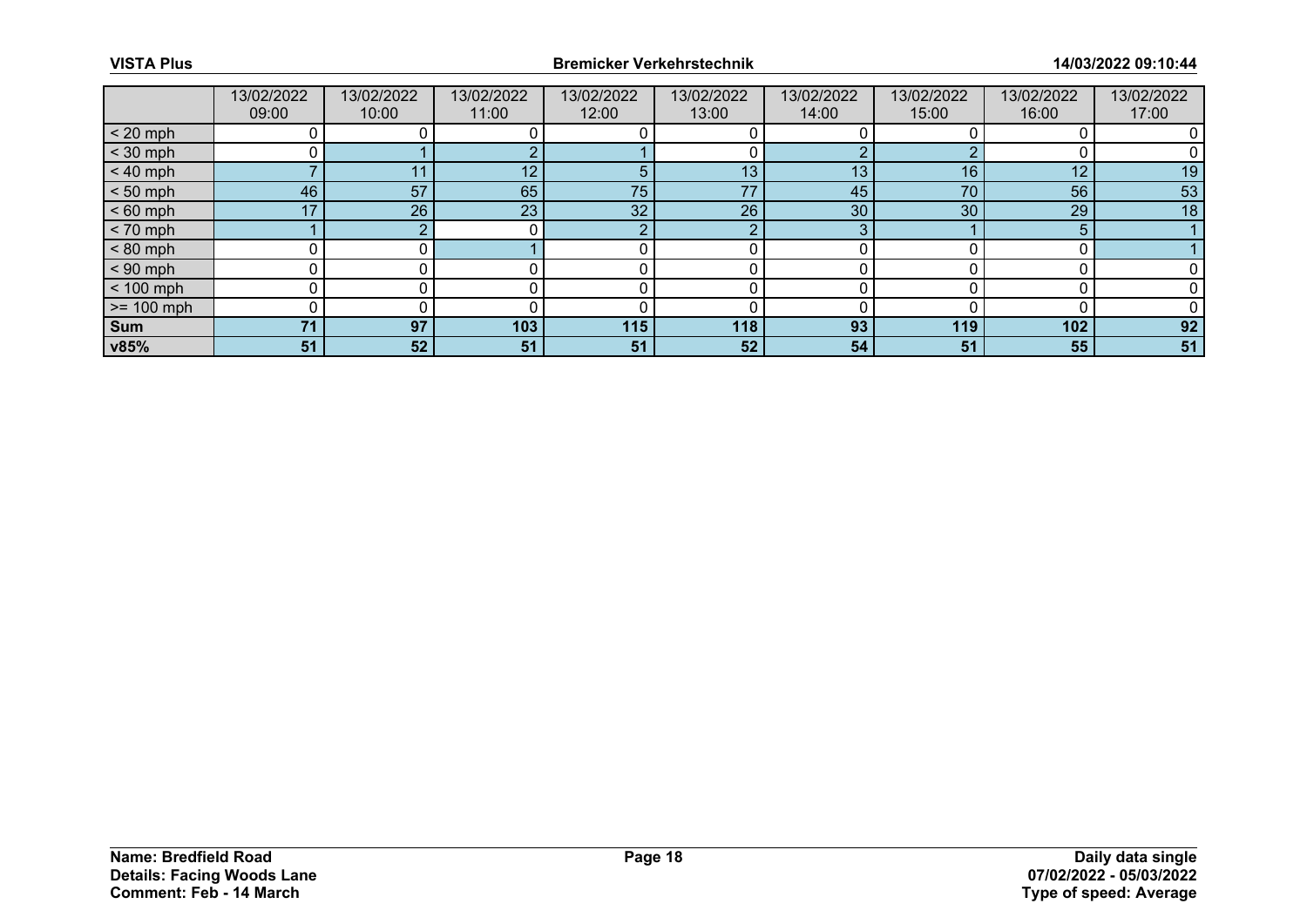|              | 13/02/2022<br>18:00 | 13/02/2022<br>19:00 | 13/02/2022<br>20:00 | 13/02/2022<br>21:00 | 13/02/2022<br>22:00 | 13/02/2022<br>23:00 | 14/02/2022<br>00:00 | 14/02/2022<br>01:00 | 14/02/2022<br>02:00 |
|--------------|---------------------|---------------------|---------------------|---------------------|---------------------|---------------------|---------------------|---------------------|---------------------|
| $< 20$ mph   |                     |                     |                     |                     |                     |                     |                     |                     |                     |
| $<$ 30 mph   |                     |                     |                     |                     |                     |                     |                     |                     |                     |
| $< 40$ mph   | 5                   | 13                  | 8                   | $\sqrt{2}$          |                     |                     |                     |                     |                     |
| $< 50$ mph   | 37                  | 32                  | 23                  | 13                  | 8                   |                     |                     |                     |                     |
| $< 60$ mph   | 10 <sup>°</sup>     | 5.                  |                     |                     | 8                   |                     |                     |                     |                     |
| $< 70$ mph   | $\sim$              |                     |                     | $\sqrt{2}$          |                     |                     |                     |                     |                     |
| $< 80$ mph   |                     |                     |                     |                     |                     |                     |                     |                     |                     |
| $< 90$ mph   |                     |                     |                     |                     |                     |                     |                     |                     |                     |
| $< 100$ mph  |                     |                     |                     |                     |                     |                     |                     |                     |                     |
| $>= 100$ mph |                     |                     |                     |                     |                     |                     |                     |                     |                     |
| <b>Sum</b>   | 55                  | 51                  | 36                  | 22                  | 20                  |                     |                     |                     |                     |
| v85%         | 51                  | 49                  | 48                  | 51                  | 57                  | 46                  | 0                   | 49                  | 0                   |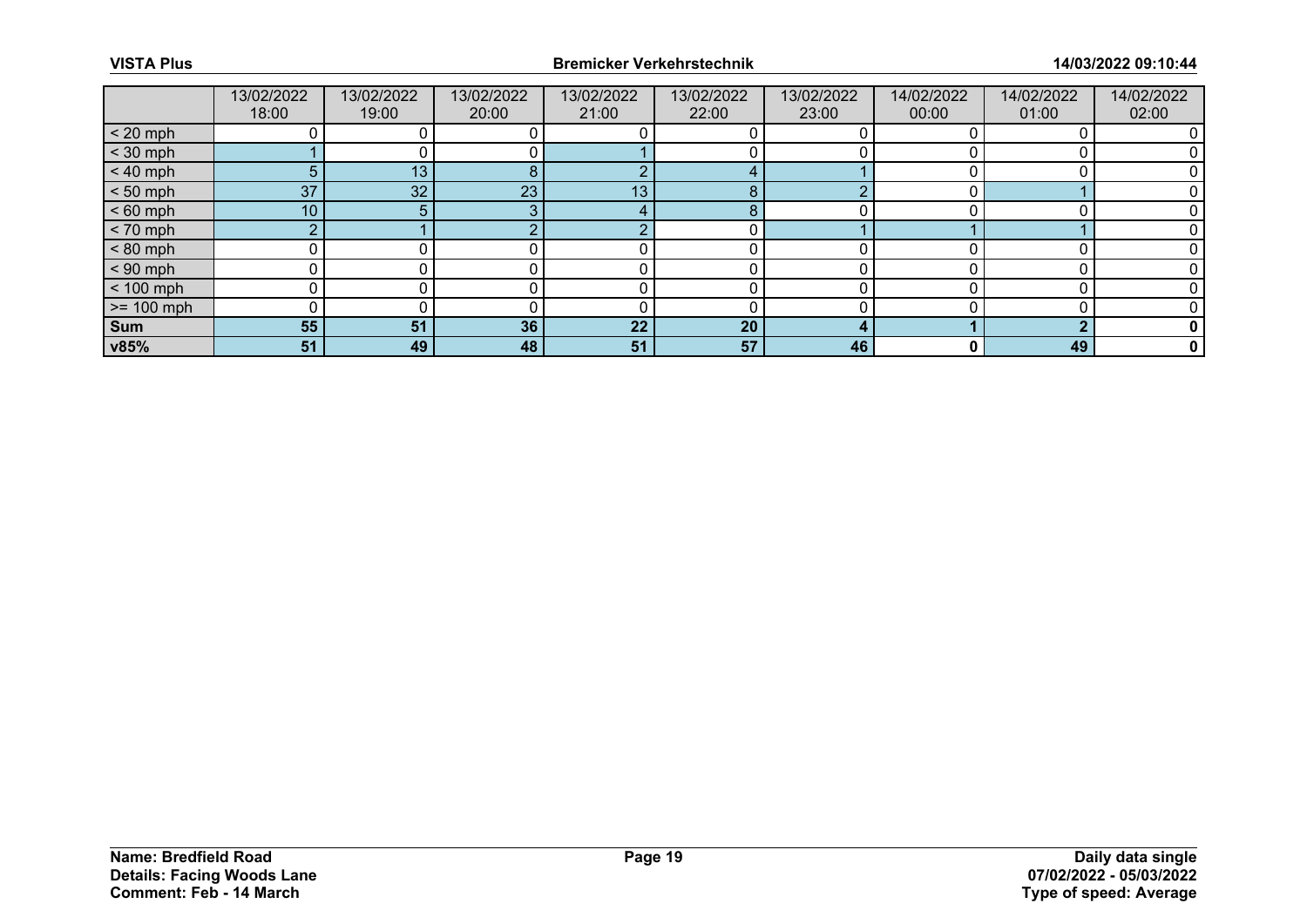|              | 14/02/2022<br>03:00 | 14/02/2022<br>04:00 | 14/02/2022<br>05:00 | 14/02/2022<br>06:00 | 14/02/2022<br>07:00 | 14/02/2022<br>08:00 | 14/02/2022<br>09:00 | 14/02/2022<br>10:00 | 14/02/2022<br>11:00 |
|--------------|---------------------|---------------------|---------------------|---------------------|---------------------|---------------------|---------------------|---------------------|---------------------|
| $< 20$ mph   |                     |                     |                     |                     |                     |                     |                     |                     |                     |
| $<$ 30 mph   |                     |                     |                     |                     |                     |                     |                     |                     |                     |
| $< 40$ mph   | 0                   |                     |                     | 6                   | 6                   |                     |                     |                     |                     |
| $< 50$ mph   |                     |                     |                     | $\sqrt{14}$         | 49                  |                     |                     |                     |                     |
| $< 60$ mph   |                     |                     |                     |                     | 30 <sup>°</sup>     |                     |                     |                     |                     |
| $< 70$ mph   | 0                   |                     |                     |                     |                     |                     |                     |                     |                     |
| $< 80$ mph   |                     |                     |                     |                     |                     |                     |                     |                     |                     |
| $< 90$ mph   |                     |                     |                     |                     |                     |                     |                     |                     |                     |
| $< 100$ mph  | n                   |                     |                     |                     |                     |                     |                     |                     |                     |
| $>= 100$ mph |                     |                     |                     |                     |                     |                     |                     |                     |                     |
| Sum          | 0                   |                     |                     | 25                  | 91                  | 10                  |                     |                     |                     |
| v85%         | 0                   | 50                  | 49                  | 50                  | 56                  | 47                  |                     | 0                   | 0                   |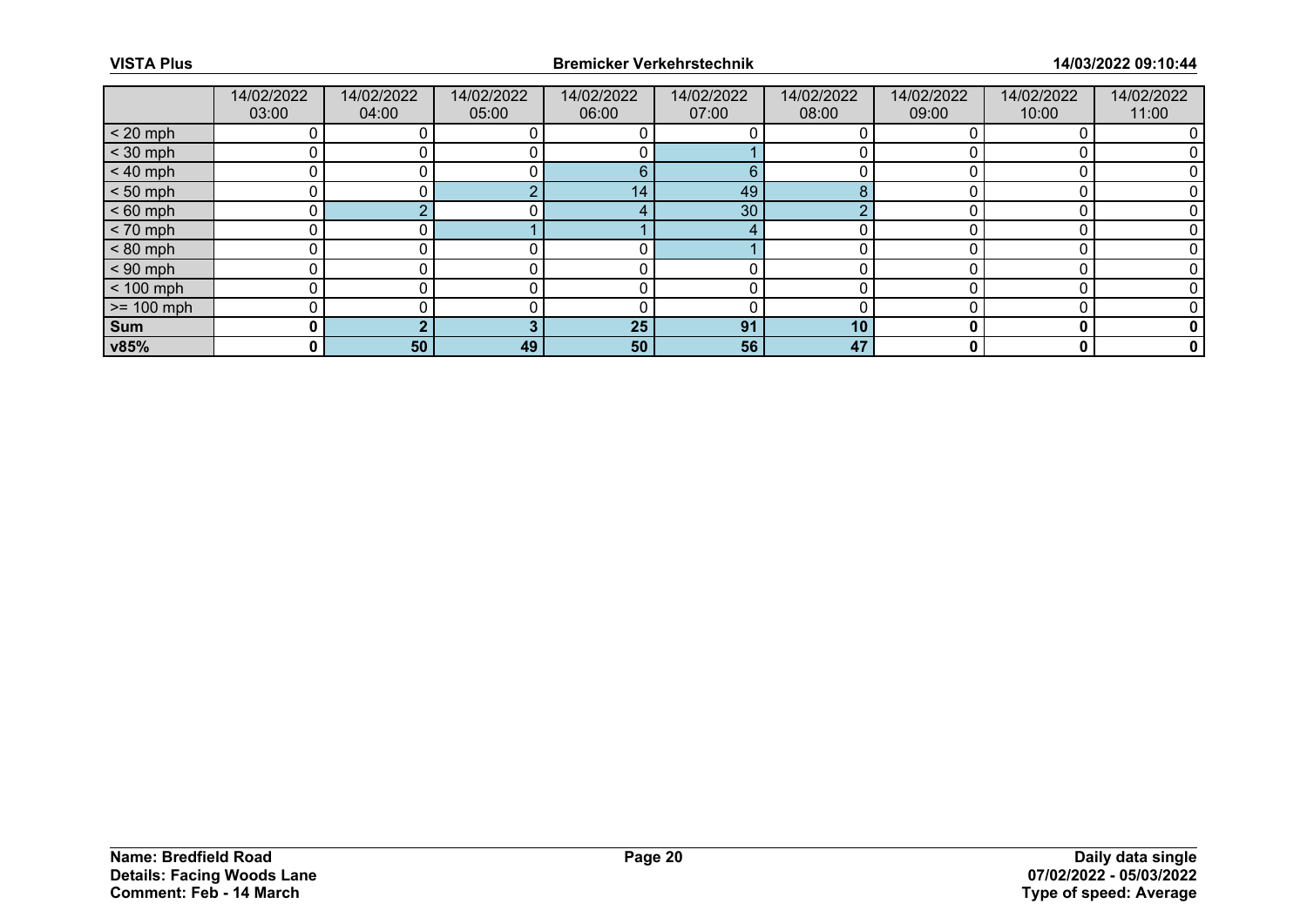|              | 14/02/2022<br>12:00 | 14/02/2022<br>13:00 | 14/02/2022<br>14:00 | 14/02/2022<br>15:00 | 14/02/2022<br>16:00 | 14/02/2022<br>17:00 | 14/02/2022<br>18:00 | 14/02/2022<br>19:00 | 14/02/2022<br>20:00 |
|--------------|---------------------|---------------------|---------------------|---------------------|---------------------|---------------------|---------------------|---------------------|---------------------|
| $< 20$ mph   |                     |                     |                     |                     |                     |                     |                     |                     |                     |
| $<$ 30 mph   |                     |                     |                     |                     |                     |                     |                     |                     |                     |
| $< 40$ mph   | 9                   | 14                  | 13                  | 16                  | 24                  | 21                  | 13                  | 17                  | 10                  |
| $< 50$ mph   | 26                  | 78                  | 67                  | 90                  | 84                  | 91                  | 72                  | 52                  | 42                  |
| $< 60$ mph   | 17                  | 33                  | 24                  | 39                  | 40                  | 24                  | 18                  | 21                  | 12                  |
| $< 70$ mph   | $\Omega$            |                     |                     | $\overline{4}$      | 6                   |                     |                     | $\Omega$            | 3                   |
| $< 80$ mph   |                     |                     |                     |                     |                     |                     |                     |                     |                     |
| $< 90$ mph   |                     |                     |                     |                     |                     |                     |                     |                     |                     |
| $< 100$ mph  | 0                   |                     |                     |                     |                     |                     |                     |                     |                     |
| $>= 100$ mph |                     |                     |                     |                     |                     |                     |                     |                     |                     |
| Sum          | 55                  | 129                 | 105                 | 151                 | 155                 | 141                 | 108                 | 92                  | 67                  |
| v85%         | 54                  | 52                  | 51                  | 52                  | 53                  | 50                  | 51                  | 51                  | 52                  |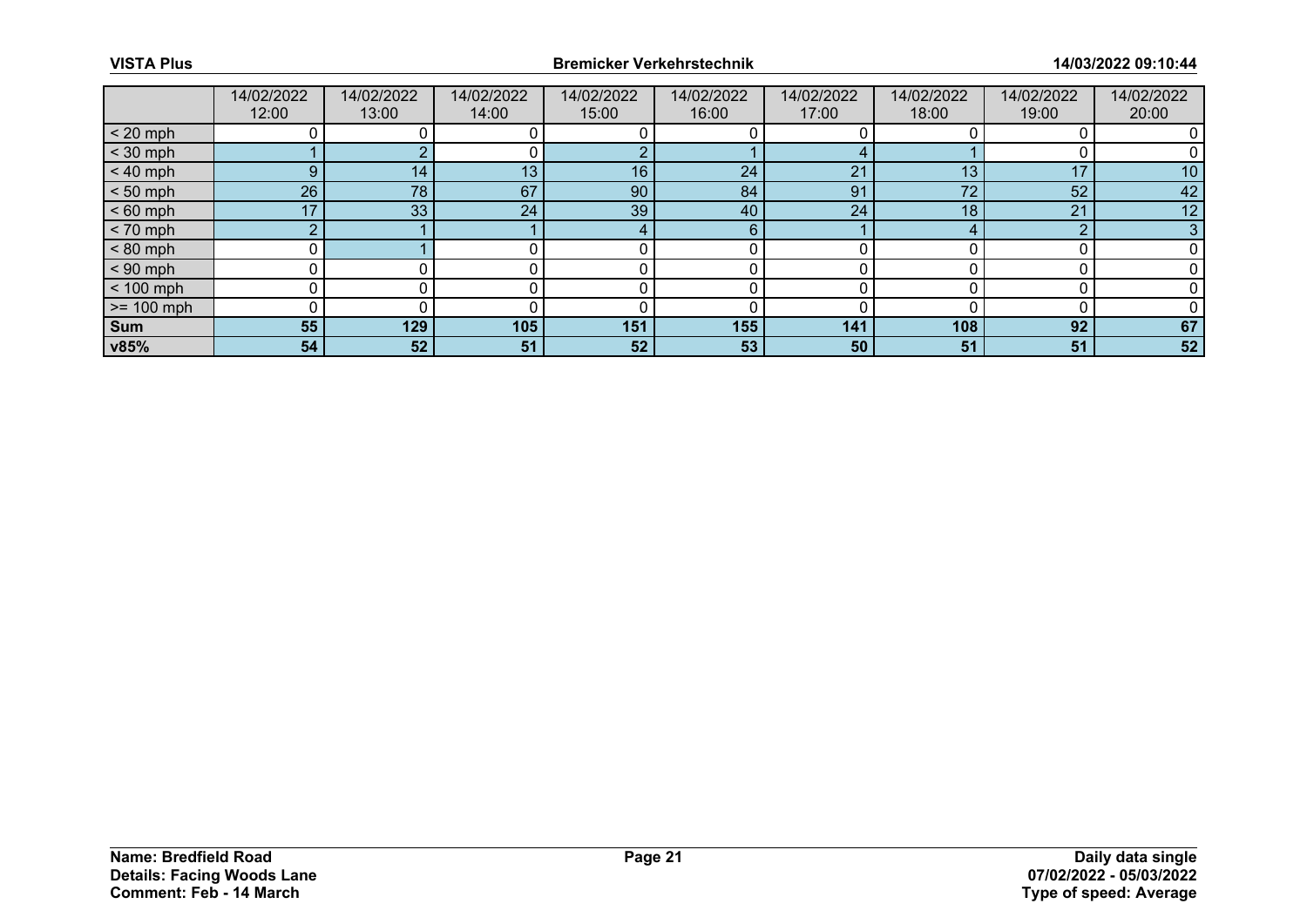|              | 14/02/2022<br>21:00 | 14/02/2022<br>22:00 | 14/02/2022<br>23:00 | 15/02/2022<br>00:00 | 15/02/2022<br>01:00 | 15/02/2022<br>02:00 | 15/02/2022<br>03:00 | 15/02/2022<br>04:00 | 15/02/2022<br>05:00 |
|--------------|---------------------|---------------------|---------------------|---------------------|---------------------|---------------------|---------------------|---------------------|---------------------|
| $< 20$ mph   |                     |                     |                     |                     |                     |                     |                     |                     |                     |
| $<$ 30 mph   |                     |                     |                     |                     |                     |                     |                     |                     |                     |
| $< 40$ mph   | 5                   |                     |                     |                     |                     |                     |                     |                     |                     |
| $< 50$ mph   | 24                  | 20                  |                     |                     |                     |                     |                     |                     | 6                   |
| $< 60$ mph   | 9                   | 9                   |                     |                     |                     |                     |                     |                     |                     |
| $< 70$ mph   | $\sim$              |                     |                     |                     |                     |                     |                     |                     |                     |
| $< 80$ mph   |                     |                     |                     |                     |                     |                     |                     |                     |                     |
| $< 90$ mph   |                     |                     |                     |                     |                     |                     |                     |                     |                     |
| $< 100$ mph  |                     |                     |                     |                     |                     |                     |                     |                     |                     |
| $>= 100$ mph |                     |                     |                     |                     |                     |                     |                     |                     |                     |
| <b>Sum</b>   | 40                  | 32                  | 12 <sub>1</sub>     |                     |                     |                     |                     |                     | 11                  |
| v85%         | 53                  | 54                  | 55                  | 0                   | 0                   | 45                  | 45                  | 0                   | 58                  |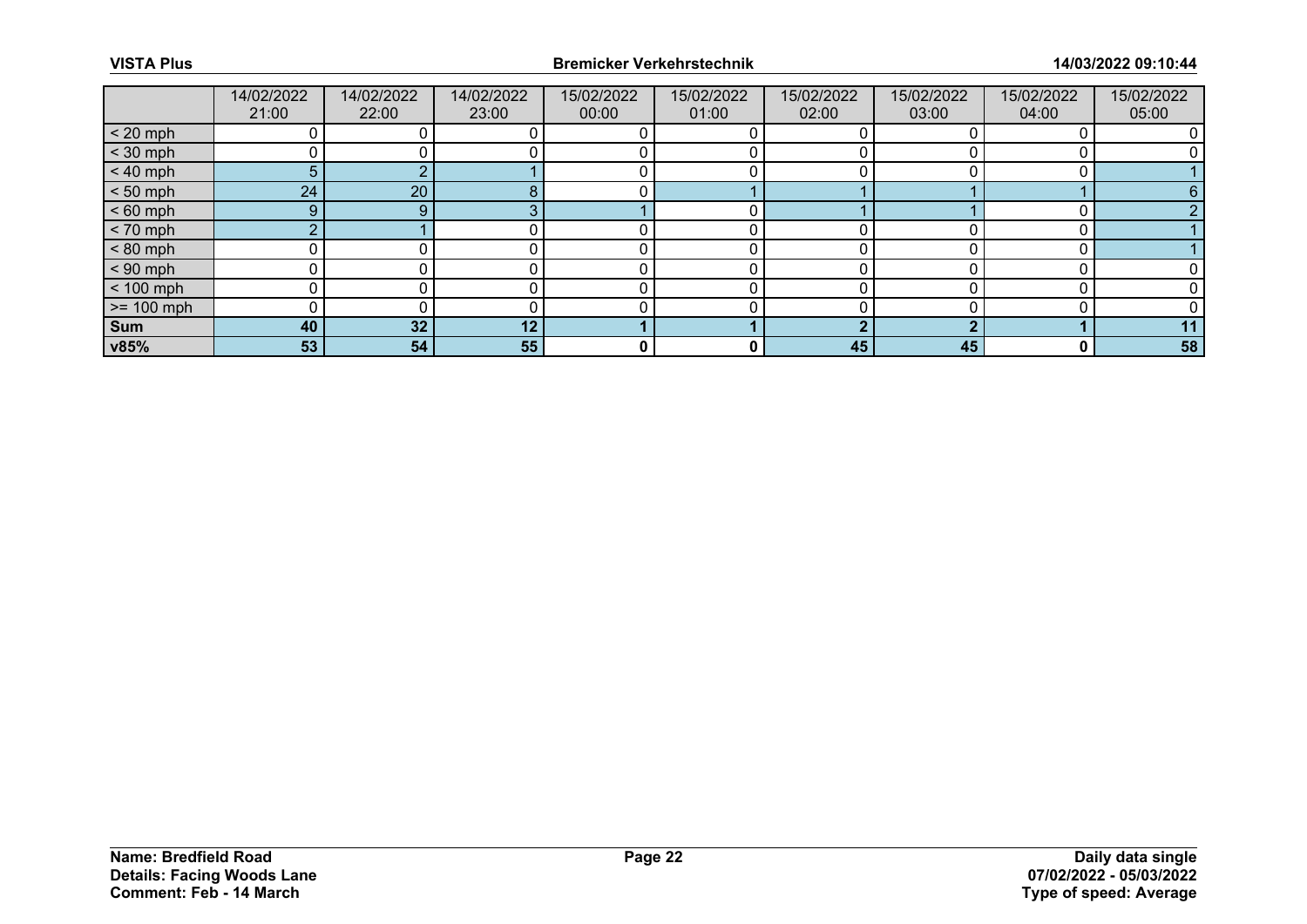|              | 15/02/2022<br>06:00 | 15/02/2022<br>07:00 | 15/02/2022<br>08:00 | 15/02/2022<br>09:00 | 15/02/2022<br>10:00 | 15/02/2022<br>11:00 | 15/02/2022<br>12:00 | 15/02/2022<br>13:00 | 15/02/2022<br>14:00 |
|--------------|---------------------|---------------------|---------------------|---------------------|---------------------|---------------------|---------------------|---------------------|---------------------|
| $< 20$ mph   |                     |                     |                     |                     |                     |                     |                     |                     |                     |
| $<$ 30 mph   | ◠                   |                     |                     |                     |                     |                     |                     |                     |                     |
| $< 40$ mph   | 3                   | 13                  | 27                  | 9                   | 18                  | 19                  | 17                  | 21                  | 8                   |
| $< 50$ mph   | 16                  | 38                  | 120                 | 74                  | 70                  | 82                  | 73                  | 62                  | 72                  |
| $< 60$ mph   |                     | 12                  | 51                  | 25                  | 20                  | 24                  | 27                  | 23                  | 22                  |
| $< 70$ mph   | $\Omega$            |                     |                     |                     |                     |                     |                     |                     |                     |
| $< 80$ mph   |                     |                     |                     |                     |                     |                     |                     |                     |                     |
| $< 90$ mph   |                     |                     |                     |                     |                     |                     |                     |                     |                     |
| $< 100$ mph  | 0                   |                     |                     |                     |                     |                     |                     |                     |                     |
| $>= 100$ mph |                     |                     |                     |                     |                     |                     |                     |                     |                     |
| <b>Sum</b>   | 30                  | 65                  | 201                 | 112                 | 112                 | 126                 | 120                 | 108                 | 106                 |
| v85%         | 54                  | 50                  | 52                  | 52                  | 52 <sub>1</sub>     | 50                  | 51                  | 51                  | 51                  |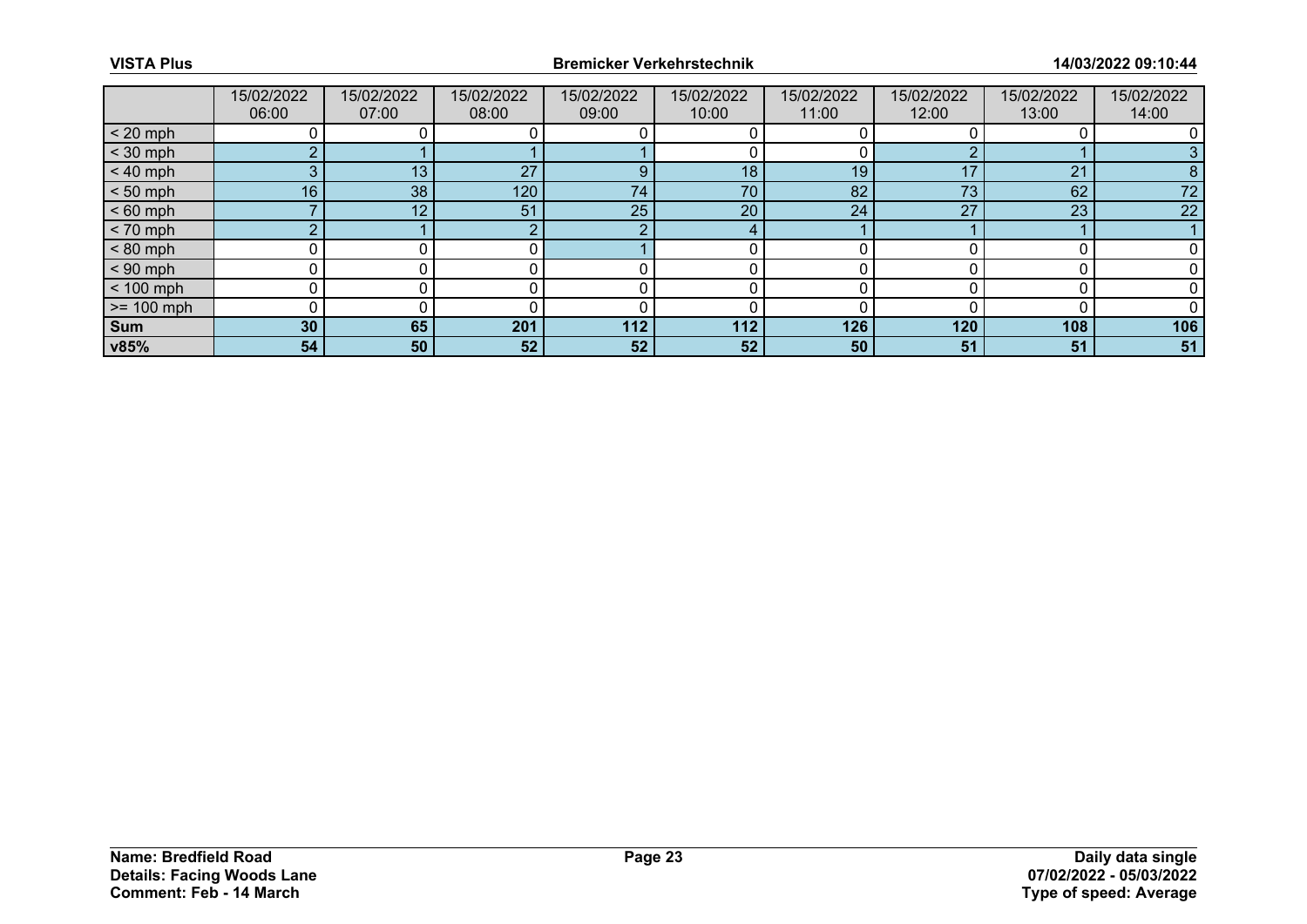|              | 15/02/2022<br>15:00 | 15/02/2022<br>16:00 | 15/02/2022<br>17:00 | 15/02/2022<br>18:00 | 15/02/2022<br>19:00 | 15/02/2022<br>20:00 | 15/02/2022<br>21:00 | 15/02/2022<br>22:00 | 15/02/2022<br>23:00 |
|--------------|---------------------|---------------------|---------------------|---------------------|---------------------|---------------------|---------------------|---------------------|---------------------|
| $< 20$ mph   |                     |                     |                     |                     |                     |                     |                     |                     |                     |
| $<$ 30 mph   |                     |                     |                     |                     |                     |                     |                     |                     |                     |
| $< 40$ mph   | 28                  | 23                  | 25                  | 29                  | 10                  | 11                  | 10                  |                     |                     |
| $< 50$ mph   | 112                 | 110                 | 105                 | 83                  | 54                  | 33                  | 28                  | 14                  |                     |
| $< 60$ mph   | 33                  | 34                  | 19                  | 14                  | 19                  | 12                  | 12                  |                     |                     |
| $< 70$ mph   | 3.                  |                     | $\sim$              | 4                   | 3                   |                     |                     |                     |                     |
| $< 80$ mph   |                     |                     |                     |                     |                     |                     |                     |                     |                     |
| $< 90$ mph   |                     |                     |                     |                     |                     |                     |                     |                     |                     |
| $< 100$ mph  | U                   |                     |                     |                     |                     |                     |                     |                     |                     |
| $>= 100$ mph |                     |                     |                     |                     |                     |                     |                     |                     |                     |
| Sum          | 177                 | 171                 | 152                 | 130                 | 87                  | 56                  | 52                  | 29                  | 10                  |
| v85%         | 50                  | 50                  | 49                  | 49                  | 52 <sub>2</sub>     | 50                  | 52                  | 54                  | 51                  |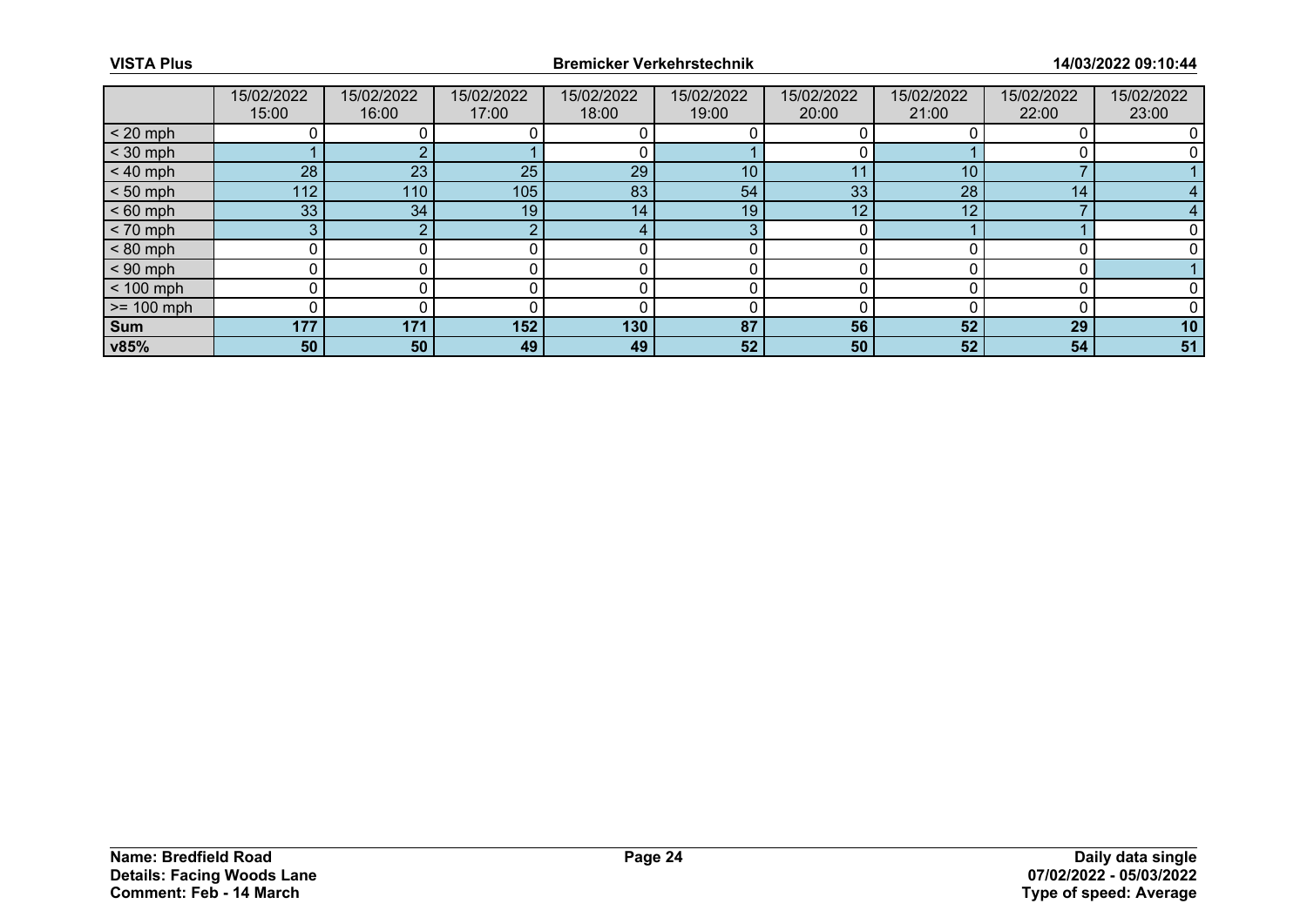|              | 16/02/2022<br>00:00 | 16/02/2022<br>01:00 | 16/02/2022<br>02:00 | 16/02/2022<br>03:00 | 16/02/2022<br>04:00 | 16/02/2022<br>05:00 | 16/02/2022<br>06:00 | 16/02/2022<br>07:00 | 16/02/2022<br>08:00 |
|--------------|---------------------|---------------------|---------------------|---------------------|---------------------|---------------------|---------------------|---------------------|---------------------|
| $< 20$ mph   |                     |                     |                     |                     |                     |                     |                     |                     |                     |
| $<$ 30 mph   |                     |                     |                     |                     |                     |                     |                     |                     |                     |
| $< 40$ mph   |                     |                     |                     |                     |                     |                     |                     |                     | 12                  |
| $< 50$ mph   |                     |                     |                     |                     |                     |                     | 14                  | 37                  | 122                 |
| $< 60$ mph   |                     |                     |                     |                     |                     |                     | 9                   | 19                  | 36                  |
| $< 70$ mph   | $\sim$              |                     |                     |                     |                     |                     |                     |                     | $\Omega$            |
| $< 80$ mph   |                     |                     |                     |                     |                     |                     |                     |                     |                     |
| $< 90$ mph   |                     |                     |                     |                     |                     |                     |                     |                     |                     |
| $< 100$ mph  | n                   |                     |                     |                     |                     |                     |                     |                     |                     |
| $>= 100$ mph |                     |                     |                     |                     |                     |                     |                     |                     |                     |
| Sum          | 4                   |                     |                     |                     | ш                   | n                   | 24                  | 63                  | 174                 |
| v85%         | 61                  | 0                   |                     | 0                   | 67                  | 51                  | 53                  | 52                  | 51                  |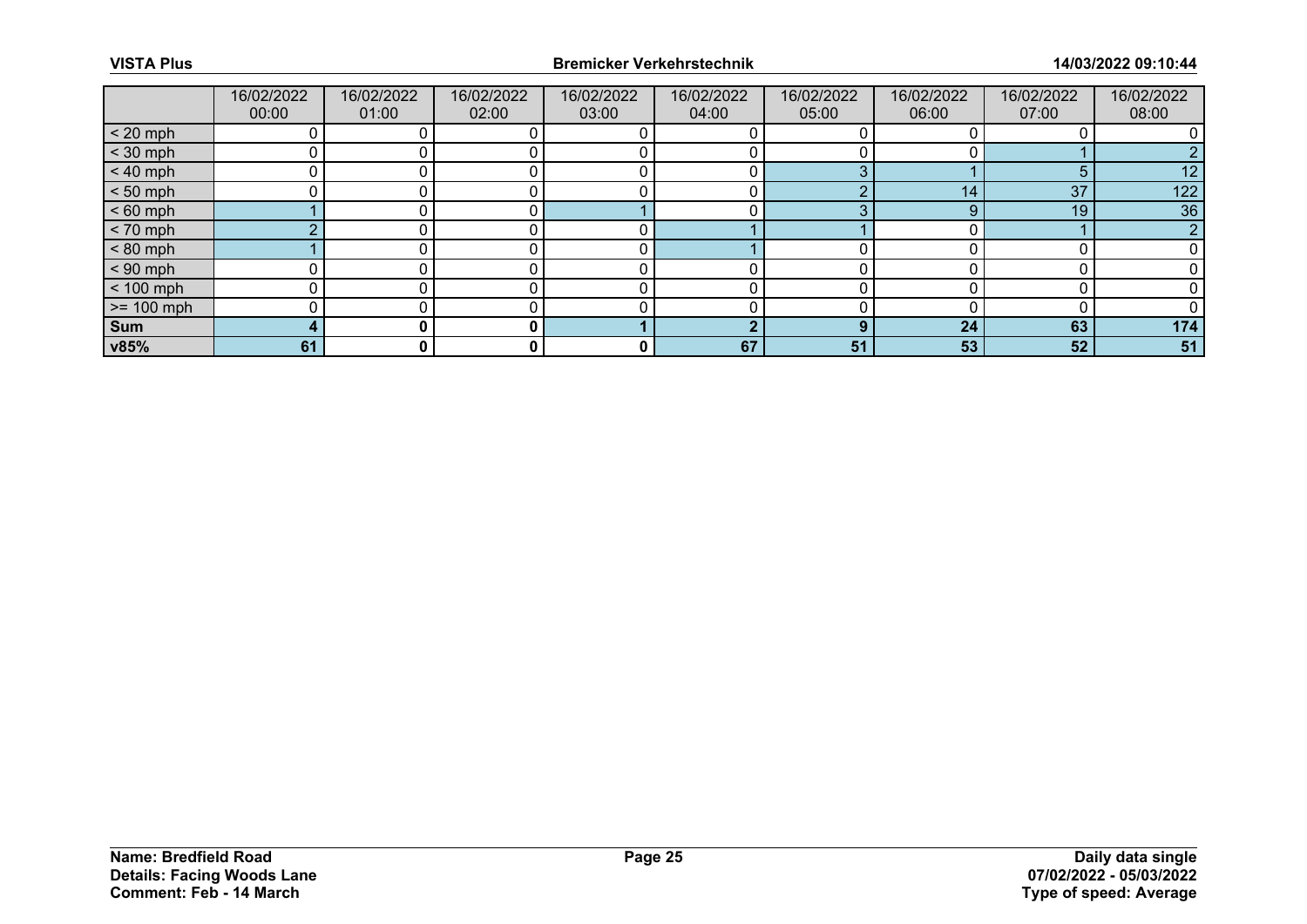|              | 16/02/2022<br>09:00 | 16/02/2022<br>10:00 | 16/02/2022<br>11:00 | 16/02/2022<br>12:00 | 16/02/2022<br>13:00 | 16/02/2022<br>14:00 | 16/02/2022<br>15:00 | 16/02/2022<br>16:00 | 16/02/2022<br>17:00 |
|--------------|---------------------|---------------------|---------------------|---------------------|---------------------|---------------------|---------------------|---------------------|---------------------|
| $< 20$ mph   |                     |                     |                     |                     |                     |                     |                     |                     |                     |
| $<$ 30 mph   |                     |                     |                     |                     | ≏                   |                     |                     |                     |                     |
| $< 40$ mph   | 19                  | 9                   | 17                  | 15                  | 13 <sub>1</sub>     | 10                  | 19                  | 18                  | 33                  |
| $< 50$ mph   | 69                  | 63                  | 63                  | 62                  | 77                  | 81                  | 95                  | 114                 | 103                 |
| $< 60$ mph   | 27                  | 15                  | 28                  | 33                  | 33                  | 47                  | 49                  | 26                  | 32                  |
| $< 70$ mph   |                     | $\sim$              | o                   |                     | റ                   |                     |                     | n                   |                     |
| $< 80$ mph   |                     |                     |                     |                     |                     |                     |                     |                     |                     |
| $< 90$ mph   |                     |                     |                     |                     |                     |                     |                     |                     |                     |
| $< 100$ mph  | 0                   |                     |                     |                     |                     |                     |                     |                     |                     |
| $>= 100$ mph |                     |                     |                     |                     |                     |                     |                     |                     |                     |
| <b>Sum</b>   | 117                 | 92                  | 114                 | 112                 | 128                 | 141                 | 168                 | 161                 | 169                 |
| v85%         | 51                  | 50                  | 52                  | 51                  | 51                  | 53                  | 53                  | 50                  | 50                  |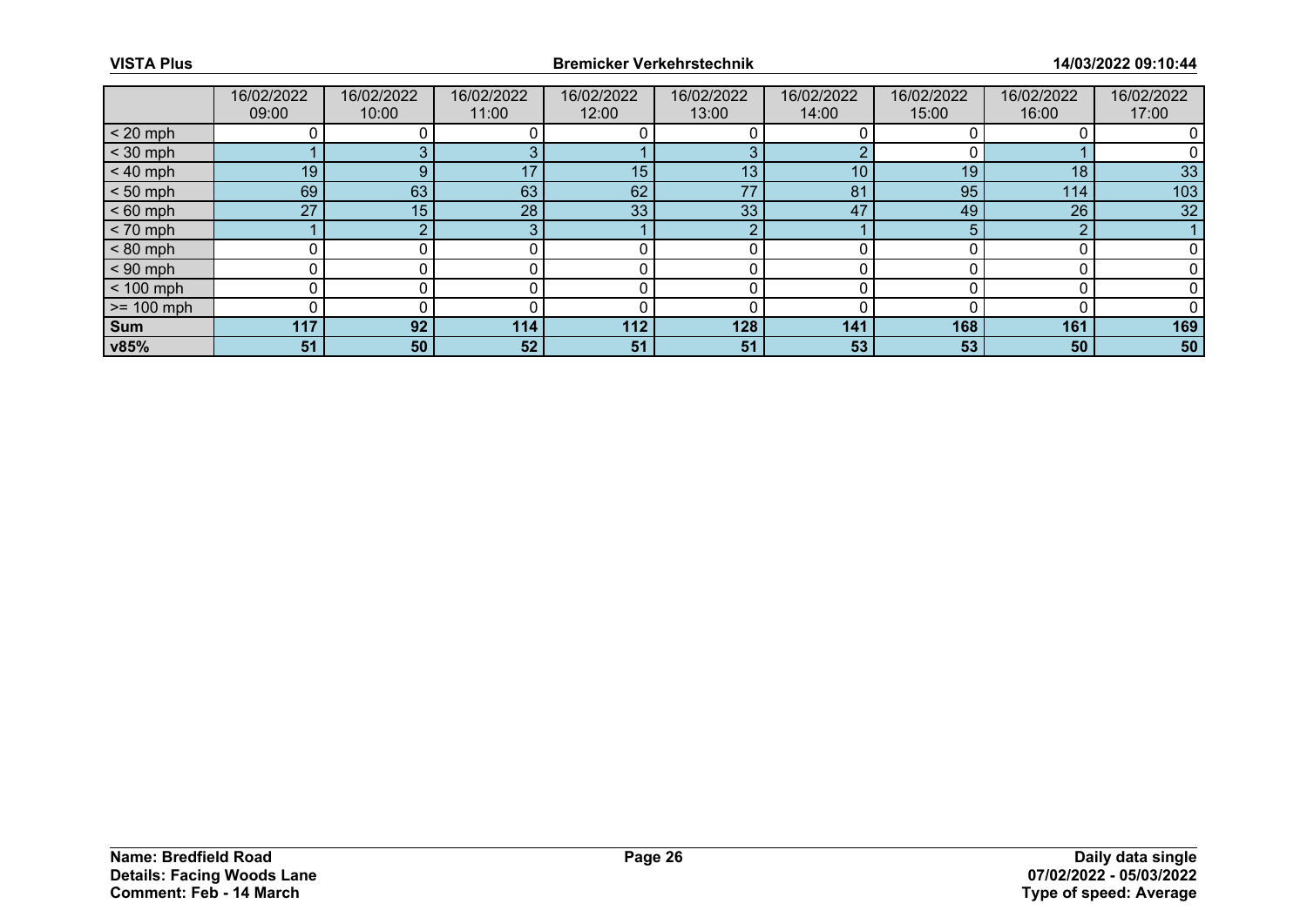|              | 16/02/2022<br>18:00 | 16/02/2022<br>19:00 | 16/02/2022<br>20:00 | 16/02/2022<br>21:00 | 16/02/2022<br>22:00 | 16/02/2022<br>23:00 | 17/02/2022<br>00:00 | 17/02/2022<br>01:00 | 17/02/2022<br>02:00 |
|--------------|---------------------|---------------------|---------------------|---------------------|---------------------|---------------------|---------------------|---------------------|---------------------|
| $< 20$ mph   |                     |                     |                     |                     |                     |                     |                     |                     |                     |
| $<$ 30 mph   | $\sim$              |                     |                     |                     |                     |                     |                     |                     |                     |
| $< 40$ mph   | 23                  | 13                  | 10 <sup>1</sup>     | 8                   |                     |                     |                     |                     |                     |
| $< 50$ mph   | 74 <sub>1</sub>     | 36                  | 42                  | 23                  | 12                  | 8                   |                     | ◠                   |                     |
| $< 60$ mph   | 26                  | 16                  | ο<br>õ              | 12                  | 3                   | ◠                   |                     |                     |                     |
| $< 70$ mph   | $4 \cdot$           |                     |                     |                     |                     | 4                   |                     |                     |                     |
| $< 80$ mph   |                     |                     |                     |                     |                     |                     |                     |                     |                     |
| $< 90$ mph   |                     |                     |                     |                     |                     |                     |                     |                     |                     |
| $< 100$ mph  | U                   |                     |                     |                     |                     |                     |                     |                     |                     |
| $>= 100$ mph |                     |                     |                     |                     |                     |                     |                     |                     |                     |
| <b>Sum</b>   | 129                 | 70                  | 61                  | 46                  | 17                  | 16                  |                     |                     |                     |
| v85%         | 51                  | 51                  | 49                  | 50                  | 48                  | 60                  | 46                  | 46                  | 0                   |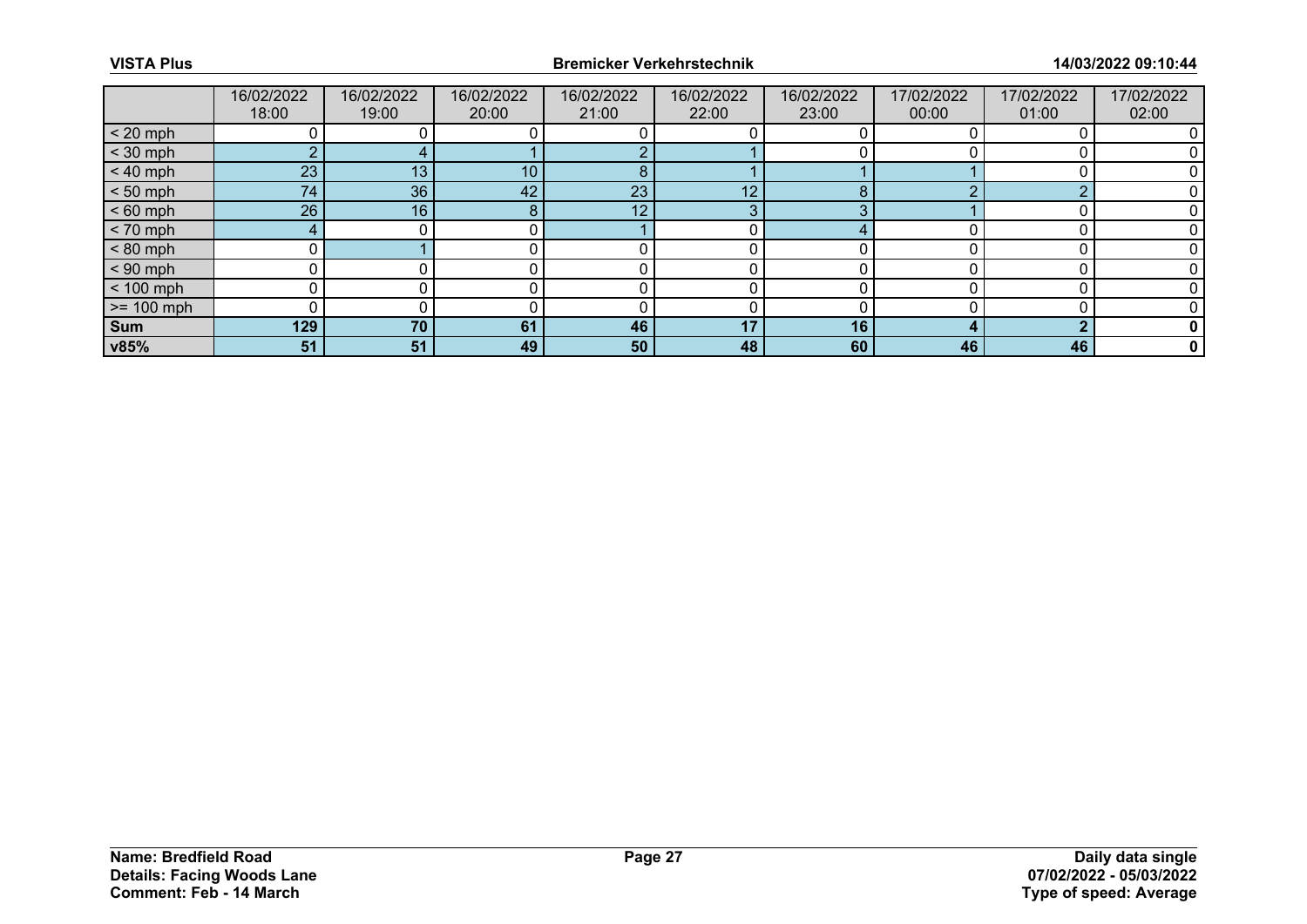|              | 17/02/2022<br>03:00 | 17/02/2022<br>04:00 | 17/02/2022<br>05:00 | 17/02/2022<br>06:00 | 17/02/2022<br>07:00 | 17/02/2022<br>08:00 | 17/02/2022<br>09:00 | 17/02/2022<br>10:00 | 17/02/2022<br>11:00 |
|--------------|---------------------|---------------------|---------------------|---------------------|---------------------|---------------------|---------------------|---------------------|---------------------|
| $< 20$ mph   |                     |                     |                     |                     |                     |                     |                     |                     |                     |
| $<$ 30 mph   |                     |                     |                     |                     |                     |                     |                     |                     |                     |
| $< 40$ mph   |                     |                     |                     |                     | 6                   | 16                  | 12                  | 16                  | 17                  |
| $< 50$ mph   |                     |                     |                     | 10                  | 44                  | 107                 | 54                  | 70                  | 59                  |
| $< 60$ mph   |                     |                     |                     |                     | 25                  | 41                  | 34                  | 17                  | 31                  |
| $< 70$ mph   |                     |                     |                     |                     | റ                   | $\sim$              |                     |                     | 3                   |
| $< 80$ mph   |                     |                     |                     |                     |                     |                     |                     |                     |                     |
| $< 90$ mph   |                     |                     |                     |                     |                     |                     |                     |                     |                     |
| $< 100$ mph  | ⌒                   |                     |                     |                     |                     | ∩                   |                     |                     |                     |
| $>= 100$ mph |                     |                     |                     |                     |                     |                     |                     |                     |                     |
| <b>Sum</b>   |                     |                     |                     | 17                  | 78                  | 170                 | 106                 | 106                 | 113                 |
| v85%         | 43                  | 51                  | 53                  | 53                  | 53                  | 51                  | 54                  | 51                  | 52                  |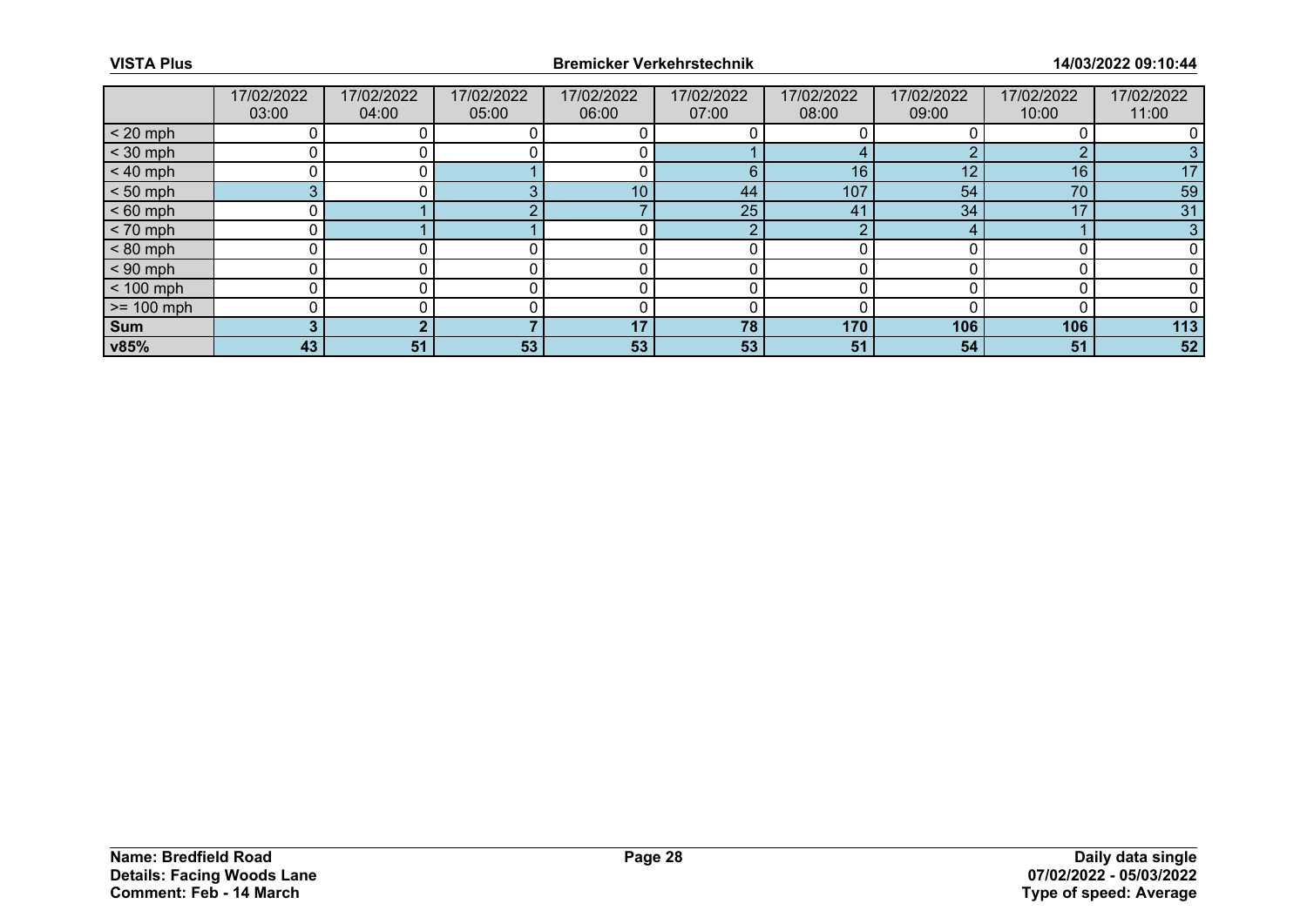|              | 17/02/2022<br>12:00 | 17/02/2022<br>13:00 | 17/02/2022<br>14:00 | 17/02/2022<br>15:00 | 17/02/2022<br>16:00 | 17/02/2022<br>17:00 | 17/02/2022<br>18:00 | 17/02/2022<br>19:00 | 17/02/2022<br>20:00 |
|--------------|---------------------|---------------------|---------------------|---------------------|---------------------|---------------------|---------------------|---------------------|---------------------|
| $< 20$ mph   |                     |                     |                     |                     |                     |                     |                     |                     |                     |
| $<$ 30 mph   |                     |                     |                     |                     |                     |                     |                     |                     |                     |
| $< 40$ mph   | 19                  | 11                  | 20 <sup>°</sup>     |                     | 20                  | 29                  | 24                  | 16                  |                     |
| $< 50$ mph   | 70                  | 82                  | 86                  | 79                  | 96                  | 94                  | 72                  | 52                  | 34                  |
| $< 60$ mph   | 32 <sub>2</sub>     | 34                  | 27                  | 44                  | 37                  | 35                  | 19                  | 19                  | 19                  |
| $< 70$ mph   | $\Omega$            |                     |                     | ാ                   | 6                   | ◠                   |                     |                     |                     |
| $< 80$ mph   |                     |                     |                     |                     |                     |                     |                     |                     |                     |
| $< 90$ mph   |                     |                     |                     |                     |                     |                     |                     |                     |                     |
| $< 100$ mph  | 0                   |                     |                     |                     |                     |                     |                     |                     |                     |
| $>= 100$ mph |                     |                     |                     |                     |                     |                     |                     |                     |                     |
| <b>Sum</b>   | 123                 | 130                 | 137                 | 134                 | 160                 | 164                 | 120                 | 92                  | 62                  |
| v85%         | 52                  | 52                  | 52                  | 54                  | 52                  | 52                  | 51                  | 53                  | 52                  |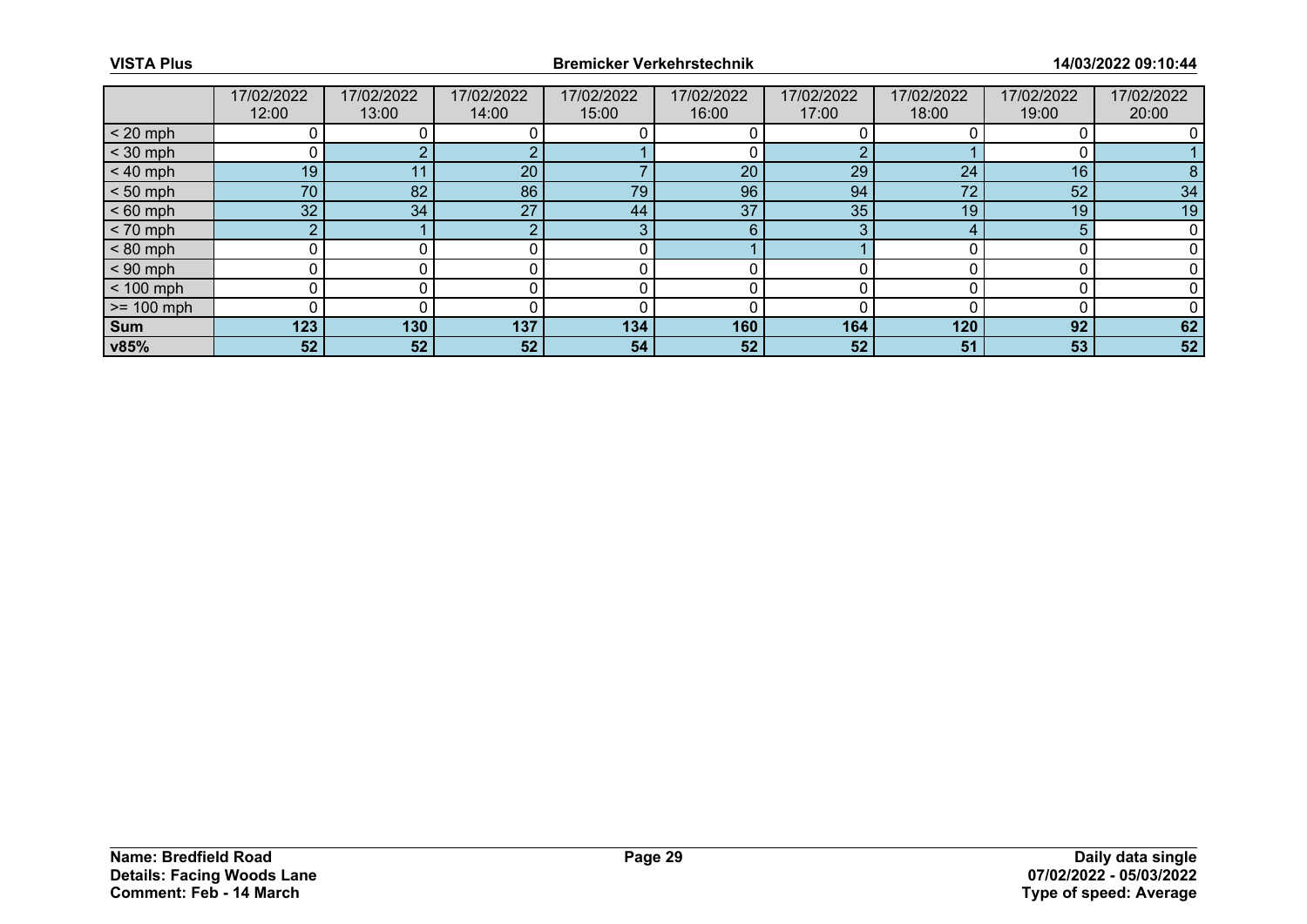|              | 17/02/2022<br>21:00 | 17/02/2022<br>22:00 | 17/02/2022<br>23:00 | 18/02/2022<br>00:00 | 18/02/2022<br>01:00 | 18/02/2022<br>02:00 | 18/02/2022<br>03:00 | 18/02/2022<br>04:00 | 18/02/2022<br>05:00 |
|--------------|---------------------|---------------------|---------------------|---------------------|---------------------|---------------------|---------------------|---------------------|---------------------|
| $< 20$ mph   |                     |                     |                     |                     |                     |                     |                     |                     |                     |
| $<$ 30 mph   |                     |                     |                     |                     |                     |                     |                     |                     |                     |
| $< 40$ mph   | $4 \cdot$           |                     |                     |                     |                     |                     |                     |                     |                     |
| $< 50$ mph   | 33                  | 26                  |                     |                     |                     |                     |                     |                     |                     |
| $< 60$ mph   | 13 <sub>1</sub>     |                     |                     |                     |                     |                     |                     |                     |                     |
| $< 70$ mph   |                     |                     |                     |                     |                     |                     |                     |                     |                     |
| $< 80$ mph   |                     |                     |                     |                     |                     |                     |                     |                     |                     |
| $< 90$ mph   |                     |                     |                     |                     |                     |                     |                     |                     |                     |
| $< 100$ mph  |                     |                     |                     |                     |                     |                     |                     |                     |                     |
| $>= 100$ mph |                     |                     |                     |                     |                     |                     |                     |                     |                     |
| <b>Sum</b>   | 52                  | 38                  | 18                  | ຳ                   |                     | 0                   |                     |                     |                     |
| v85%         | 52                  | 51                  | 61                  | 53                  | 0                   | 0                   |                     | 0                   | 51                  |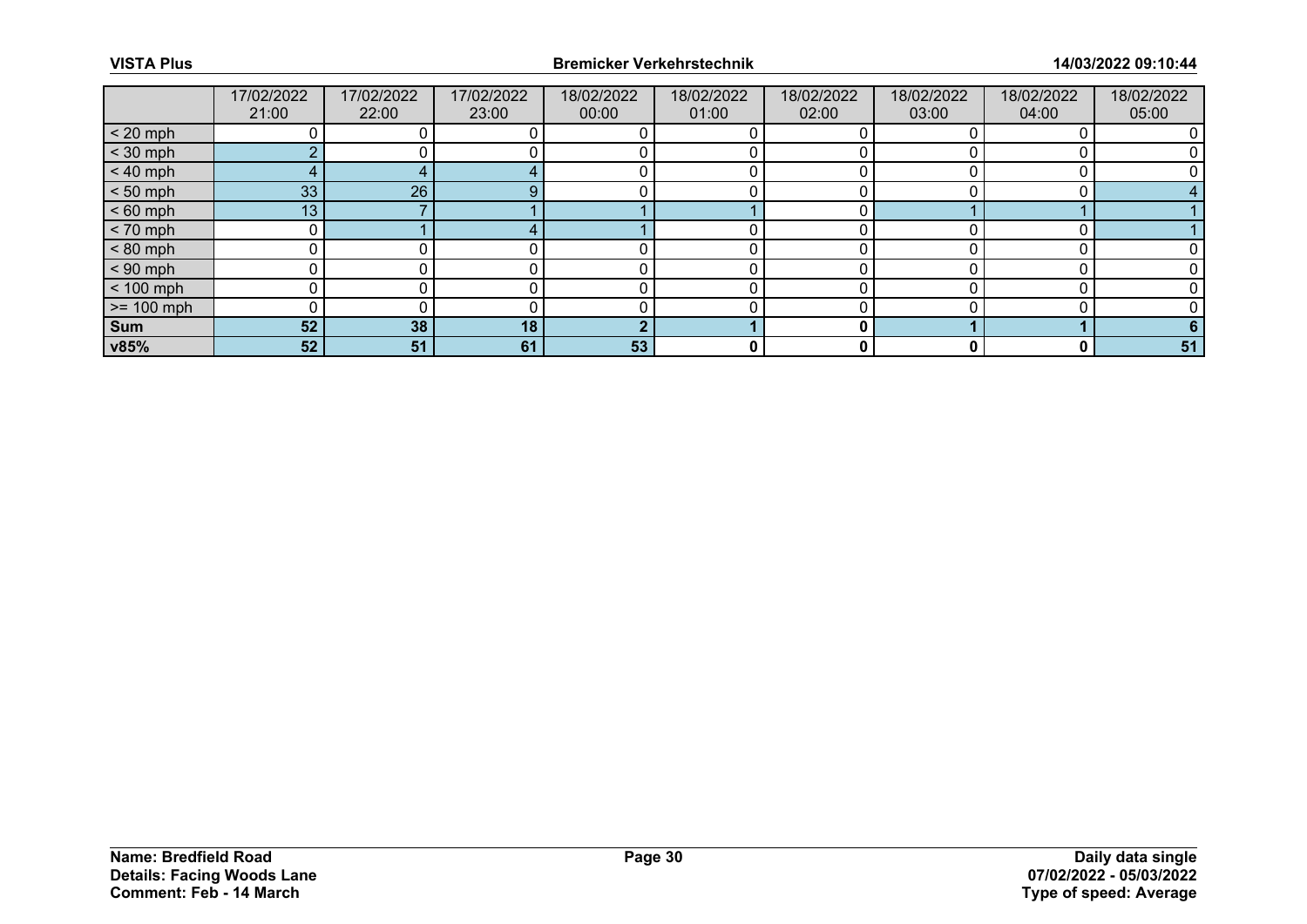|              | 18/02/2022<br>06:00 | 18/02/2022<br>07:00 | 18/02/2022<br>08:00 | 18/02/2022<br>09:00 | 18/02/2022<br>10:00 | 18/02/2022<br>11:00 | 18/02/2022<br>12:00 | 18/02/2022<br>13:00 | 18/02/2022<br>14:00 |
|--------------|---------------------|---------------------|---------------------|---------------------|---------------------|---------------------|---------------------|---------------------|---------------------|
| $< 20$ mph   |                     |                     |                     |                     |                     |                     |                     |                     |                     |
| $<$ 30 mph   |                     |                     |                     |                     |                     |                     |                     |                     |                     |
| $< 40$ mph   | 5                   | 5.                  |                     | 12                  |                     | 10                  | 5                   |                     |                     |
| $< 50$ mph   |                     | 40                  | 53                  | 62                  | 51                  | 49                  | 36                  | 32                  | 48                  |
| $< 60$ mph   |                     | 14                  | 33                  | 21                  | 22                  | 22                  | 21                  | 28                  | 29                  |
| $< 70$ mph   |                     | 5.                  |                     |                     |                     | ິ                   |                     | 5                   | 5                   |
| $< 80$ mph   |                     |                     |                     |                     |                     |                     |                     |                     |                     |
| $< 90$ mph   |                     |                     |                     |                     |                     |                     |                     |                     |                     |
| $< 100$ mph  | ŋ                   |                     |                     |                     |                     |                     |                     |                     |                     |
| $>= 100$ mph |                     |                     |                     |                     |                     |                     |                     |                     |                     |
| Sum          | 20                  | 65                  | 98                  | 100                 | 80                  | 85                  | 65                  | 73                  | 90                  |
| v85%         | 51                  | 53                  | 52                  | 53                  | 52                  | 52                  | 53                  | 56                  | 54                  |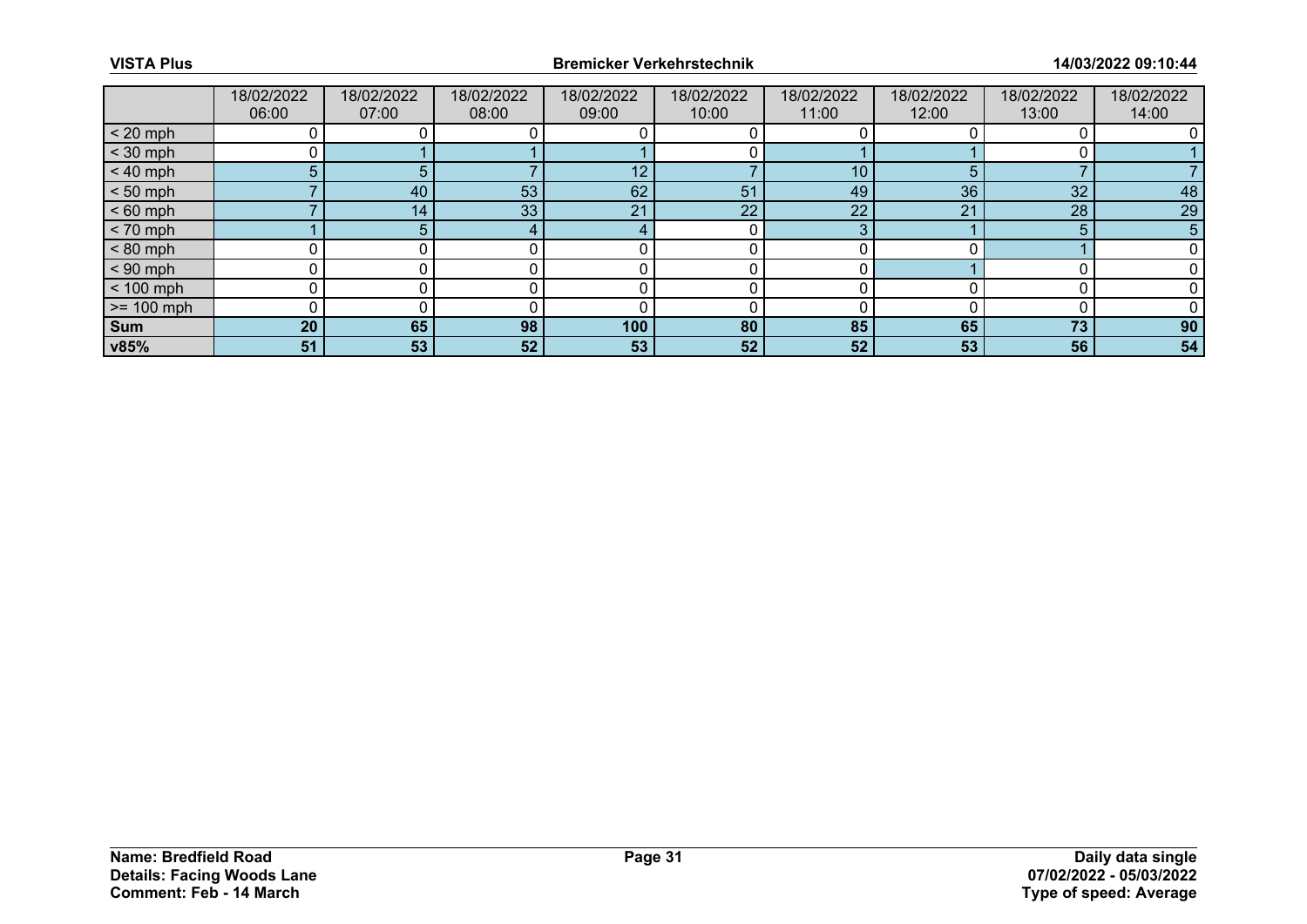|              | 18/02/2022<br>15:00 | 18/02/2022<br>16:00 | 18/02/2022<br>17:00 | 18/02/2022<br>18:00 | 18/02/2022<br>19:00 | 18/02/2022<br>20:00 | 18/02/2022<br>21:00 | 18/02/2022<br>22:00 | 18/02/2022<br>23:00 |
|--------------|---------------------|---------------------|---------------------|---------------------|---------------------|---------------------|---------------------|---------------------|---------------------|
| $< 20$ mph   |                     |                     |                     |                     |                     |                     |                     |                     |                     |
| $<$ 30 mph   |                     |                     |                     |                     |                     |                     |                     |                     |                     |
| $< 40$ mph   | 10 <sup>°</sup>     | 10                  | 19                  | 14                  |                     | 6                   | ⌒                   |                     |                     |
| $< 50$ mph   | 45                  | 64                  | 61                  | 57                  | 40                  | 20                  | 10                  | 1.                  | 5                   |
| $< 60$ mph   | 21                  | 17                  | 18                  | 20                  | 17                  | 8                   | 6                   |                     |                     |
| $< 70$ mph   | 5                   |                     |                     |                     | 4                   | 5                   |                     |                     |                     |
| $< 80$ mph   |                     |                     |                     |                     |                     |                     |                     |                     |                     |
| $< 90$ mph   |                     |                     |                     |                     |                     |                     |                     |                     |                     |
| $< 100$ mph  |                     |                     |                     |                     |                     |                     |                     |                     |                     |
| $>= 100$ mph |                     |                     |                     |                     |                     |                     |                     |                     |                     |
| Sum          | 82                  | 94                  | 101                 | 102                 | 73                  | 40                  | 23                  | 20                  | 17                  |
| v85%         | 54                  | 51                  | 51                  | 53                  | 52                  | 59                  | 52                  | 55                  | 55                  |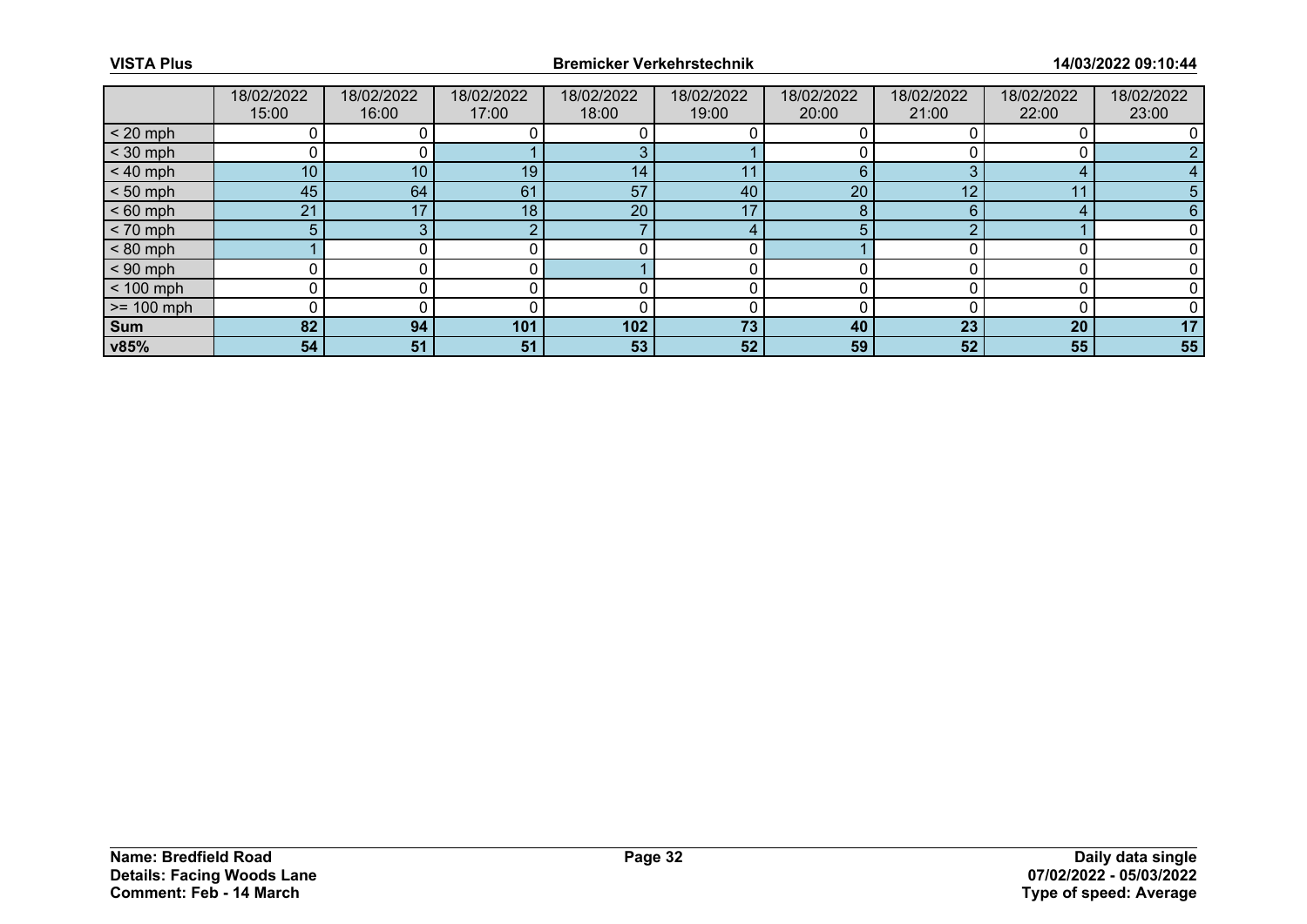|                 | 19/02/2022<br>00:00 | 19/02/2022<br>01:00 | 19/02/2022<br>02:00 | 19/02/2022<br>03:00 | 19/02/2022<br>04:00 | 19/02/2022<br>05:00 | 19/02/2022<br>06:00 | 19/02/2022<br>07:00 | 19/02/2022<br>08:00 |
|-----------------|---------------------|---------------------|---------------------|---------------------|---------------------|---------------------|---------------------|---------------------|---------------------|
| $< 20$ mph      |                     |                     |                     |                     |                     |                     |                     |                     |                     |
| $<$ 30 mph      |                     |                     |                     |                     |                     |                     |                     |                     |                     |
| $< 40$ mph      | $\sim$              |                     |                     |                     |                     |                     |                     |                     | 10                  |
| $< 50$ mph      |                     |                     |                     |                     |                     |                     |                     | 17                  | 62                  |
| $< 60$ mph      |                     |                     |                     |                     |                     |                     |                     | $\bullet$<br>◠      | 27                  |
| $< 70$ mph      |                     |                     |                     |                     |                     |                     |                     | n                   | $\sim$              |
| $< 80$ mph      |                     |                     |                     |                     |                     |                     |                     |                     |                     |
| $< 90$ mph      |                     |                     |                     |                     |                     |                     |                     |                     |                     |
| $< 100$ mph     | 0                   |                     |                     |                     |                     |                     |                     |                     |                     |
| $\ge$ = 100 mph |                     |                     |                     |                     |                     |                     |                     |                     |                     |
| Sum             | 6.                  |                     |                     | 0                   |                     |                     | 15                  | 32                  | 103                 |
| v85%            | 65                  | 56                  | 58                  | 0                   | 55                  | 45                  | 47                  | 51                  | 51                  |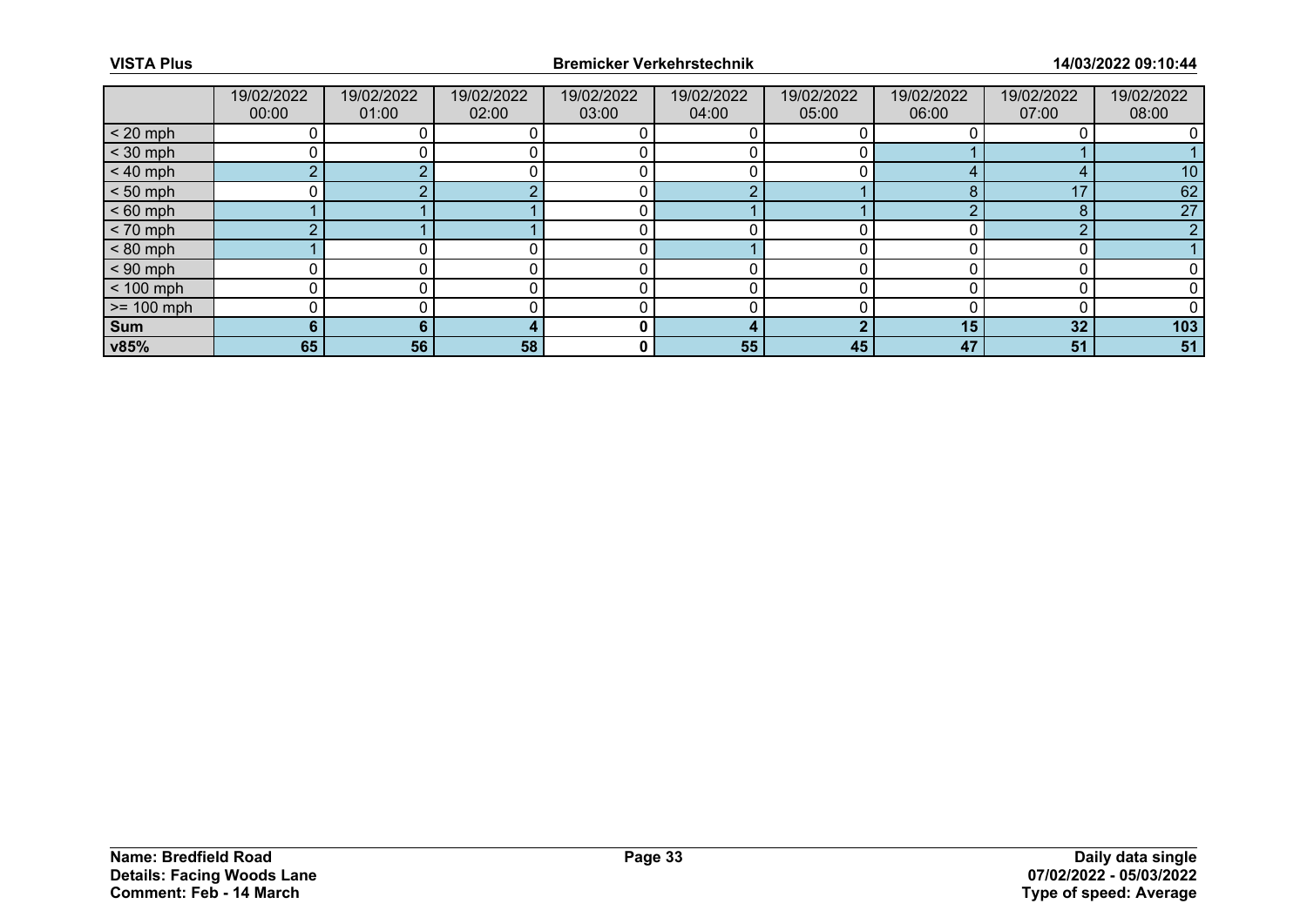|              | 19/02/2022<br>09:00 | 19/02/2022<br>10:00 | 19/02/2022<br>11:00 | 19/02/2022<br>12:00 | 19/02/2022<br>13:00 | 19/02/2022<br>14:00 | 19/02/2022<br>15:00 | 19/02/2022<br>16:00 | 19/02/2022<br>17:00 |
|--------------|---------------------|---------------------|---------------------|---------------------|---------------------|---------------------|---------------------|---------------------|---------------------|
| $< 20$ mph   |                     |                     |                     |                     |                     |                     |                     |                     |                     |
| $<$ 30 mph   | 3                   | 12                  |                     |                     |                     |                     |                     |                     |                     |
| $< 40$ mph   | 40                  | 81                  | 59                  | 49                  | 14                  | 20                  | 10 <sup>°</sup>     | 12                  | 21                  |
| $< 50$ mph   | 88                  | 64                  | 50                  | 73                  | 80                  | 86                  | 56                  | 65                  | 80                  |
| $< 60$ mph   | 30                  |                     |                     | 15                  | 28                  | 18                  | 9                   | 26                  | 16                  |
| $< 70$ mph   |                     |                     |                     |                     | 3                   | $\sim$              |                     | $\sim$              |                     |
| $< 80$ mph   |                     |                     |                     |                     |                     |                     |                     |                     |                     |
| $< 90$ mph   |                     |                     |                     |                     |                     |                     |                     |                     |                     |
| $< 100$ mph  | 0                   |                     |                     |                     |                     |                     |                     |                     |                     |
| $>= 100$ mph |                     |                     |                     |                     |                     |                     |                     |                     |                     |
| <b>Sum</b>   | 163                 | 165                 | 116                 | 145                 | 128                 | 132                 | 76                  | 105                 | 121                 |
| v85%         | 50                  | 46                  | 45                  | 48                  | 52 <sub>1</sub>     | 50                  | 49                  | 52                  | 49                  |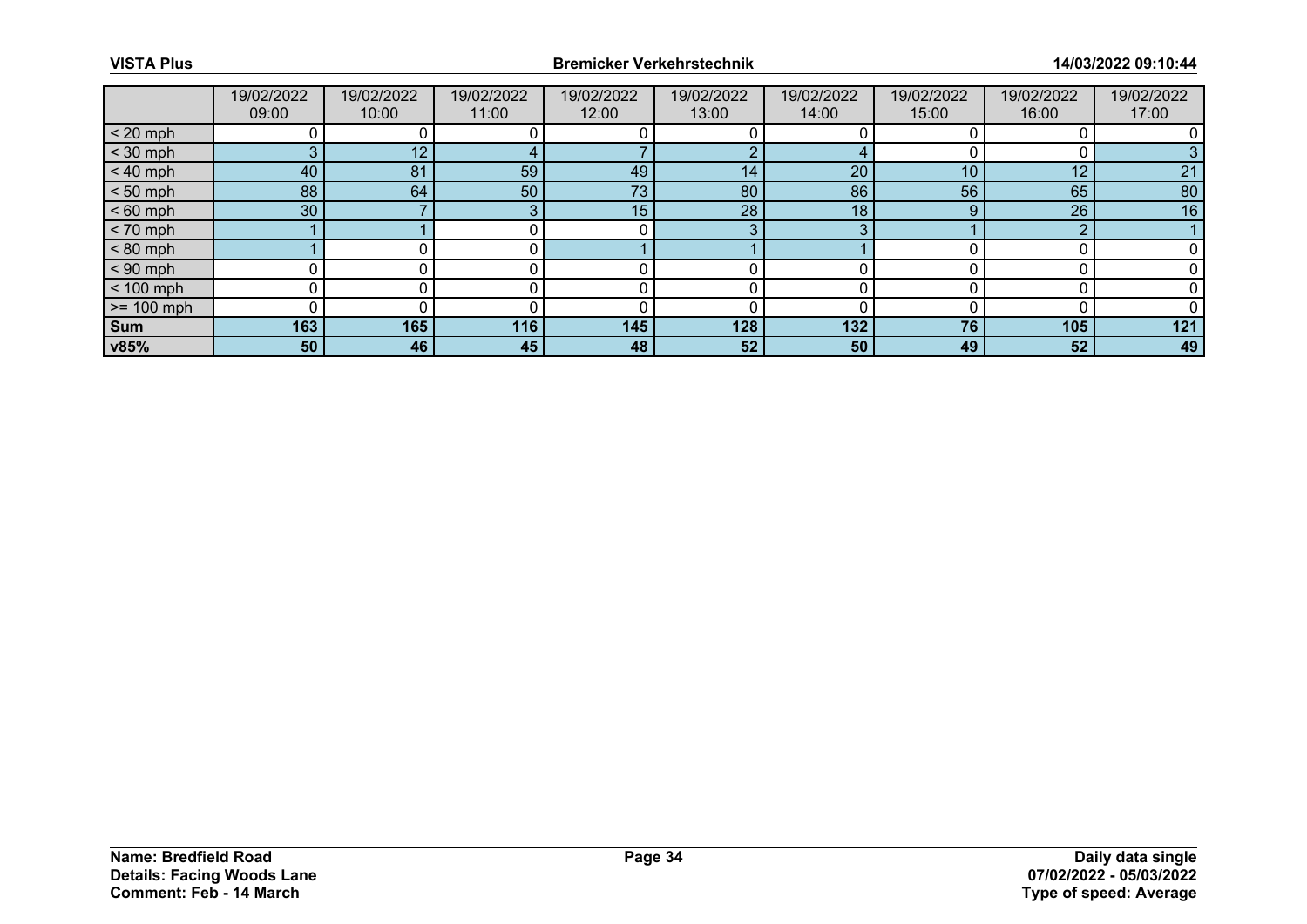|              | 19/02/2022 | 19/02/2022 | 19/02/2022 | 19/02/2022 | 19/02/2022 | 19/02/2022 | 20/02/2022 | 20/02/2022 | 20/02/2022 |
|--------------|------------|------------|------------|------------|------------|------------|------------|------------|------------|
|              | 18:00      | 19:00      | 20:00      | 21:00      | 22:00      | 23:00      | 00:00      | 01:00      | 02:00      |
| $< 20$ mph   |            |            |            |            |            |            |            |            |            |
| $<$ 30 mph   | $\sim$     |            |            |            |            |            |            |            |            |
| $< 40$ mph   | 19         | 12         | 8          |            | 8          |            |            |            |            |
| $< 50$ mph   | 70         | 34         | 29         | 23         | 25         | 13         |            |            |            |
| $< 60$ mph   | 15         | 20         | $\Omega$   | -9         | 3          |            |            | $\Omega$   |            |
| $< 70$ mph   | 5          |            |            |            | റ          | ◠          |            | ◠          |            |
| $< 80$ mph   |            |            |            |            |            |            |            |            |            |
| $< 90$ mph   |            |            |            |            |            |            |            |            |            |
| $< 100$ mph  |            |            |            |            |            |            |            |            |            |
| $>= 100$ mph |            |            |            |            |            |            |            |            |            |
| <b>Sum</b>   | 111        | 71         | 53         | 31         | 40         | 25         | 14         | $\bullet$  |            |
| v85%         | 50         | 55         | 56         | 48         | 49         | 54         | 56         | 55         | 54         |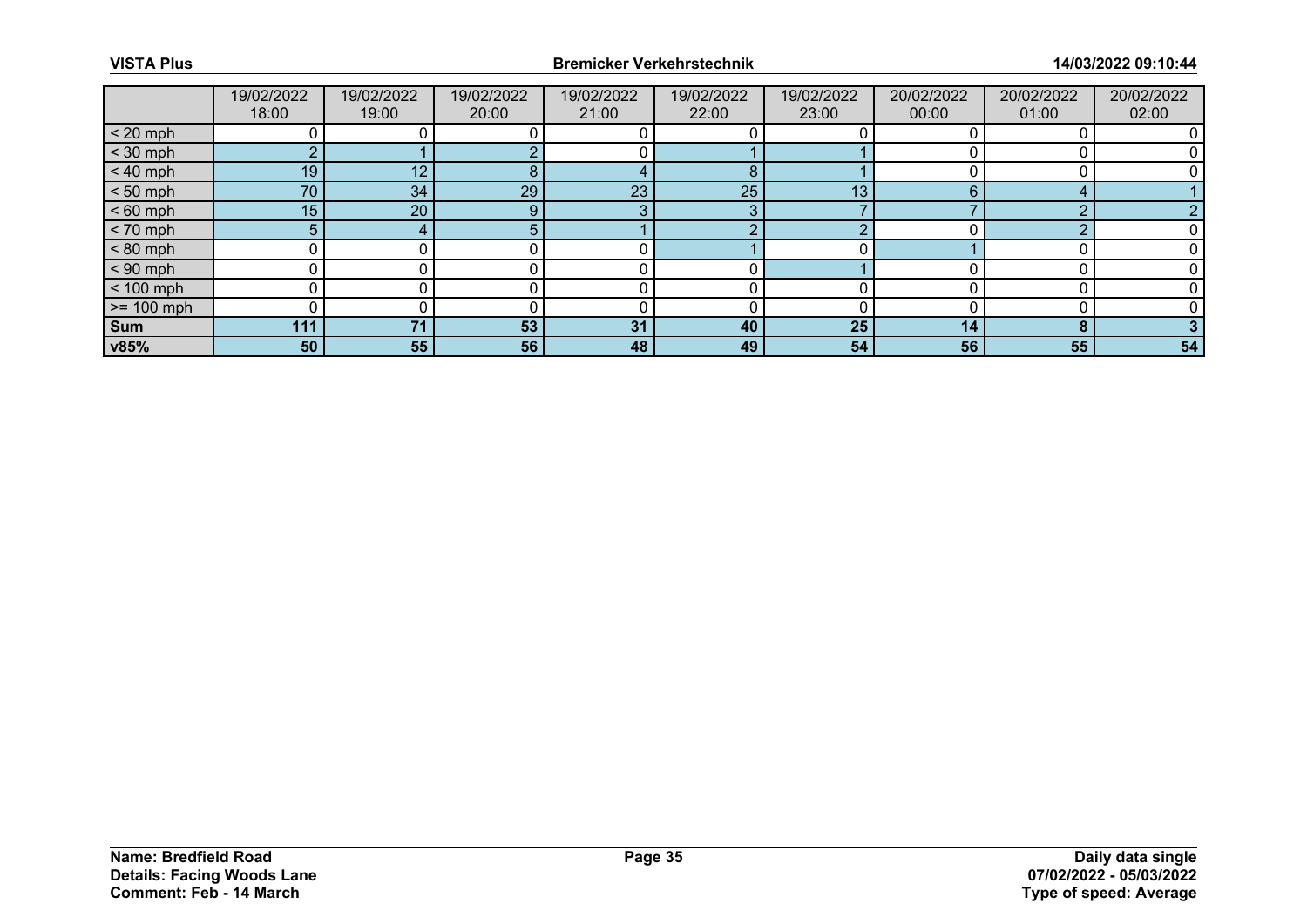|              | 20/02/2022<br>03:00 | 20/02/2022<br>04:00 | 20/02/2022<br>05:00 | 20/02/2022<br>06:00 | 20/02/2022<br>07:00 | 20/02/2022<br>08:00 | 20/02/2022<br>09:00 | 20/02/2022<br>10:00 | 20/02/2022<br>11:00 |
|--------------|---------------------|---------------------|---------------------|---------------------|---------------------|---------------------|---------------------|---------------------|---------------------|
| $< 20$ mph   |                     |                     |                     |                     |                     |                     |                     |                     |                     |
| $<$ 30 mph   |                     |                     |                     |                     |                     |                     |                     |                     |                     |
| $< 40$ mph   |                     |                     |                     |                     | ◠                   | $\sqrt{ }$          |                     | 8                   | 6                   |
| $< 50$ mph   |                     |                     |                     |                     | 8                   | 15                  | 38 <sup>1</sup>     | 65                  | 61                  |
| $< 60$ mph   |                     |                     |                     |                     |                     | 9                   | 12                  | 21                  | 22                  |
| $< 70$ mph   |                     |                     |                     |                     | $\Omega$            |                     |                     | $\Omega$            |                     |
| $< 80$ mph   |                     |                     |                     |                     |                     |                     |                     |                     |                     |
| $< 90$ mph   |                     |                     |                     |                     |                     |                     |                     |                     |                     |
| $< 100$ mph  |                     |                     |                     |                     |                     |                     |                     |                     |                     |
| $>= 100$ mph |                     |                     |                     |                     |                     |                     |                     |                     |                     |
| <b>Sum</b>   |                     |                     |                     | 6                   | 17                  | 28                  | 56                  | 96                  | 90                  |
| v85%         | 0 I                 | 59                  | 41                  | 48                  | 53                  | 51                  | 51                  | 52                  | 51                  |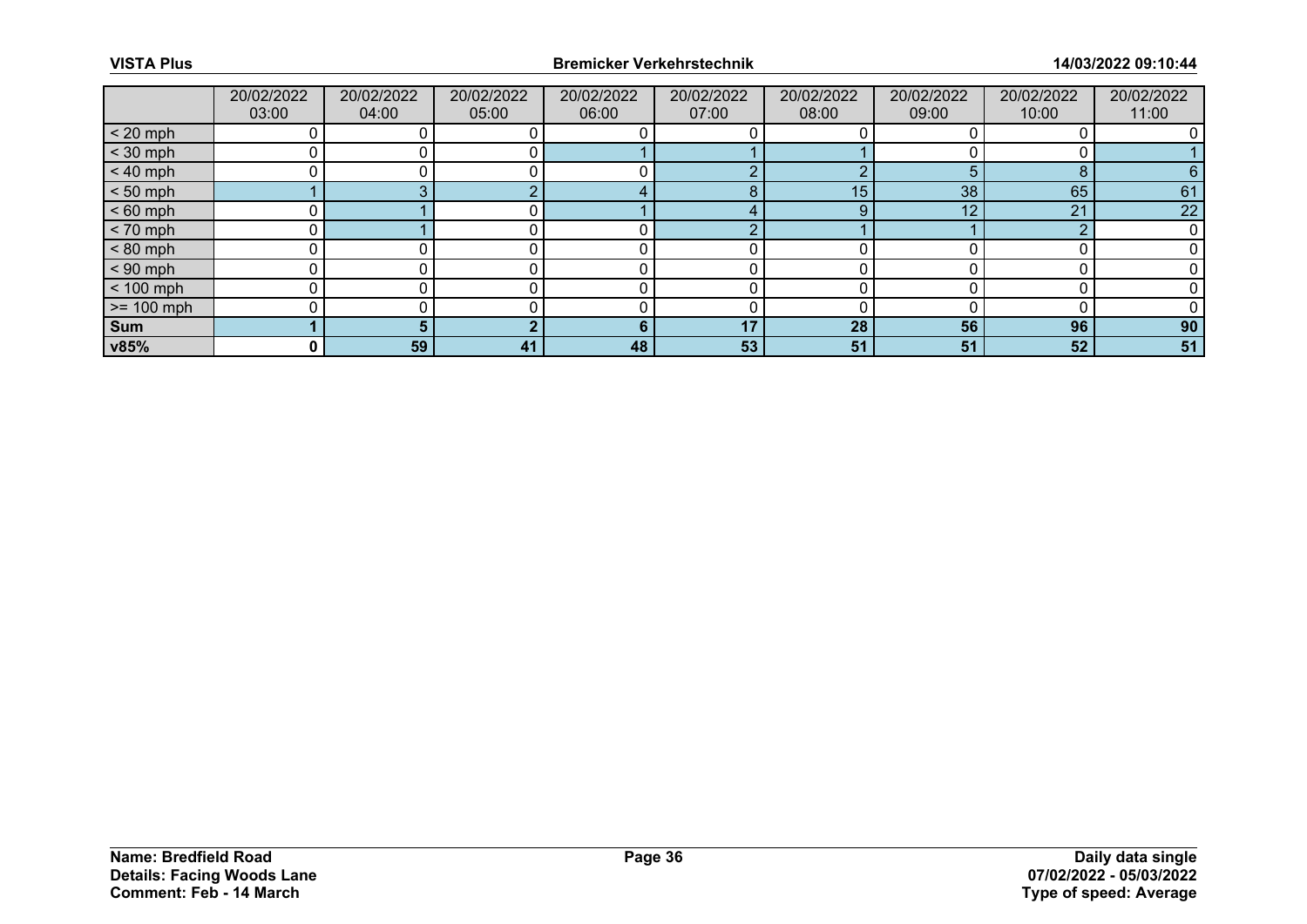|                 | 20/02/2022<br>12:00 | 20/02/2022<br>13:00 | 20/02/2022<br>14:00 | 20/02/2022<br>15:00 | 20/02/2022<br>16:00 | 20/02/2022<br>17:00 | 20/02/2022<br>18:00 | 20/02/2022<br>19:00 | 20/02/2022<br>20:00 |
|-----------------|---------------------|---------------------|---------------------|---------------------|---------------------|---------------------|---------------------|---------------------|---------------------|
|                 |                     |                     |                     |                     |                     |                     |                     |                     |                     |
| $< 20$ mph      |                     |                     |                     |                     |                     |                     |                     |                     |                     |
| $<$ 30 mph      | $\sim$              |                     |                     |                     |                     |                     |                     | 14                  |                     |
| $< 40$ mph      | 9                   | 9                   | 8                   | 8                   |                     | 11                  | 9                   | 6                   |                     |
| $< 50$ mph      | 79                  | 72                  | 47                  | 60                  | 76                  | 52                  | 20                  | 26                  | 19                  |
| $< 60$ mph      | 17                  | 22                  | 26                  | 26                  | 12 <sub>1</sub>     | 14                  | 10                  | 6                   |                     |
| $< 70$ mph      | o                   |                     |                     | 3                   | ◠                   | ◠                   |                     | ◠                   |                     |
| $< 80$ mph      |                     |                     |                     |                     |                     |                     |                     |                     |                     |
| $< 90$ mph      | 0                   |                     |                     |                     |                     |                     |                     |                     |                     |
| $< 100$ mph     | 0                   |                     |                     |                     |                     |                     |                     |                     |                     |
| $\ge$ = 100 mph |                     |                     |                     |                     |                     |                     |                     |                     |                     |
| Sum             | 109                 | 105                 | 84                  | 97                  | 102                 | 79                  | 44                  | 54                  | 38                  |
| v85%            | 50                  | 51                  | 52                  | 52                  | 49                  | 52                  | 50                  | 48                  | 54                  |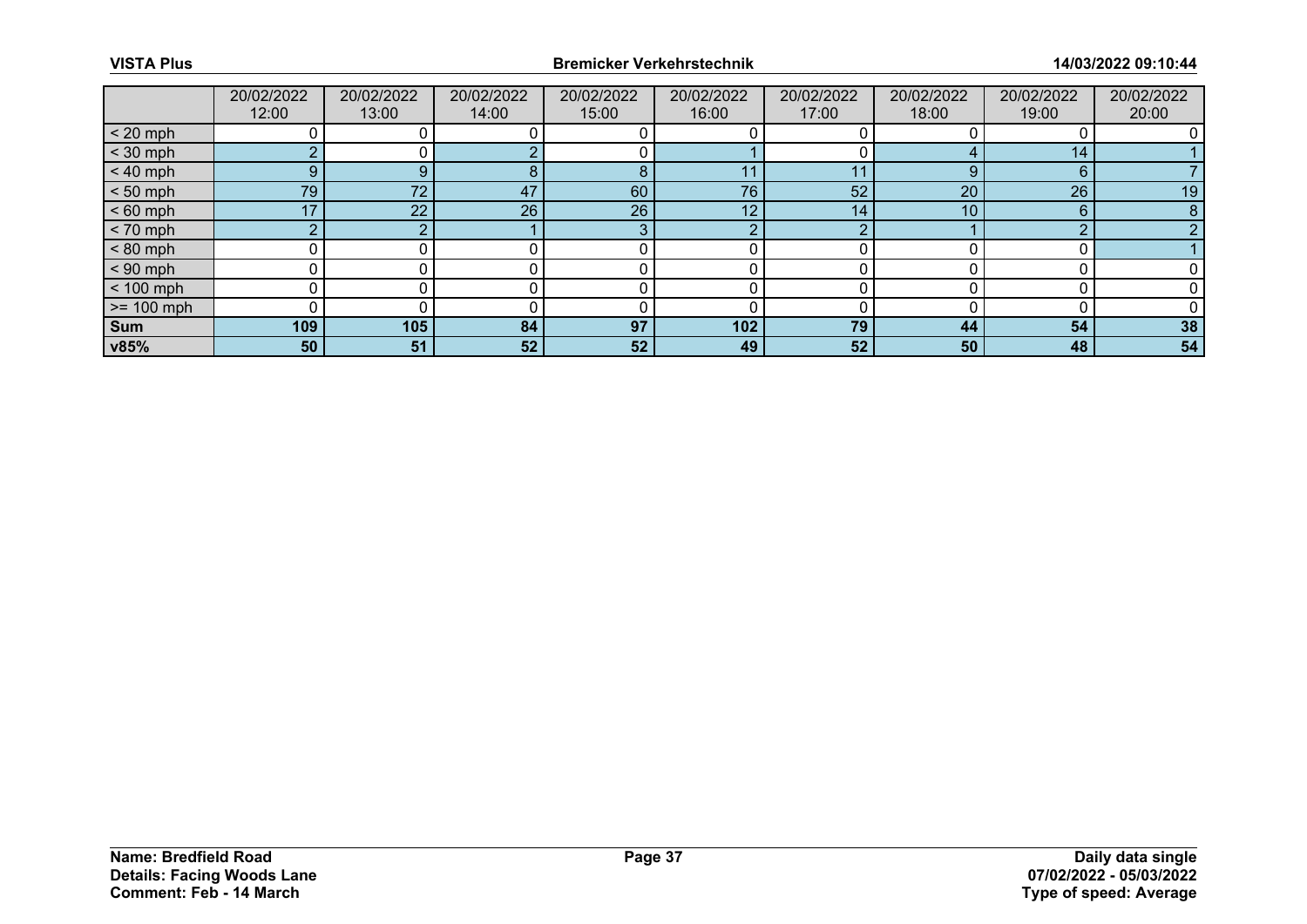|                 | 20/02/2022 | 20/02/2022 | 20/02/2022 | 21/02/2022 | 21/02/2022 | 21/02/2022 | 21/02/2022      | 21/02/2022 | 21/02/2022 |
|-----------------|------------|------------|------------|------------|------------|------------|-----------------|------------|------------|
|                 | 21:00      | 22:00      | 23:00      | 00:00      | 01:00      | 02:00      | 03:00           | 04:00      | 05:00      |
| $< 20$ mph      |            |            |            |            |            |            |                 |            |            |
| $<$ 30 mph      |            |            |            |            |            |            |                 |            |            |
| $< 40$ mph      | 5.         |            |            |            |            |            |                 |            |            |
| $< 50$ mph      | 14         | 12         |            |            |            |            |                 |            |            |
| $< 60$ mph      | 5.         |            |            |            |            |            |                 |            |            |
| $< 70$ mph      | 0          |            |            |            |            |            |                 |            |            |
| $< 80$ mph      |            |            |            |            |            |            |                 |            |            |
| $< 90$ mph      |            |            |            |            |            |            |                 |            |            |
| $< 100$ mph     |            |            |            |            |            |            |                 |            |            |
| $\ge$ = 100 mph |            |            |            |            |            |            |                 |            |            |
| Sum             | 28         | 22         |            | ш          |            |            |                 |            |            |
| v85%            | 48         | 52         | 48         | 49         | 0          | 0          | 30 <sup>°</sup> | 0          | 51         |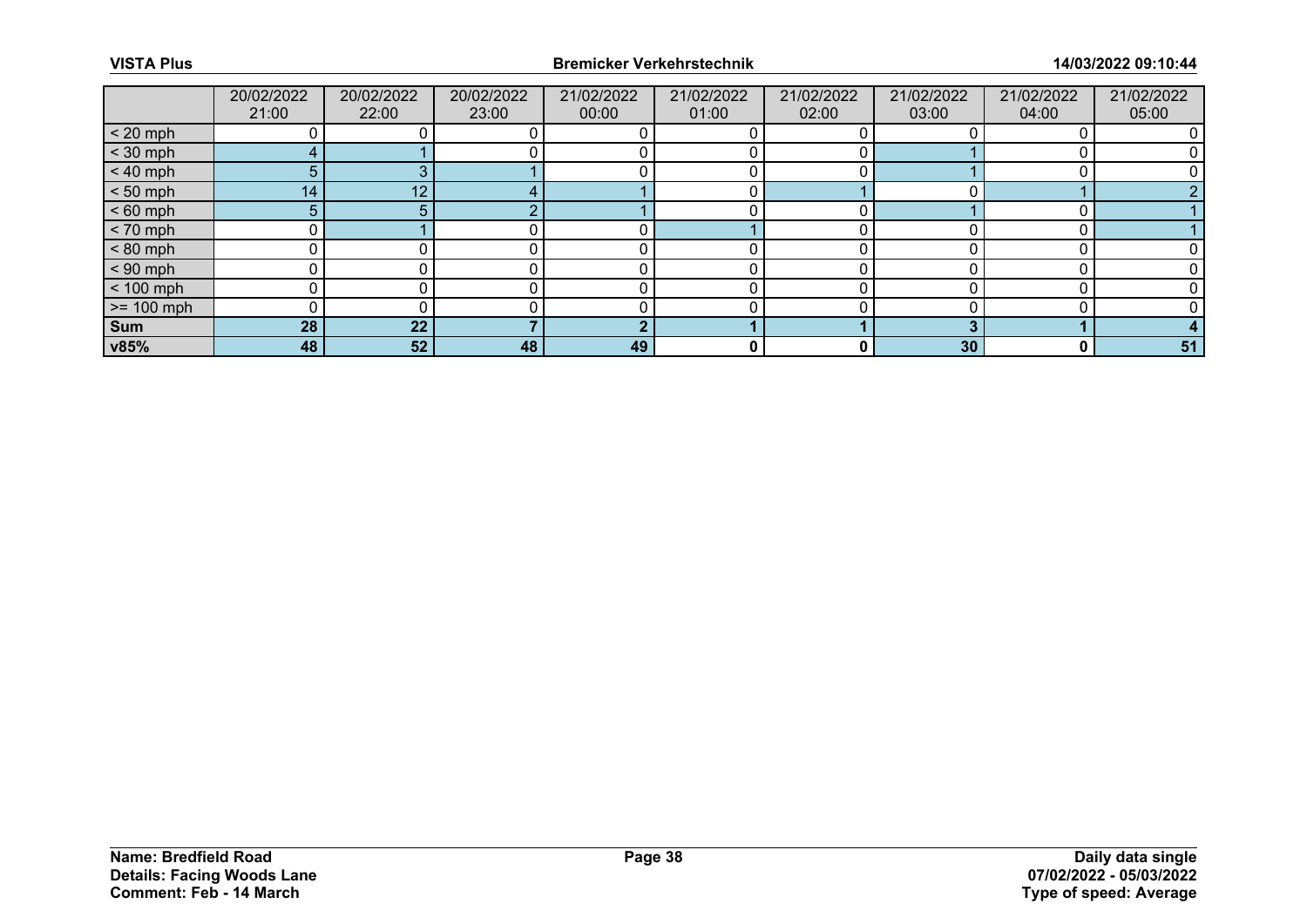|              | 21/02/2022      | 21/02/2022 | 21/02/2022 | 21/02/2022 | 21/02/2022 | 21/02/2022 | 21/02/2022     | 21/02/2022      | 21/02/2022 |
|--------------|-----------------|------------|------------|------------|------------|------------|----------------|-----------------|------------|
|              | 06:00           | 07:00      | 08:00      | 09:00      | 10:00      | 11:00      | 12:00          | 13:00           | 14:00      |
| $< 20$ mph   |                 |            |            |            |            |            |                |                 |            |
| $<$ 30 mph   |                 |            |            |            |            |            | 22             |                 |            |
| $< 40$ mph   | $\sim$          | 8          | 16         | 16         | 9          | 9          | 13             | 13              | 15         |
| $< 50$ mph   | 10 <sup>°</sup> | 34         | 69         | 76         | 57         | 63         | 4 <sup>1</sup> | $\overline{7}1$ | 60         |
| $< 60$ mph   |                 | 28         | 24         | 26         | 30         | 21         | 16             | 20              | 29         |
| $< 70$ mph   |                 |            |            |            |            | o          |                | ◠               | 6          |
| $< 80$ mph   |                 |            |            |            |            |            |                |                 |            |
| $< 90$ mph   |                 |            |            |            |            |            |                |                 |            |
| $< 100$ mph  |                 |            |            |            |            |            |                |                 |            |
| $>= 100$ mph |                 |            |            |            |            |            |                |                 |            |
| <b>Sum</b>   | 16              | 73         | 115        | 121        | 101        | 99         | 95             | 108             | 111        |
| v85%         | 50              | 54         | 51         | 51         | 53         | 51         | 50             | 50              | 53         |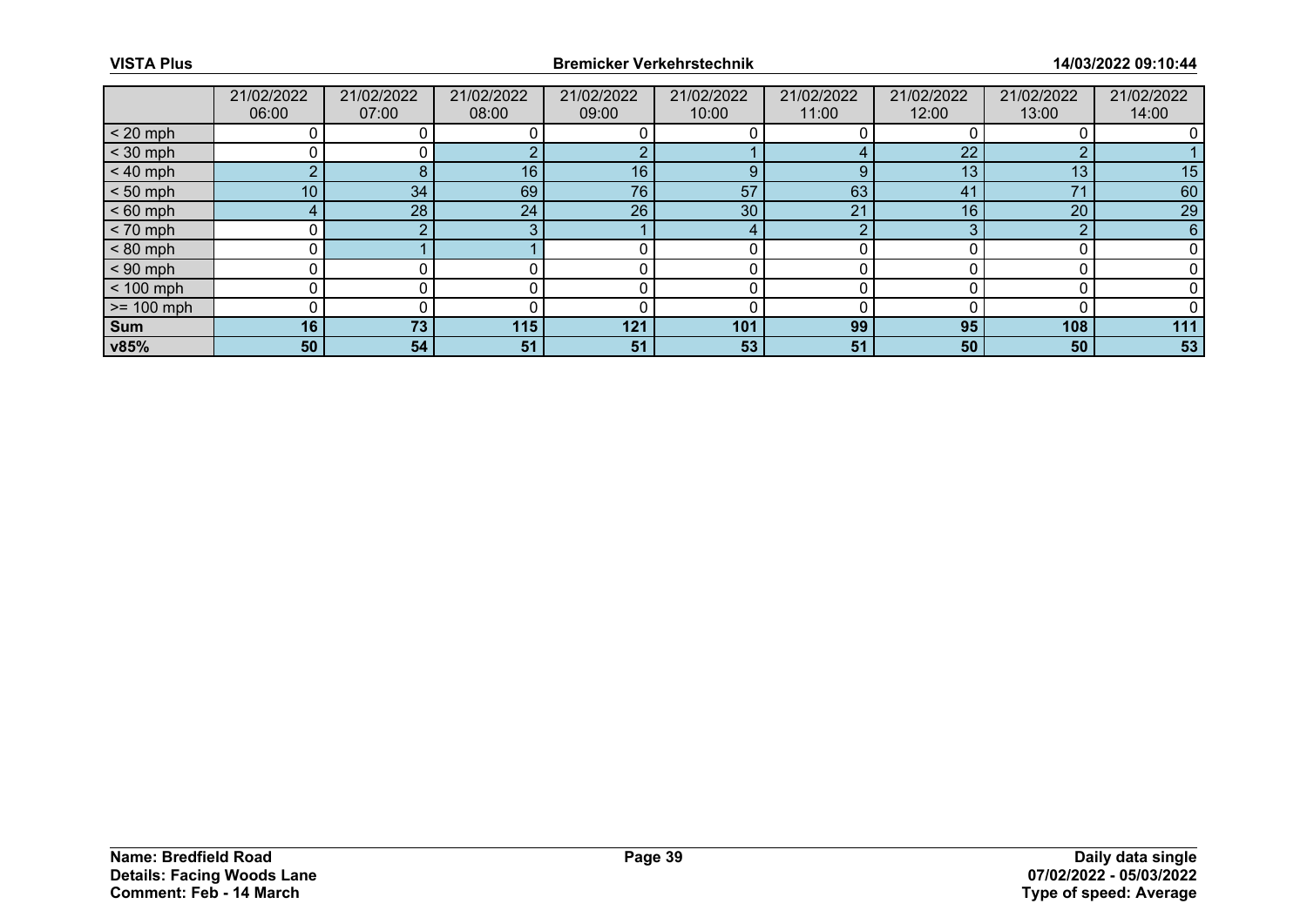|              | 21/02/2022<br>15:00 | 21/02/2022<br>16:00 | 21/02/2022<br>17:00 | 21/02/2022<br>18:00 | 21/02/2022<br>19:00 | 21/02/2022<br>20:00 | 21/02/2022<br>21:00 | 21/02/2022<br>22:00 | 21/02/2022<br>23:00 |
|--------------|---------------------|---------------------|---------------------|---------------------|---------------------|---------------------|---------------------|---------------------|---------------------|
| $< 20$ mph   |                     |                     |                     |                     |                     |                     |                     |                     |                     |
| $<$ 30 mph   |                     |                     |                     |                     |                     |                     |                     |                     |                     |
| $< 40$ mph   | 10 <sup>°</sup>     | 18                  | 10 <sub>1</sub>     | 20                  | 11                  | 8                   | 9                   | ົ                   |                     |
| $< 50$ mph   | 77                  | 73                  | 86                  | 58                  | 31                  | 22                  | 44                  | 11                  |                     |
| $< 60$ mph   | 20                  | 34                  | 30 <sup>°</sup>     | 15                  | 8                   | 11                  |                     | 5                   |                     |
| $< 70$ mph   |                     | 5.                  |                     |                     |                     | c                   |                     |                     |                     |
| $< 80$ mph   |                     |                     |                     |                     |                     |                     |                     |                     |                     |
| $< 90$ mph   |                     |                     |                     |                     |                     |                     |                     |                     |                     |
| $< 100$ mph  | 0                   |                     |                     |                     |                     |                     |                     |                     |                     |
| $>= 100$ mph |                     |                     |                     |                     |                     |                     |                     |                     |                     |
| Sum          | 108                 | 132                 | 133                 | 101                 | 50                  | 44                  | 28                  | 18                  | 10                  |
| v85%         | 50                  | 53                  | 51                  | 51                  | 49                  | 52                  | 51                  | 50                  | 57                  |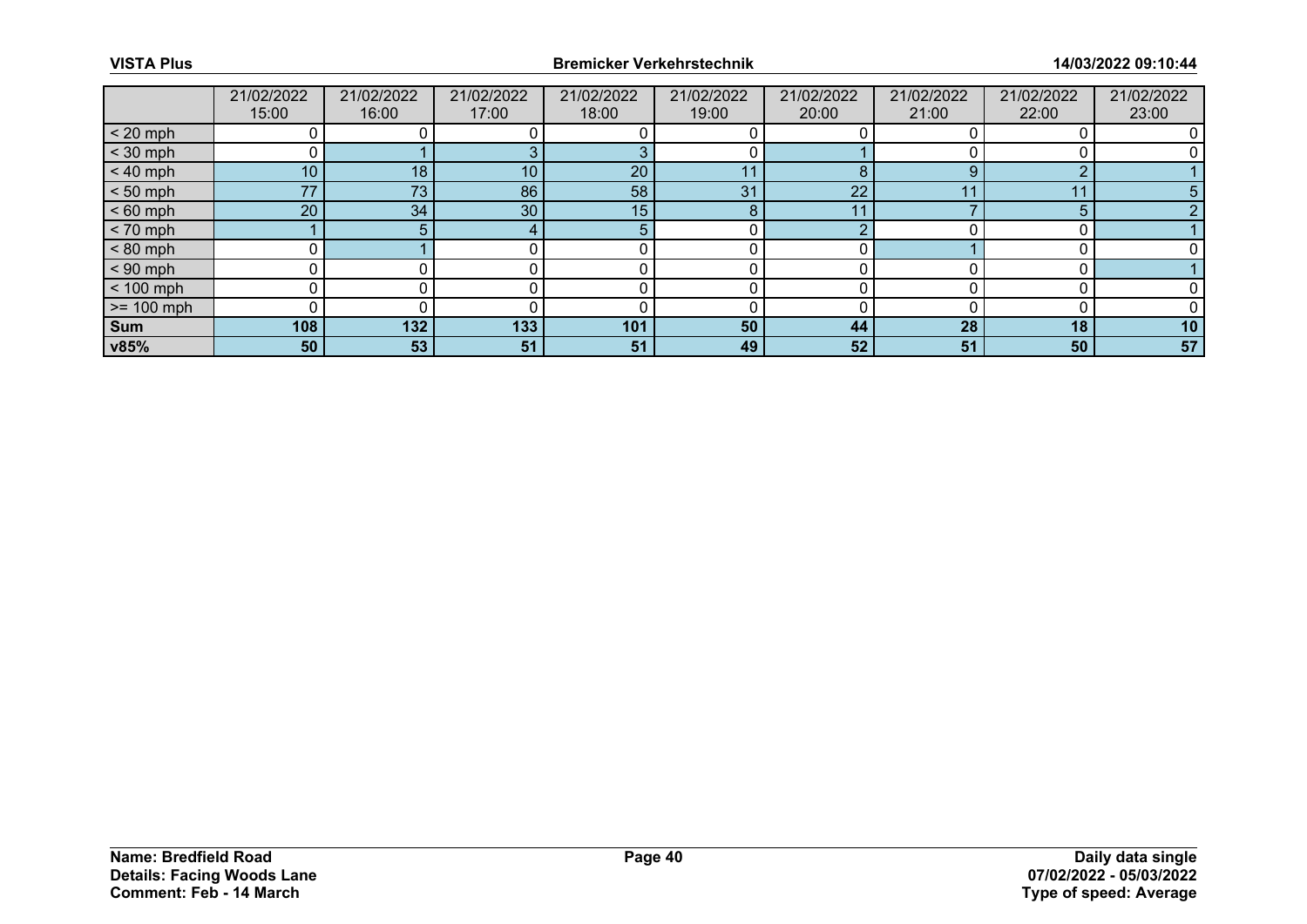|              | 22/02/2022<br>00:00 | 22/02/2022<br>01:00 | 22/02/2022<br>02:00 | 22/02/2022<br>03:00 | 22/02/2022<br>04:00 | 22/02/2022<br>05:00 | 22/02/2022<br>06:00 | 22/02/2022<br>07:00 | 22/02/2022<br>08:00 |
|--------------|---------------------|---------------------|---------------------|---------------------|---------------------|---------------------|---------------------|---------------------|---------------------|
| $< 20$ mph   |                     |                     |                     |                     |                     |                     |                     |                     |                     |
| $<$ 30 mph   |                     |                     |                     |                     |                     |                     |                     |                     |                     |
| $< 40$ mph   |                     |                     |                     |                     |                     |                     |                     |                     | 10                  |
| $< 50$ mph   |                     |                     |                     |                     |                     | 4                   | 13                  | 37                  | 80                  |
| $< 60$ mph   | $\sim$              |                     |                     |                     |                     | ◠                   |                     | 26                  | 29                  |
| $< 70$ mph   |                     |                     |                     |                     |                     |                     |                     | 3                   | 5                   |
| $< 80$ mph   |                     |                     |                     |                     |                     |                     |                     |                     |                     |
| $< 90$ mph   |                     |                     |                     |                     |                     |                     |                     |                     |                     |
| $< 100$ mph  |                     |                     |                     |                     |                     |                     |                     |                     |                     |
| $>= 100$ mph |                     |                     |                     |                     |                     |                     |                     |                     |                     |
| <b>Sum</b>   |                     |                     |                     |                     |                     | я                   | 24                  | 71                  | 125                 |
| v85%         | 52                  | 42                  | 54                  | 40                  | 0                   | 55                  | 51                  | 54                  | 53                  |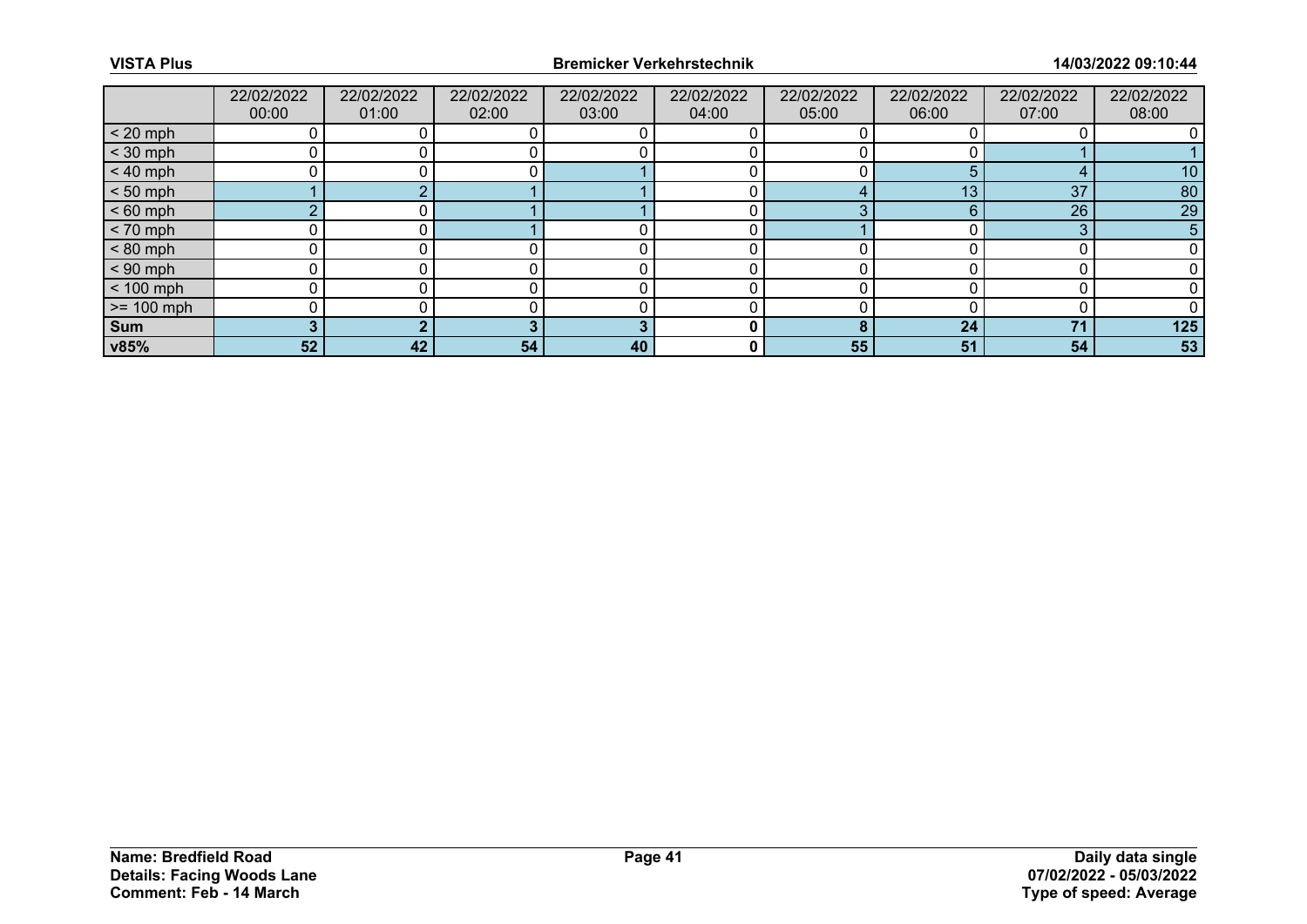|              | 22/02/2022 | 22/02/2022 | 22/02/2022      | 22/02/2022 | 22/02/2022 | 22/02/2022 | 22/02/2022      | 22/02/2022 | 22/02/2022 |
|--------------|------------|------------|-----------------|------------|------------|------------|-----------------|------------|------------|
|              | 09:00      | 10:00      | 11:00           | 12:00      | 13:00      | 14:00      | 15:00           | 16:00      | 17:00      |
| $< 20$ mph   |            |            |                 |            |            |            |                 |            |            |
| $<$ 30 mph   |            |            |                 |            |            |            |                 |            |            |
| $< 40$ mph   | 19         | 14         | 18 <sub>1</sub> | 12         | 14         | 16         | 15              | 14         | 19         |
| $< 50$ mph   | 69         | 74         | 66              | 81         | 70         | 55         | 85              | 85         | 82         |
| $< 60$ mph   | 33         | 25         | 31              | 29         | 24         | 36         | 30 <sup>°</sup> | 37         | 33         |
| $< 70$ mph   | 3          |            |                 | 6          | റ          | ົ          |                 |            | 3          |
| $< 80$ mph   |            |            |                 |            |            |            |                 |            |            |
| $< 90$ mph   |            |            |                 |            |            |            |                 |            |            |
| $< 100$ mph  |            |            |                 |            |            |            |                 |            |            |
| $>= 100$ mph |            |            |                 |            |            |            |                 |            |            |
| <b>Sum</b>   | 125        | 114        | 121             | 128        | 110        | 113        | 133             | 136        | 145        |
| v85%         | 53         | 52         | 52              | 52         | 51         | 52         | 52              | 52         | 53         |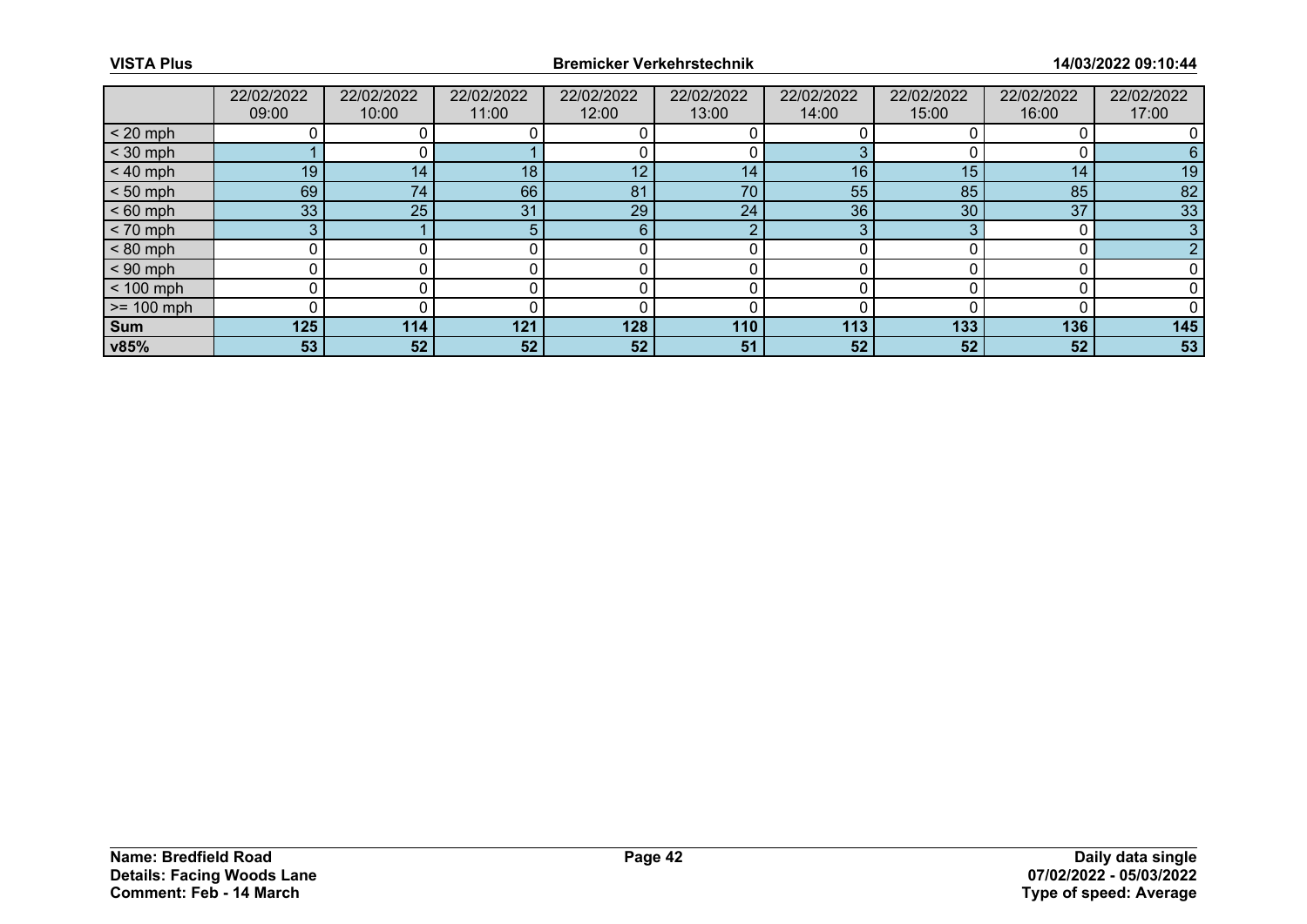|              | 22/02/2022 | 22/02/2022 | 22/02/2022 | 22/02/2022 | 22/02/2022 | 22/02/2022 | 23/02/2022 | 23/02/2022 | 23/02/2022 |
|--------------|------------|------------|------------|------------|------------|------------|------------|------------|------------|
|              | 18:00      | 19:00      | 20:00      | 21:00      | 22:00      | 23:00      | 00:00      | 01:00      | 02:00      |
| $< 20$ mph   |            |            |            |            |            |            |            |            |            |
| $<$ 30 mph   |            |            |            |            |            |            |            |            |            |
| $< 40$ mph   | 23         | 15         | 8          | 6          | 8          |            |            |            |            |
| $< 50$ mph   | 74         | 42         | 23         | 22         | 30         | 8          |            |            |            |
| $< 60$ mph   | 16         | 17         |            | 13         |            |            |            |            |            |
| $< 70$ mph   | 3          |            |            |            |            |            |            |            |            |
| $< 80$ mph   |            |            |            |            |            |            |            |            |            |
| $< 90$ mph   |            |            |            |            |            |            |            |            |            |
| $< 100$ mph  |            |            |            |            |            |            |            |            |            |
| $>= 100$ mph |            |            |            |            |            |            |            |            |            |
| <b>Sum</b>   | 116        | 76         | 43         | 42         | 46         | 15         |            |            |            |
| v85%         | 50         | 51         | 51         | 54         | 50         | 58         | 45         | 50         | 0          |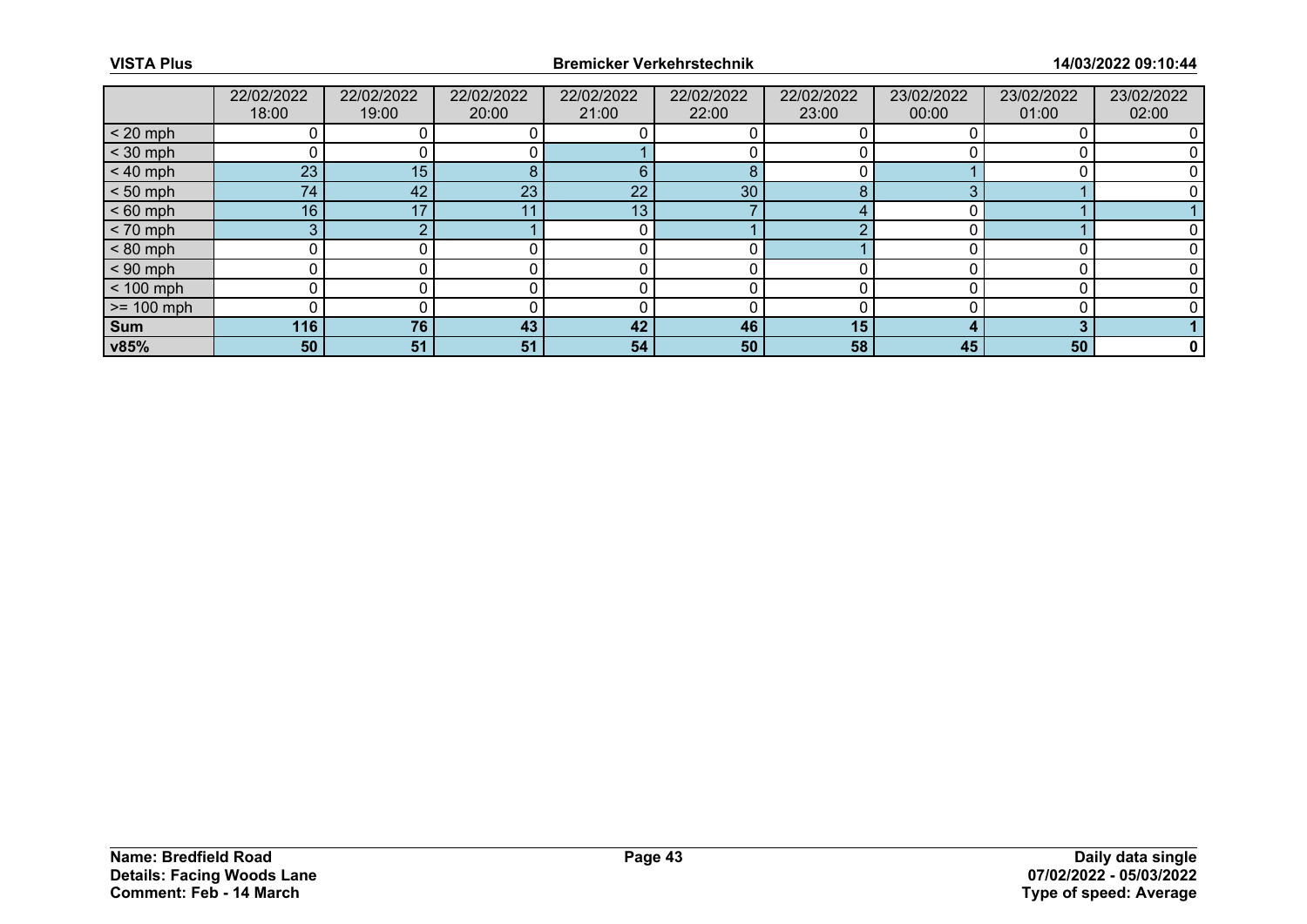|              | 23/02/2022 | 23/02/2022 | 23/02/2022 | 23/02/2022 | 23/02/2022      | 23/02/2022 | 23/02/2022 | 23/02/2022 | 23/02/2022 |
|--------------|------------|------------|------------|------------|-----------------|------------|------------|------------|------------|
|              | 03:00      | 04:00      | 05:00      | 06:00      | 07:00           | 08:00      | 09:00      | 10:00      | 11:00      |
| $< 20$ mph   |            |            |            |            |                 |            |            |            |            |
| $<$ 30 mph   |            |            |            |            |                 |            |            |            |            |
| $< 40$ mph   |            |            |            |            | 10 <sup>°</sup> | 6          | 14         | 16         | 15         |
| $< 50$ mph   |            |            |            | 15         | 36              | 67         | 65         | 74         | 86         |
| $< 60$ mph   | $\sim$     |            |            | 5          | 21              | 30         | 31         | 31         | 16         |
| $< 70$ mph   |            |            |            |            | $\Omega$        | 4          |            |            |            |
| $< 80$ mph   |            |            |            |            |                 |            |            |            |            |
| $< 90$ mph   |            |            |            |            |                 |            |            |            |            |
| $< 100$ mph  |            |            |            |            |                 |            |            |            |            |
| $>= 100$ mph |            |            |            |            |                 |            |            |            |            |
| <b>Sum</b>   |            |            |            | 24         | 70              | 109        | 114        | 122        | 118        |
| v85%         | 52         | 0          | 55         | 52         | 53              | 52         | 52         | 52         | 49         |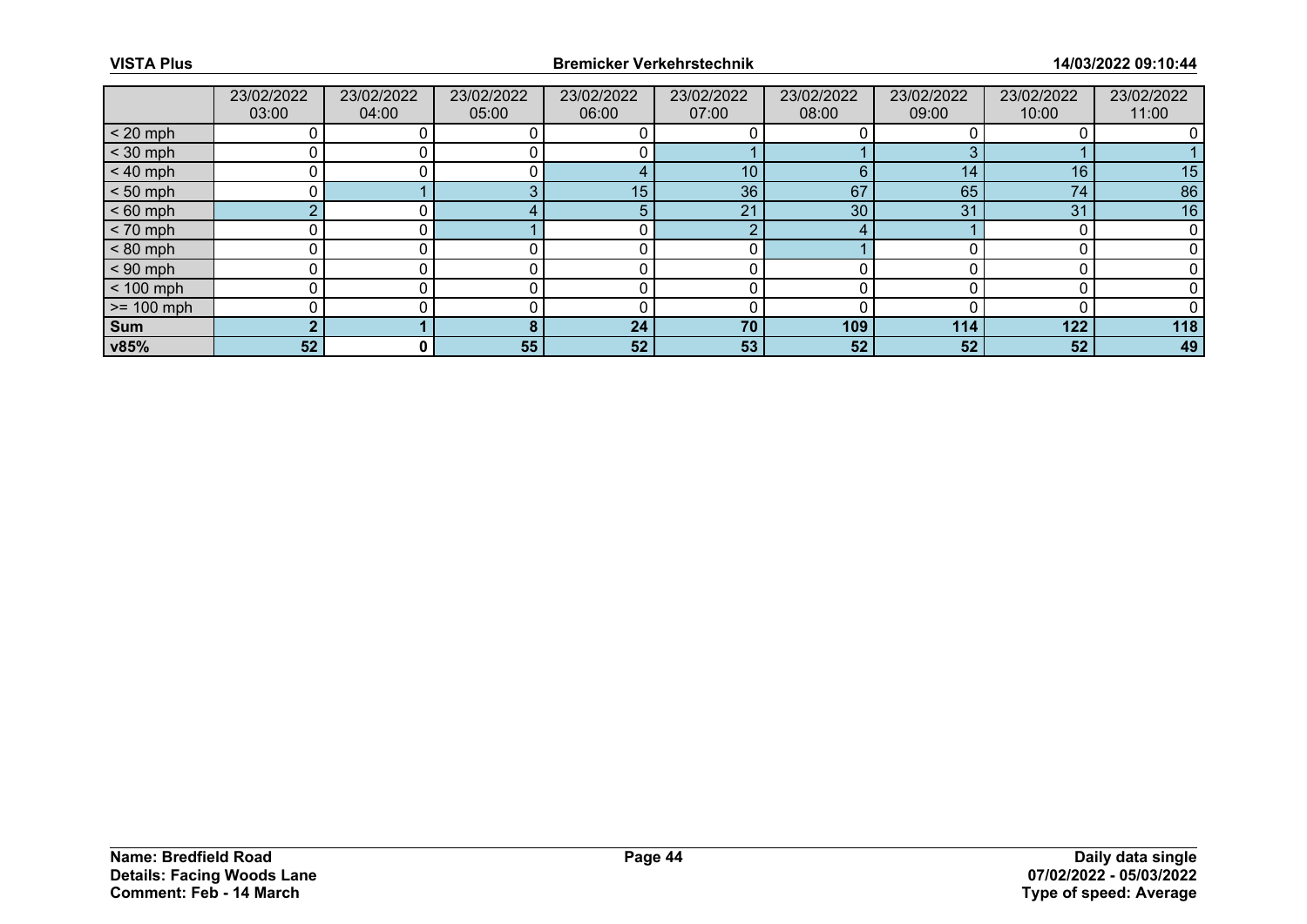|              | 23/02/2022      | 23/02/2022 | 23/02/2022 | 23/02/2022 | 23/02/2022 | 23/02/2022 | 23/02/2022 | 23/02/2022      | 23/02/2022 |
|--------------|-----------------|------------|------------|------------|------------|------------|------------|-----------------|------------|
|              | 12:00           | 13:00      | 14:00      | 15:00      | 16:00      | 17:00      | 18:00      | 19:00           | 20:00      |
| $< 20$ mph   |                 |            |            |            |            |            |            |                 |            |
| $<$ 30 mph   |                 |            |            |            |            |            |            |                 |            |
| $< 40$ mph   | 13              | 16         | 10         | 14         | 21         | 19         | 10         | 10 <sup>°</sup> | 6          |
| $< 50$ mph   | 75              | 84         | 64         | 86         | 89         | 91         | 70         | 39              | 33         |
| $< 60$ mph   | 28              | 22         | 30         | 22         | 36         | 31         | 20         | 22              | 13         |
| $< 70$ mph   | o.              |            |            |            | 5          | 6          |            | 3               | 3          |
| $< 80$ mph   |                 |            |            |            |            |            |            |                 |            |
| $< 90$ mph   |                 |            |            |            |            |            |            |                 |            |
| $< 100$ mph  |                 |            |            |            |            |            |            |                 |            |
| $>= 100$ mph |                 |            |            |            |            |            |            |                 |            |
| Sum          | 121             | 125        | 109        | 126        | 153        | 148        | 107        | 74              | 57         |
| v85%         | 52 <sub>2</sub> | 50         | 52         | 50         | 52         | 51         | 53         | 53              | 55         |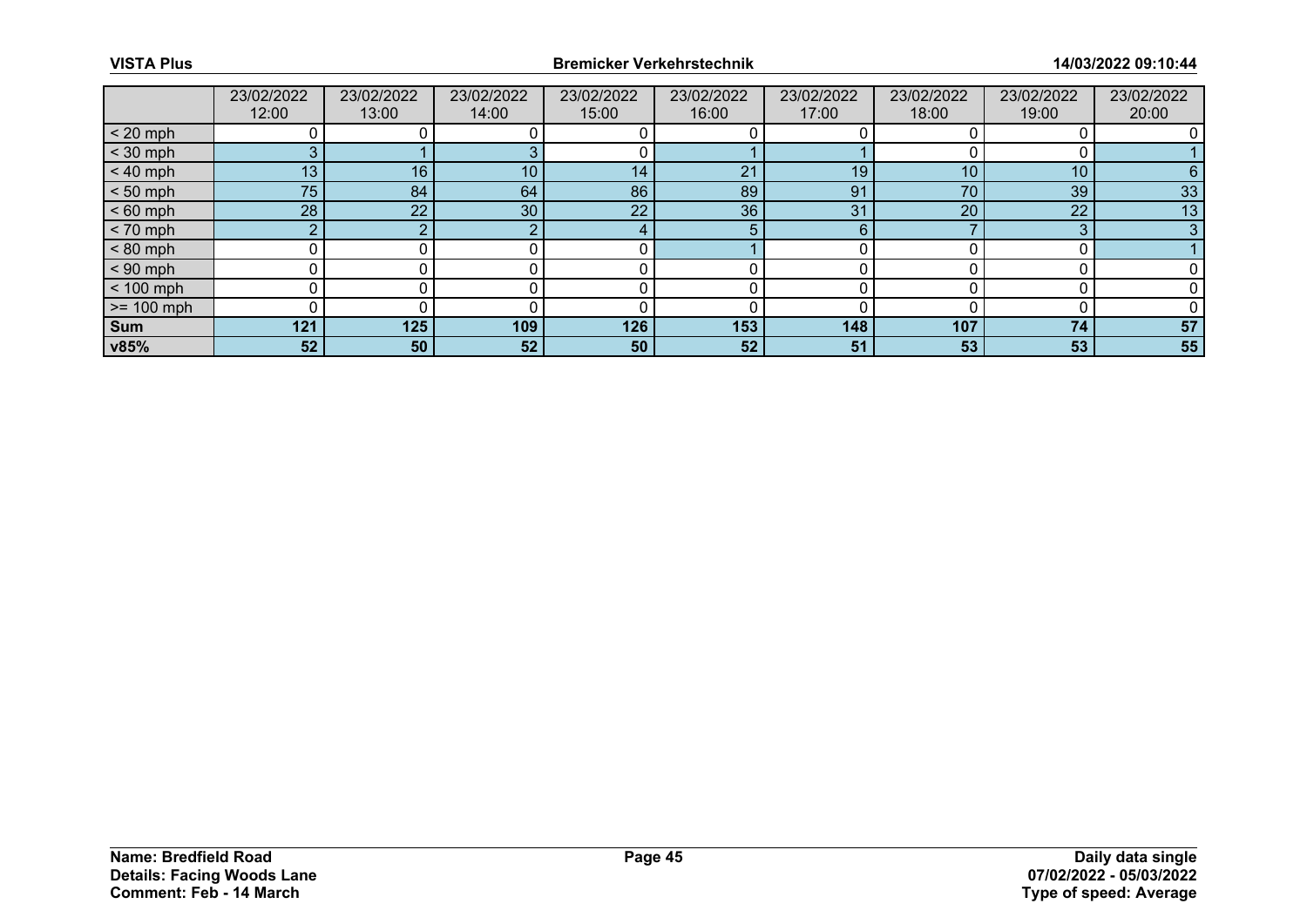|                 | 23/02/2022<br>21:00 | 23/02/2022<br>22:00 | 23/02/2022<br>23:00 | 24/02/2022<br>00:00 | 24/02/2022<br>01:00 | 24/02/2022<br>02:00 | 24/02/2022<br>03:00 | 24/02/2022<br>04:00 | 24/02/2022<br>05:00 |
|-----------------|---------------------|---------------------|---------------------|---------------------|---------------------|---------------------|---------------------|---------------------|---------------------|
| $< 20$ mph      |                     |                     |                     |                     |                     |                     |                     |                     |                     |
| $<$ 30 mph      |                     |                     |                     |                     |                     |                     |                     |                     |                     |
| $< 40$ mph      |                     |                     |                     |                     |                     |                     |                     |                     |                     |
| $< 50$ mph      | 33                  | 13                  |                     |                     |                     |                     |                     |                     |                     |
| $< 60$ mph      | 11                  |                     | ิค                  |                     |                     |                     |                     |                     |                     |
| $< 70$ mph      |                     |                     |                     |                     |                     |                     |                     |                     |                     |
| $< 80$ mph      |                     |                     |                     |                     |                     |                     |                     |                     |                     |
| $< 90$ mph      |                     |                     |                     |                     |                     |                     |                     |                     |                     |
| $< 100$ mph     | 0                   |                     |                     |                     |                     |                     |                     |                     |                     |
| $\ge$ = 100 mph |                     |                     |                     |                     |                     |                     |                     |                     |                     |
| Sum             | 53                  | 21                  | 15                  |                     |                     |                     |                     |                     | 12                  |
| v85%            | 51                  | 55                  | 57                  | 58                  | 0                   | 46                  | 46                  | 0                   | 60                  |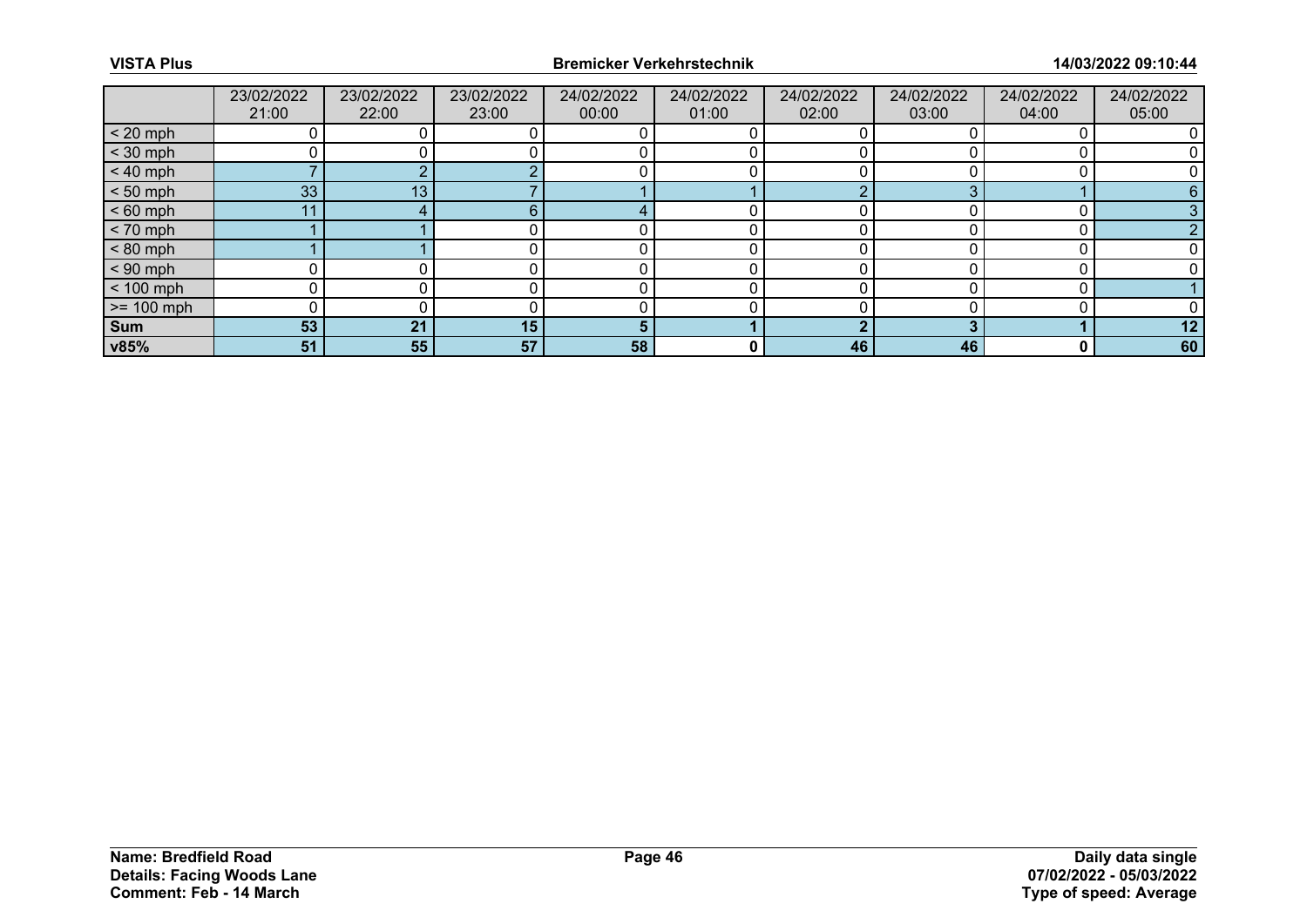|              | 24/02/2022      | 24/02/2022 | 24/02/2022 | 24/02/2022 | 24/02/2022      | 24/02/2022 | 24/02/2022 | 24/02/2022 | 24/02/2022 |
|--------------|-----------------|------------|------------|------------|-----------------|------------|------------|------------|------------|
|              | 06:00           | 07:00      | 08:00      | 09:00      | 10:00           | 11:00      | 12:00      | 13:00      | 14:00      |
| $< 20$ mph   |                 |            |            |            |                 |            |            |            |            |
| $<$ 30 mph   |                 |            |            | 11         |                 |            |            |            |            |
| $< 40$ mph   |                 | 10         | 10         | 10         | 12 <sup>2</sup> | 12         | 12         | 12         | 19         |
| $< 50$ mph   | 15 <sub>1</sub> | 32         | 80         | 44         | 63              | 82         | 63         | 76         | 62         |
| $< 60$ mph   | 5.              | 17         | 34         | 24         | 19              | 19         | 38         | 29         | 23         |
| $< 70$ mph   |                 |            |            |            | റ               |            |            |            |            |
| $< 80$ mph   |                 |            |            |            |                 |            |            |            |            |
| $< 90$ mph   |                 |            |            |            |                 |            |            |            |            |
| $< 100$ mph  |                 |            |            |            |                 |            |            |            |            |
| $>= 100$ mph |                 |            |            |            |                 |            |            |            |            |
| <b>Sum</b>   | 24              | 61         | 127        | 89         | 97              | 116        | 114        | 122        | 106        |
| v85%         | 50              | 51         | 53         | 51         | 51              | 50         | 52         | 52         | 51         |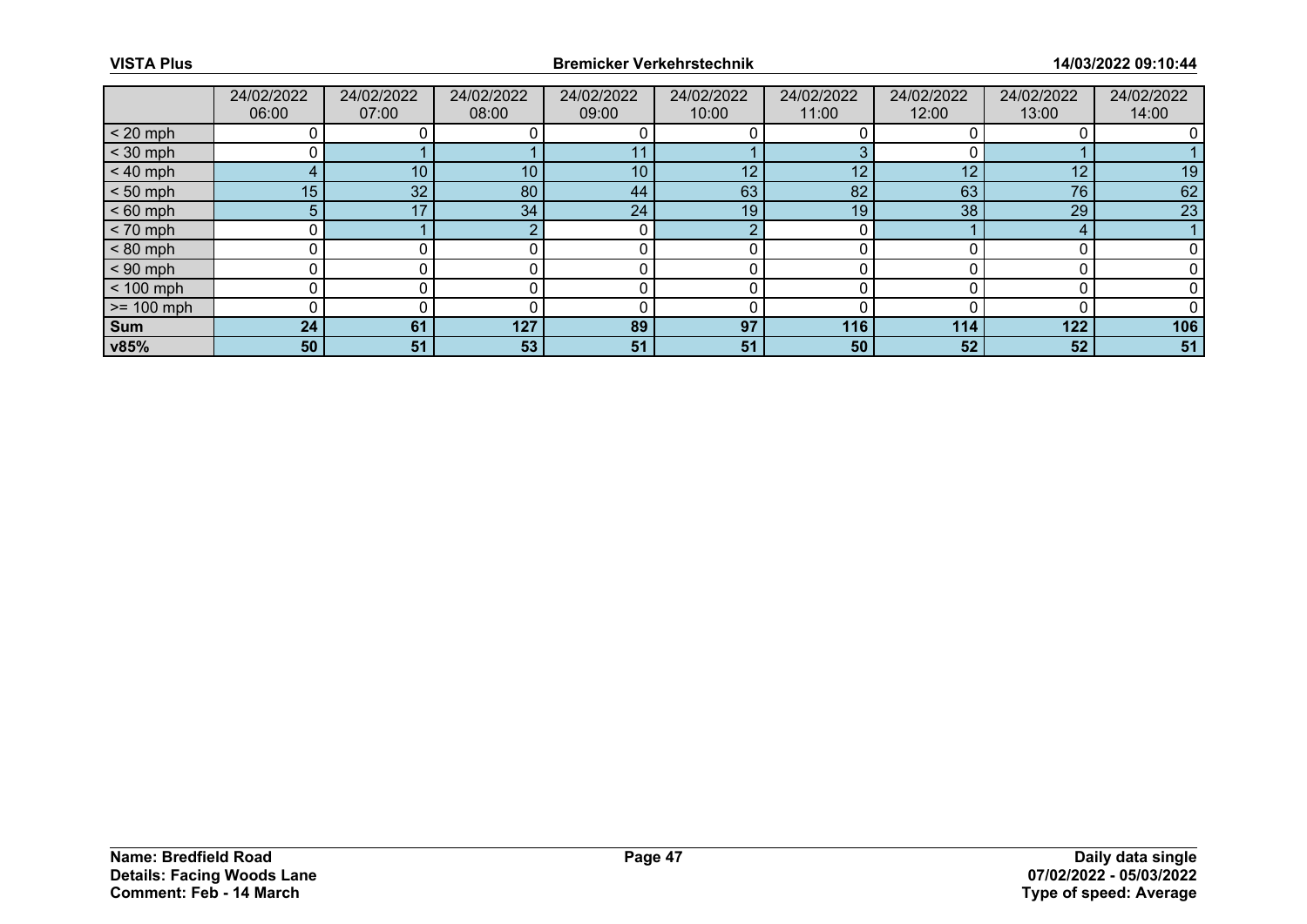|              | 24/02/2022<br>15:00 | 24/02/2022<br>16:00 | 24/02/2022<br>17:00 | 24/02/2022<br>18:00 | 24/02/2022<br>19:00 | 24/02/2022<br>20:00 | 24/02/2022<br>21:00 | 24/02/2022<br>22:00 | 24/02/2022<br>23:00 |
|--------------|---------------------|---------------------|---------------------|---------------------|---------------------|---------------------|---------------------|---------------------|---------------------|
| $< 20$ mph   |                     |                     |                     |                     |                     |                     |                     |                     |                     |
| $<$ 30 mph   | ◠                   |                     |                     |                     |                     |                     |                     |                     |                     |
| $< 40$ mph   | 14 <sub>1</sub>     | 15                  | 17                  | 20                  | 16                  | 9                   | 6                   | ◠                   |                     |
| $< 50$ mph   | 72 <sup>°</sup>     | 75                  | 83                  | 72                  | 45                  | 29                  | 29                  | 18                  |                     |
| $< 60$ mph   | 32                  | 31                  | 30                  | 25                  | 17                  |                     | 13                  |                     |                     |
| $< 70$ mph   |                     |                     |                     | $\bullet$           | 3                   |                     | 6                   | n                   |                     |
| $< 80$ mph   |                     |                     |                     |                     |                     |                     |                     |                     |                     |
| $< 90$ mph   |                     |                     |                     |                     |                     |                     |                     |                     |                     |
| $< 100$ mph  | ი                   |                     |                     |                     |                     |                     |                     |                     |                     |
| $>= 100$ mph |                     |                     |                     |                     |                     |                     |                     |                     |                     |
| <b>Sum</b>   | 122                 | 126                 | 138                 | 121                 | 83                  | 49                  | 56                  | 31                  | 16                  |
| v85%         | 51                  | 52                  | 53                  | 50                  | 52 <sub>1</sub>     | 51                  | 56                  | 56                  | 52                  |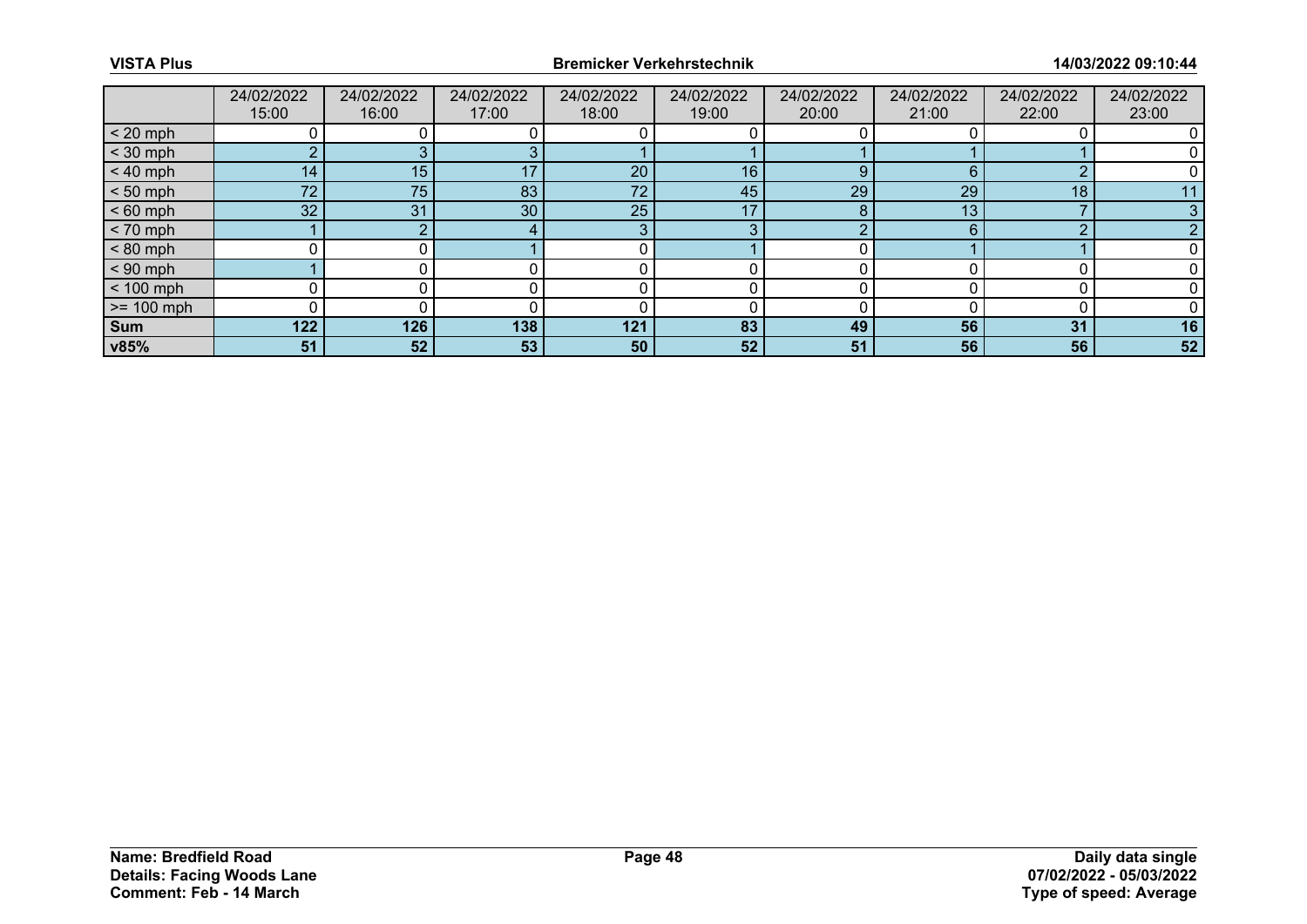|              | 25/02/2022<br>00:00 | 25/02/2022<br>01:00 | 25/02/2022<br>02:00 | 25/02/2022<br>03:00 | 25/02/2022<br>04:00 | 25/02/2022<br>05:00 | 25/02/2022<br>06:00 | 25/02/2022<br>07:00 | 25/02/2022<br>08:00 |
|--------------|---------------------|---------------------|---------------------|---------------------|---------------------|---------------------|---------------------|---------------------|---------------------|
| $< 20$ mph   |                     |                     |                     |                     |                     |                     |                     |                     |                     |
| $<$ 30 mph   |                     |                     |                     |                     |                     |                     |                     |                     |                     |
| $< 40$ mph   |                     |                     |                     |                     |                     |                     |                     | 5                   | 12                  |
| $< 50$ mph   |                     |                     |                     |                     |                     | $\sim$              |                     | 37                  | 61                  |
| $< 60$ mph   |                     |                     |                     |                     |                     |                     |                     | 27                  | 32                  |
| $< 70$ mph   |                     |                     |                     |                     |                     | $\sqrt{ }$          |                     | 3                   | 3                   |
| $< 80$ mph   |                     |                     |                     |                     |                     |                     |                     |                     |                     |
| $< 90$ mph   |                     |                     |                     |                     |                     |                     |                     |                     |                     |
| $< 100$ mph  |                     |                     |                     |                     |                     |                     |                     |                     |                     |
| $>= 100$ mph |                     |                     |                     |                     |                     |                     |                     |                     |                     |
| <b>Sum</b>   |                     |                     |                     |                     |                     |                     | 26                  | 74                  | 108                 |
| v85%         | 47                  | 53                  | 0                   | 0                   | 0                   | 65                  | 53                  | 54                  | 52                  |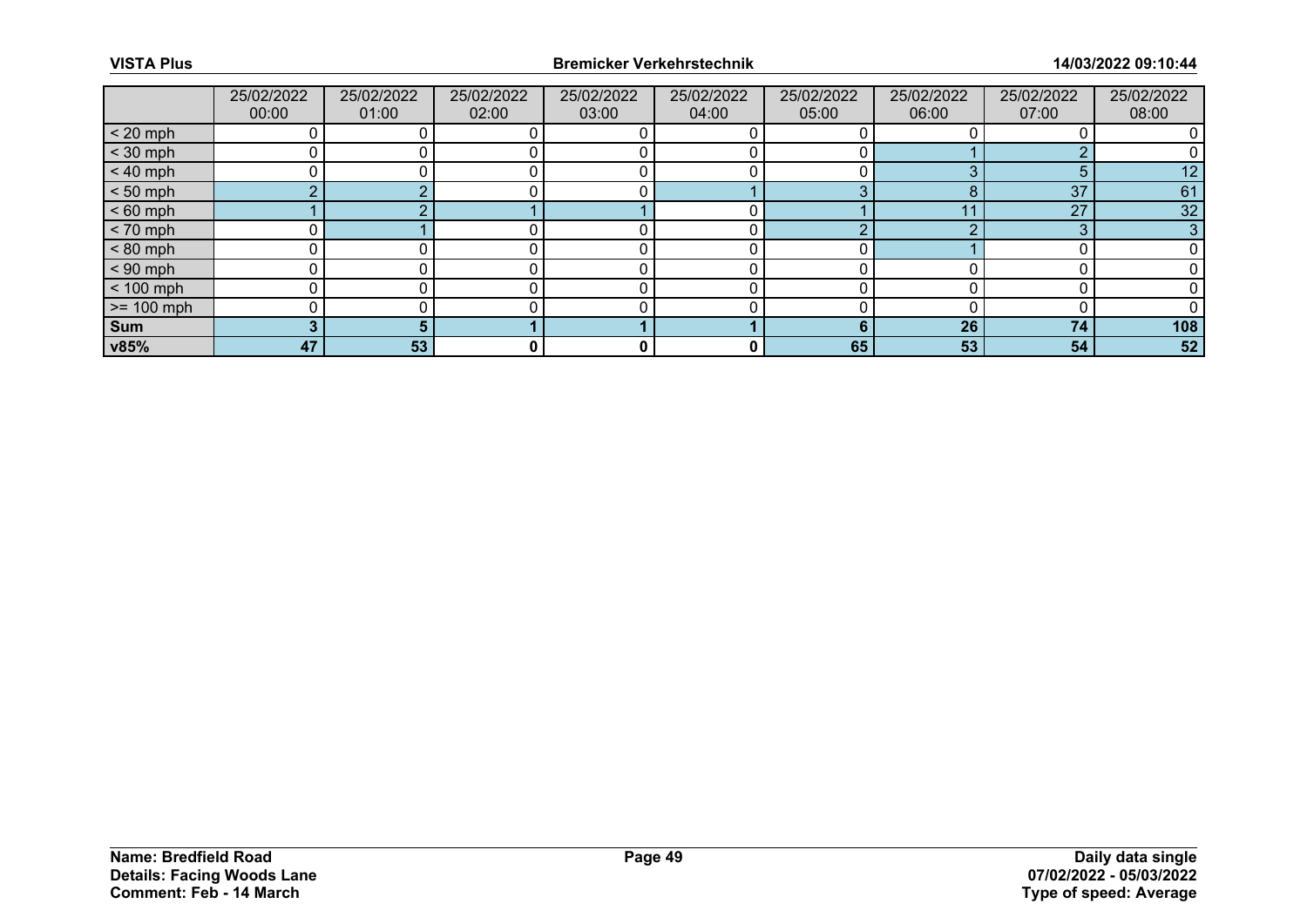|              | 25/02/2022 | 25/02/2022 | 25/02/2022 | 25/02/2022 | 25/02/2022 | 25/02/2022 | 25/02/2022 | 25/02/2022 | 25/02/2022 |
|--------------|------------|------------|------------|------------|------------|------------|------------|------------|------------|
|              | 09:00      | 10:00      | 11:00      | 12:00      | 13:00      | 14:00      | 15:00      | 16:00      | 17:00      |
| $< 20$ mph   |            |            |            |            |            |            |            |            |            |
| $<$ 30 mph   | o.         |            |            |            |            |            |            |            |            |
| $< 40$ mph   | 19         | 22         | 20         | 23         | 13         | 12         | 18         | 17         | 25         |
| $< 50$ mph   | 64         | 69         | 81         | 73         | 70         | 91         | 80         | 75         | 86         |
| $< 60$ mph   | 34         | 33         | 19         | 33         | 47         | 24         | 39         | 34         | 30         |
| $< 70$ mph   | o.         | ີ          |            |            | 6          | o          |            | ⌒          | 5          |
| $< 80$ mph   |            |            |            |            |            |            |            |            |            |
| $< 90$ mph   |            |            |            |            |            |            |            |            |            |
| $< 100$ mph  | U          |            |            |            |            |            |            |            |            |
| $>= 100$ mph |            |            |            |            |            |            |            |            |            |
| <b>Sum</b>   | 121        | 128        | 125        | 134        | 138        | 130        | 139        | 137        | 150        |
| v85%         | 52         | 52         | 50         | 51         | 53         | 50         | 52         | 52         | 51         |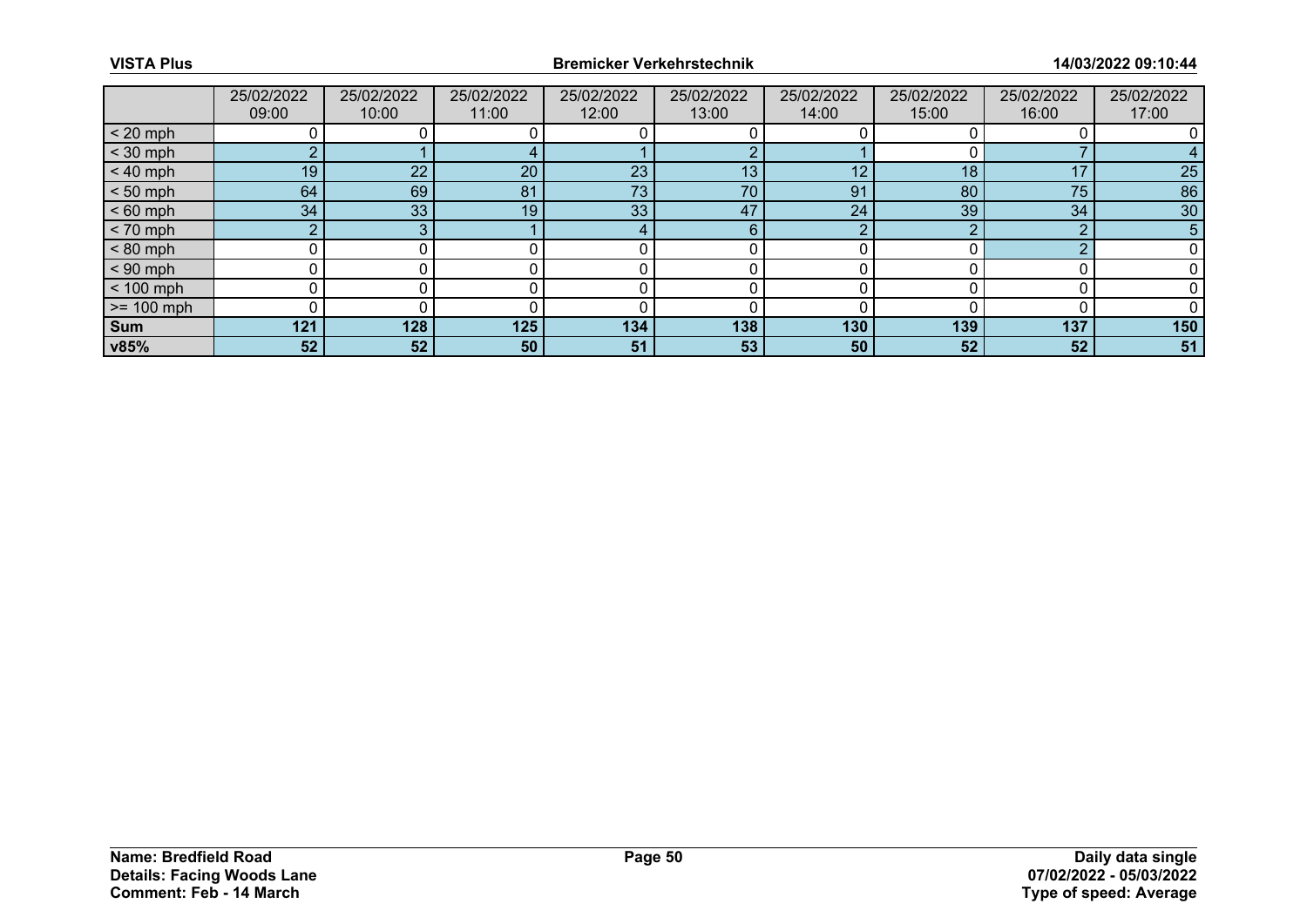|              | 25/02/2022 | 25/02/2022 | 25/02/2022 | 25/02/2022 | 25/02/2022 | 25/02/2022 | 26/02/2022 | 26/02/2022 | 26/02/2022 |
|--------------|------------|------------|------------|------------|------------|------------|------------|------------|------------|
|              | 18:00      | 19:00      | 20:00      | 21:00      | 22:00      | 23:00      | 00:00      | 01:00      | 02:00      |
| $< 20$ mph   |            |            |            |            |            |            |            |            |            |
| $<$ 30 mph   |            |            |            |            |            |            |            |            |            |
| $< 40$ mph   | 25         |            | 8          |            | 3          |            |            |            |            |
| $< 50$ mph   | 84         | 37         | 24         | 24         | 25         | 6          |            | ◠          |            |
| $< 60$ mph   | 21         | 15         | 19         |            | 9          | $\sqrt{ }$ |            |            |            |
| $< 70$ mph   | 5          |            |            | c          |            |            |            |            |            |
| $< 80$ mph   |            |            |            |            |            |            |            |            |            |
| $< 90$ mph   |            |            |            |            |            |            |            |            |            |
| $< 100$ mph  |            |            |            |            |            |            |            |            |            |
| $>= 100$ mph |            |            |            |            |            |            |            |            |            |
| <b>Sum</b>   | 136        | 60         | 53         | 38         | 37         | 10         | 44         |            |            |
| v85%         | 51         | 54         | 55         | 52         | 52         | 50         | 51         | 66         | 0          |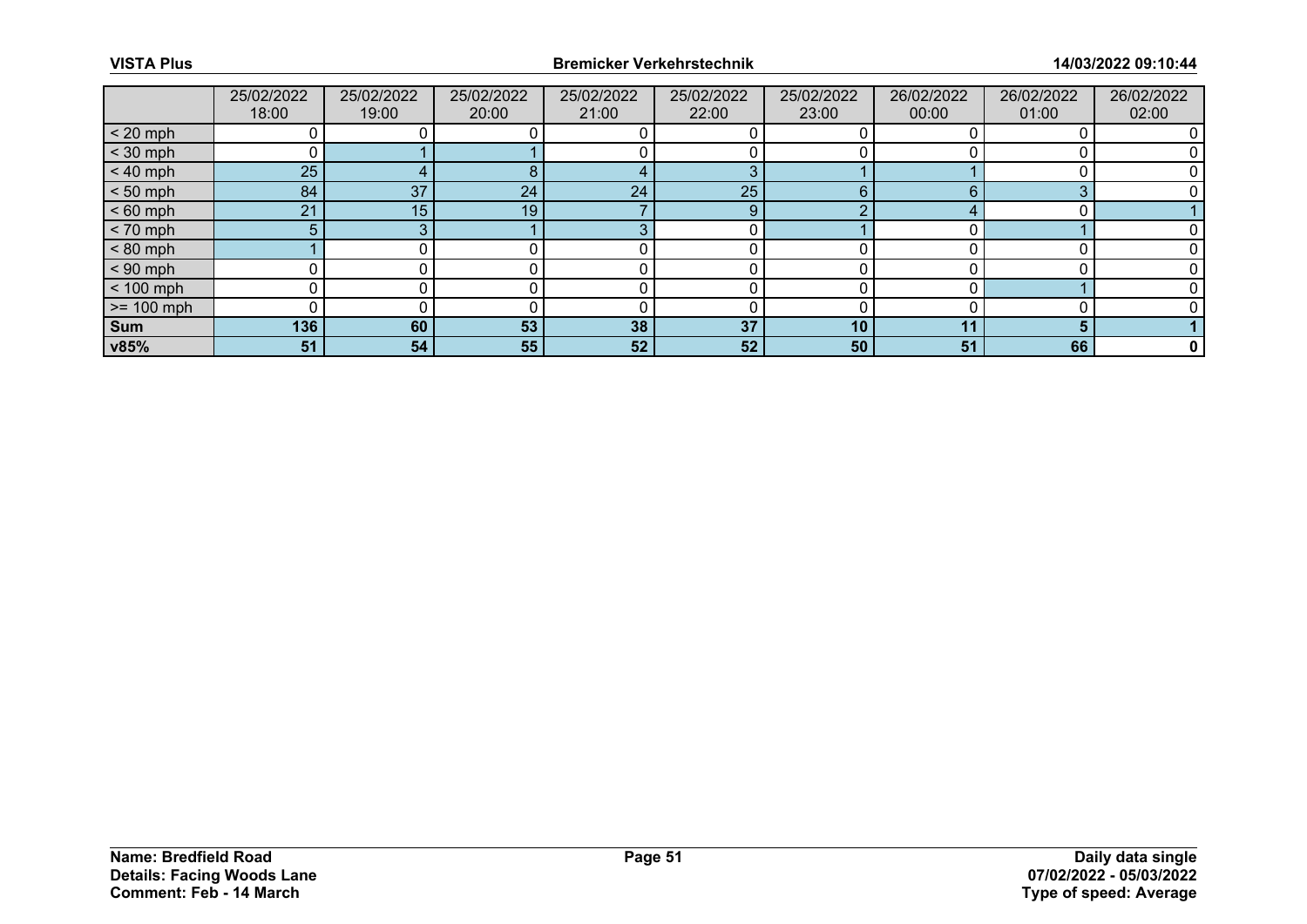|                 | 26/02/2022<br>03:00 | 26/02/2022<br>04:00 | 26/02/2022<br>05:00 | 26/02/2022<br>06:00 | 26/02/2022<br>07:00 | 26/02/2022<br>08:00 | 26/02/2022<br>09:00 | 26/02/2022<br>10:00 | 26/02/2022<br>11:00 |
|-----------------|---------------------|---------------------|---------------------|---------------------|---------------------|---------------------|---------------------|---------------------|---------------------|
| $< 20$ mph      |                     |                     |                     |                     |                     |                     |                     |                     |                     |
| $<$ 30 mph      |                     |                     |                     |                     |                     |                     |                     |                     |                     |
| $< 40$ mph      | $\sim$              |                     |                     |                     | 5                   | 5                   | 15                  | 12                  | 10                  |
| $< 50$ mph      |                     |                     |                     | F                   | 14 <sub>1</sub>     | 36                  | 56                  | 62                  | 78                  |
| $< 60$ mph      |                     |                     |                     | F                   | 13                  | 22                  | 33                  | 32                  | 24                  |
| $< 70$ mph      |                     |                     |                     |                     |                     |                     |                     |                     | n                   |
| $< 80$ mph      |                     |                     |                     |                     |                     |                     |                     |                     |                     |
| $< 90$ mph      | 0                   |                     |                     |                     |                     |                     |                     |                     |                     |
| $< 100$ mph     | 0                   |                     |                     |                     |                     |                     |                     |                     |                     |
| $\ge$ = 100 mph |                     |                     |                     |                     |                     |                     |                     |                     |                     |
| Sum             | 5.                  |                     |                     | 14                  | 32 <sup>°</sup>     | 64                  | 105                 | 107                 | 116                 |
| v85%            | 46                  | 50                  | 48                  | 52                  | 53                  | 52                  | 52                  | 52                  | 51                  |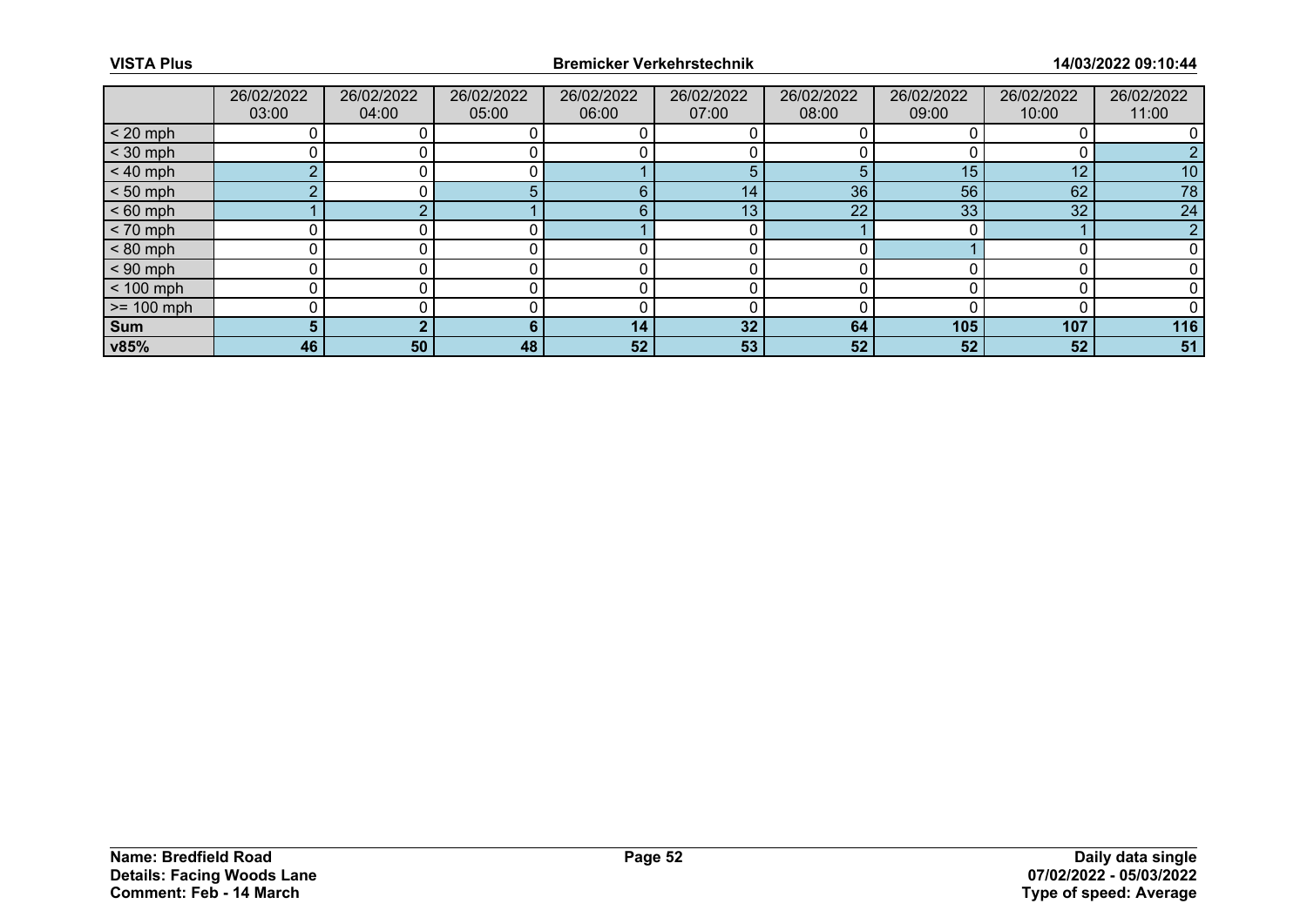|                 | 26/02/2022<br>12:00 | 26/02/2022<br>13:00 | 26/02/2022<br>14:00 | 26/02/2022<br>15:00 | 26/02/2022<br>16:00 | 26/02/2022<br>17:00 | 26/02/2022<br>18:00 | 26/02/2022<br>19:00 | 26/02/2022<br>20:00 |
|-----------------|---------------------|---------------------|---------------------|---------------------|---------------------|---------------------|---------------------|---------------------|---------------------|
| $< 20$ mph      |                     |                     |                     |                     |                     |                     |                     |                     |                     |
| $<$ 30 mph      | 3                   |                     |                     |                     |                     |                     |                     |                     |                     |
| $< 40$ mph      | 10                  | 18                  | 14                  | 12                  | 13                  | 15                  | 18                  | 9                   |                     |
| $< 50$ mph      | 60                  | 77                  | 55                  | 68                  | 83                  | 74                  | 56                  | 47                  | 29                  |
| $< 60$ mph      | 17                  | 33                  | 25                  | 19                  | 33                  | 28                  | 14                  | 23                  | 18                  |
| $< 70$ mph      |                     |                     |                     | റ                   | റ                   | ◠                   |                     |                     |                     |
| $< 80$ mph      |                     |                     |                     |                     |                     |                     |                     |                     |                     |
| $< 90$ mph      | 0                   |                     |                     |                     |                     |                     |                     |                     |                     |
| $< 100$ mph     | 0                   |                     |                     |                     |                     |                     |                     |                     |                     |
| $\ge$ = 100 mph |                     |                     |                     |                     |                     |                     |                     |                     |                     |
| Sum             | 91                  | 131                 | 101                 | 105                 | 131                 | 121                 | 94                  | 80                  | 52                  |
| v85%            | 51                  | 52                  | 52                  | 50                  | 53                  | 52                  | 50                  | 52                  | 55                  |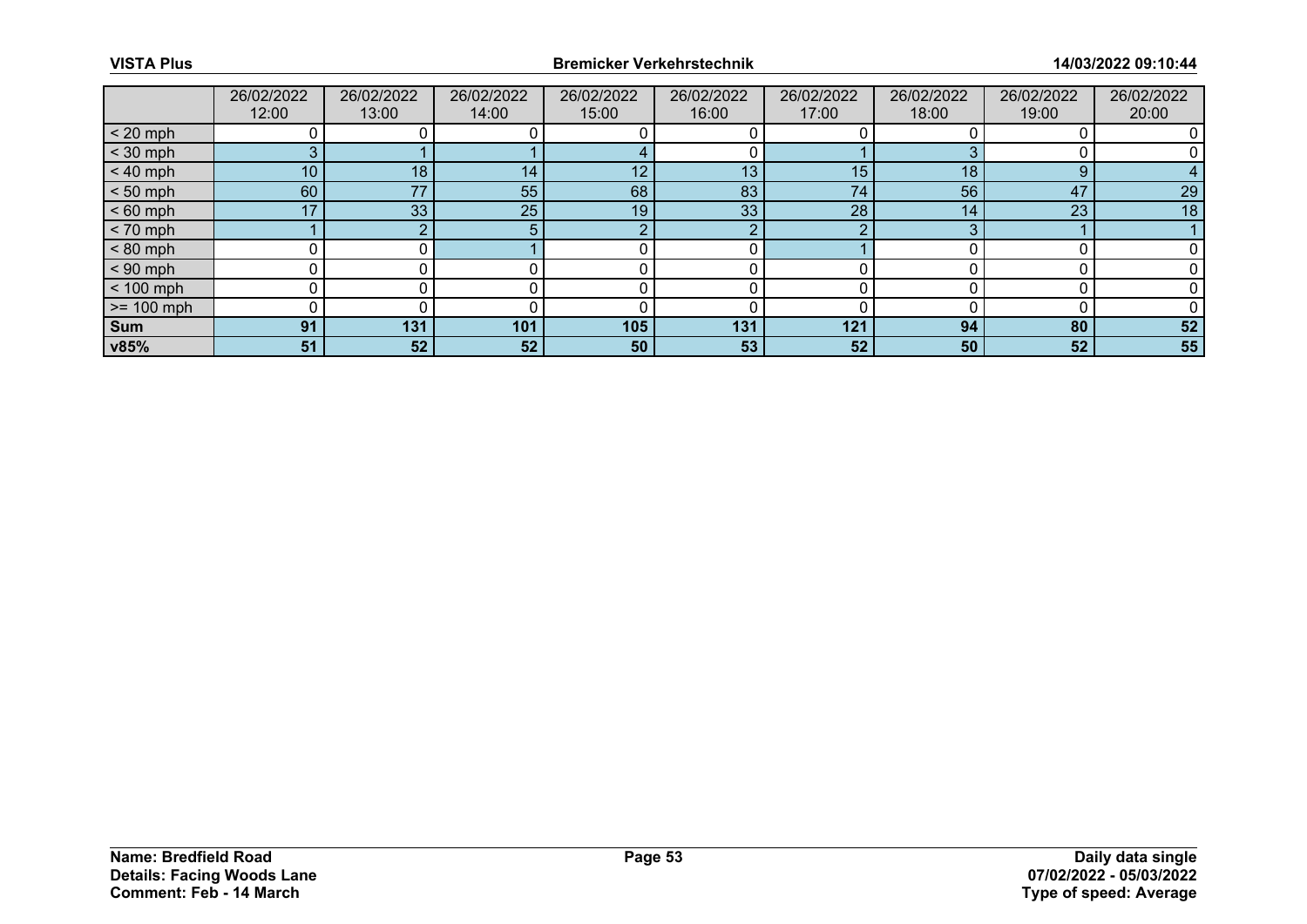|                 | 26/02/2022<br>21:00 | 26/02/2022<br>22:00 | 26/02/2022<br>23:00 | 27/02/2022<br>00:00 | 27/02/2022<br>01:00 | 27/02/2022<br>02:00 | 27/02/2022<br>03:00 | 27/02/2022<br>04:00 | 27/02/2022<br>05:00 |
|-----------------|---------------------|---------------------|---------------------|---------------------|---------------------|---------------------|---------------------|---------------------|---------------------|
| $< 20$ mph      |                     |                     |                     |                     |                     |                     |                     |                     |                     |
| $<$ 30 mph      |                     |                     |                     |                     |                     |                     |                     |                     |                     |
| $< 40$ mph      | 5.                  |                     |                     |                     |                     |                     |                     |                     |                     |
| $< 50$ mph      | $22^{\circ}$        | 24                  |                     |                     |                     |                     |                     |                     |                     |
| $< 60$ mph      | $9^{\circ}$         | 6                   | 8                   |                     | m                   |                     |                     |                     |                     |
| $< 70$ mph      |                     |                     |                     |                     |                     |                     |                     |                     |                     |
| $< 80$ mph      |                     |                     |                     |                     |                     |                     |                     |                     |                     |
| $< 90$ mph      |                     |                     |                     |                     |                     |                     |                     |                     |                     |
| $< 100$ mph     | 0                   |                     |                     |                     |                     |                     |                     |                     |                     |
| $\ge$ = 100 mph |                     |                     |                     |                     |                     |                     |                     |                     |                     |
| Sum             | 39                  | 39                  | 29                  | 12                  |                     |                     |                     |                     |                     |
| v85%            | 53                  | 52                  | 52                  | 53                  | 58                  | 52                  | 42                  | 52                  | 54                  |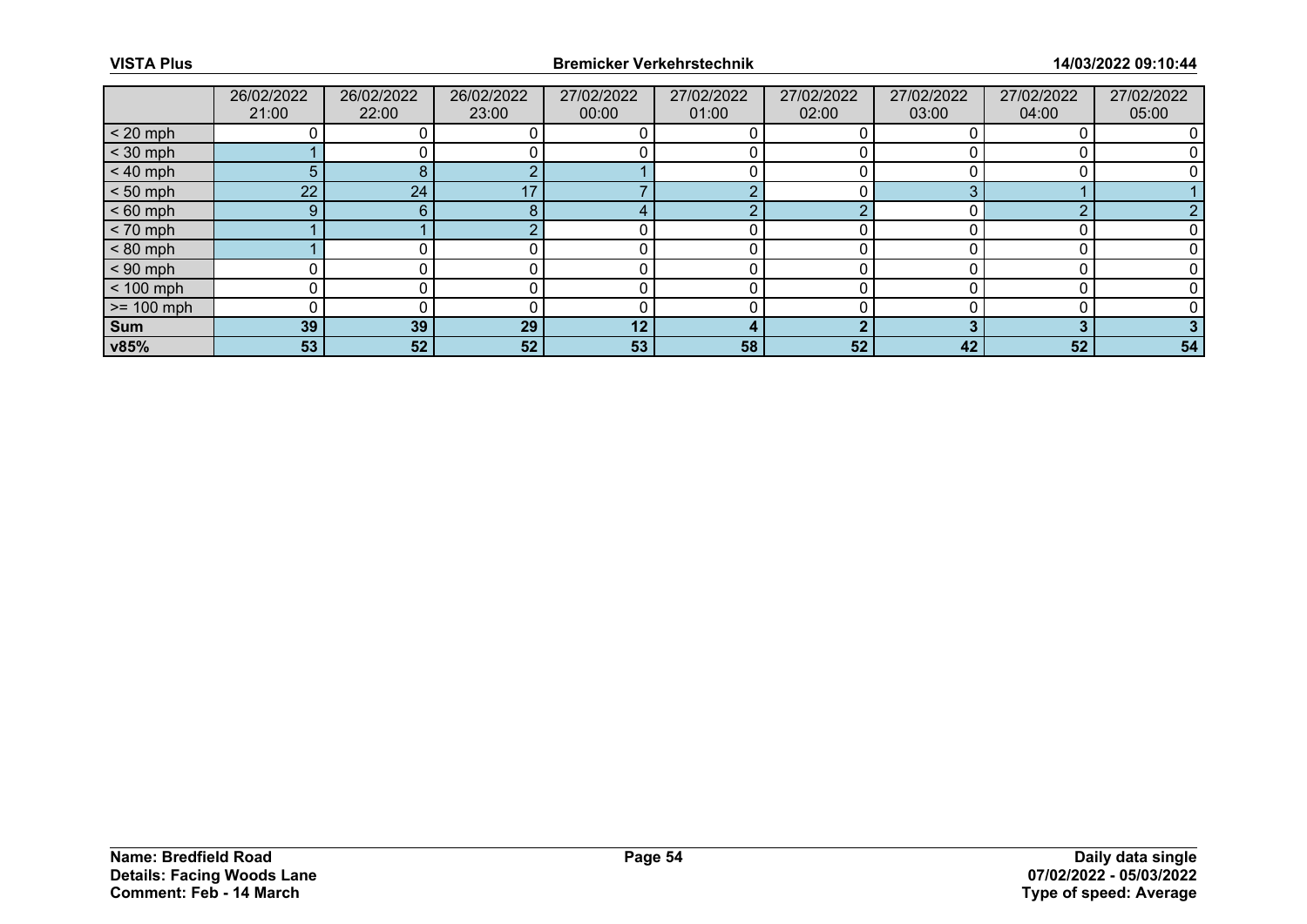|              | 27/02/2022<br>06:00 | 27/02/2022<br>07:00 | 27/02/2022<br>08:00 | 27/02/2022<br>09:00 | 27/02/2022<br>10:00 | 27/02/2022<br>11:00 | 27/02/2022<br>12:00 | 27/02/2022<br>13:00 | 27/02/2022<br>14:00 |
|--------------|---------------------|---------------------|---------------------|---------------------|---------------------|---------------------|---------------------|---------------------|---------------------|
| $< 20$ mph   |                     |                     |                     |                     |                     |                     |                     |                     |                     |
| $<$ 30 mph   |                     |                     |                     |                     |                     |                     |                     |                     |                     |
| $< 40$ mph   | 3                   |                     |                     |                     |                     | 9                   |                     | 10                  | 13                  |
| $< 50$ mph   | 6                   |                     |                     | 41                  | 51                  | 55                  | 81                  | 57                  | 46                  |
| $< 60$ mph   |                     |                     | 12 <sup>°</sup>     |                     | 22 <sup>°</sup>     | 24                  | 27                  | 24                  | 32                  |
| $< 70$ mph   |                     |                     |                     | റ                   | 3                   | 3                   |                     |                     |                     |
| $< 80$ mph   |                     |                     |                     |                     |                     |                     |                     |                     |                     |
| $< 90$ mph   |                     |                     |                     |                     |                     |                     |                     |                     |                     |
| $< 100$ mph  | ∩                   |                     |                     |                     |                     |                     |                     |                     |                     |
| $>= 100$ mph |                     |                     |                     |                     |                     |                     |                     |                     |                     |
| <b>Sum</b>   | 10 <sub>1</sub>     | 19                  | 33                  | 57                  | 83                  | 92                  | 116                 | 93                  | 94                  |
| v85%         | 48                  | 56                  | 56                  | 49                  | 53                  | 52                  | 51                  | 52                  | 53                  |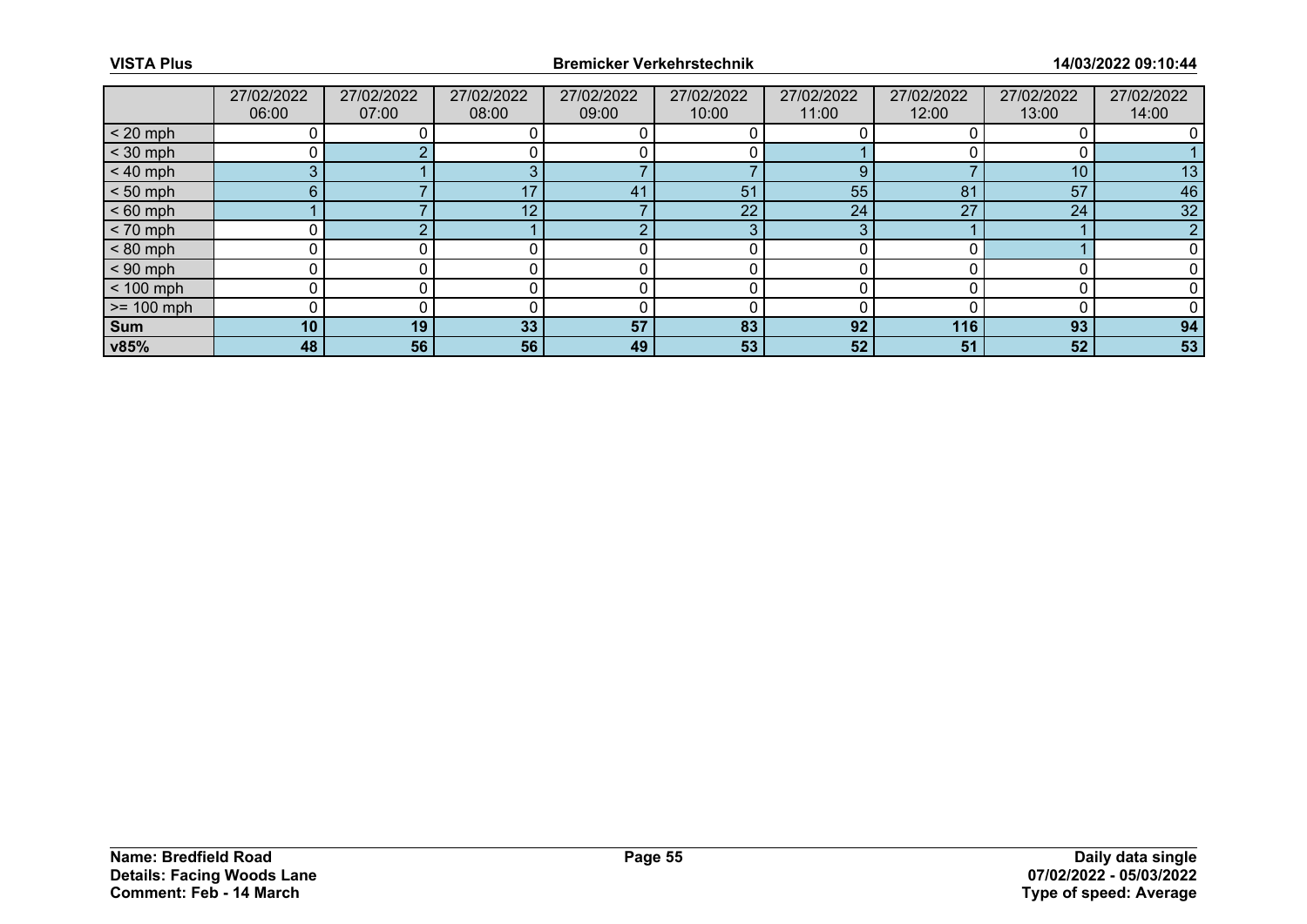|              | 27/02/2022<br>15:00 | 27/02/2022<br>16:00 | 27/02/2022<br>17:00 | 27/02/2022<br>18:00 | 27/02/2022<br>19:00 | 27/02/2022<br>20:00 | 27/02/2022<br>21:00 | 27/02/2022<br>22:00 | 27/02/2022<br>23:00 |
|--------------|---------------------|---------------------|---------------------|---------------------|---------------------|---------------------|---------------------|---------------------|---------------------|
| $< 20$ mph   |                     |                     |                     |                     |                     |                     |                     |                     |                     |
| $<$ 30 mph   | $\sim$              |                     |                     |                     |                     |                     |                     |                     |                     |
| $< 40$ mph   | 15                  | 16 <sub>1</sub>     | 14                  | 8                   | 10                  | 9                   |                     | $\sim$              |                     |
| $< 50$ mph   | 65                  | 70                  | 56                  | 53                  | 34                  | 28                  | 18                  | 12                  |                     |
| $< 60$ mph   | 32                  | 23                  | 19                  | 16                  | 14                  | 12                  |                     | ≏                   |                     |
| $< 70$ mph   | $\Omega$            |                     |                     | റ                   | 4                   | ◠                   |                     |                     |                     |
| $< 80$ mph   |                     |                     |                     |                     |                     |                     |                     |                     |                     |
| $< 90$ mph   |                     |                     |                     |                     |                     |                     |                     |                     |                     |
| $< 100$ mph  | n                   |                     |                     |                     |                     | n                   |                     |                     |                     |
| $>= 100$ mph |                     |                     |                     |                     |                     |                     |                     |                     |                     |
| <b>Sum</b>   | 116                 | 113                 | 91                  | 79                  | 62                  | 51                  | 27                  | 17                  |                     |
| v85%         | 53                  | 51                  | 52                  | 51                  | 54                  | 52                  | 49                  | 49                  | 47                  |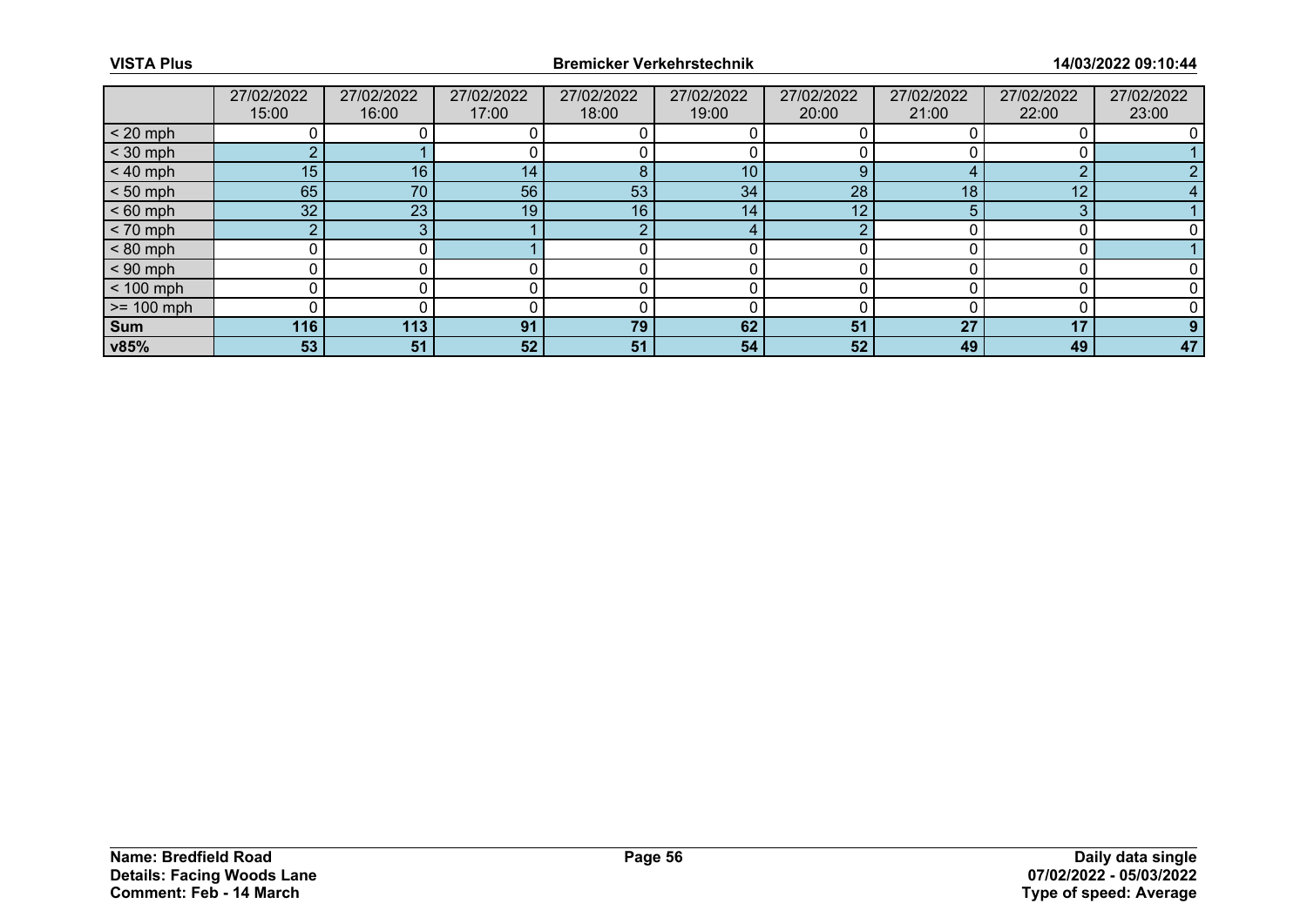|              | 28/02/2022 | 28/02/2022 | 28/02/2022 | 28/02/2022 | 28/02/2022 | 28/02/2022 | 28/02/2022 | 28/02/2022 | 28/02/2022 |
|--------------|------------|------------|------------|------------|------------|------------|------------|------------|------------|
|              | 00:00      | 01:00      | 02:00      | 03:00      | 04:00      | 05:00      | 06:00      | 07:00      | 08:00      |
| $< 20$ mph   |            |            |            |            |            |            |            |            |            |
| $<$ 30 mph   |            |            |            |            |            |            |            |            |            |
| $< 40$ mph   |            |            |            |            |            |            |            | っ          | 18         |
| $< 50$ mph   |            |            |            |            |            |            | 47         | 46         | 98         |
| $< 60$ mph   |            |            |            |            |            | ◠          |            | 23         | 39         |
| $< 70$ mph   |            |            |            |            |            |            |            | 2          |            |
| $< 80$ mph   |            |            |            |            |            |            |            |            |            |
| $< 90$ mph   |            |            |            |            |            |            |            |            |            |
| $< 100$ mph  |            |            |            |            |            |            |            |            |            |
| $>= 100$ mph |            |            |            |            |            |            |            |            |            |
| Sum          |            |            |            |            |            |            | 26         | 75         | 157        |
| v85%         | 0 I        | 45         | 45         | 0          | 45         | 52         | 53         | 53         | 52         |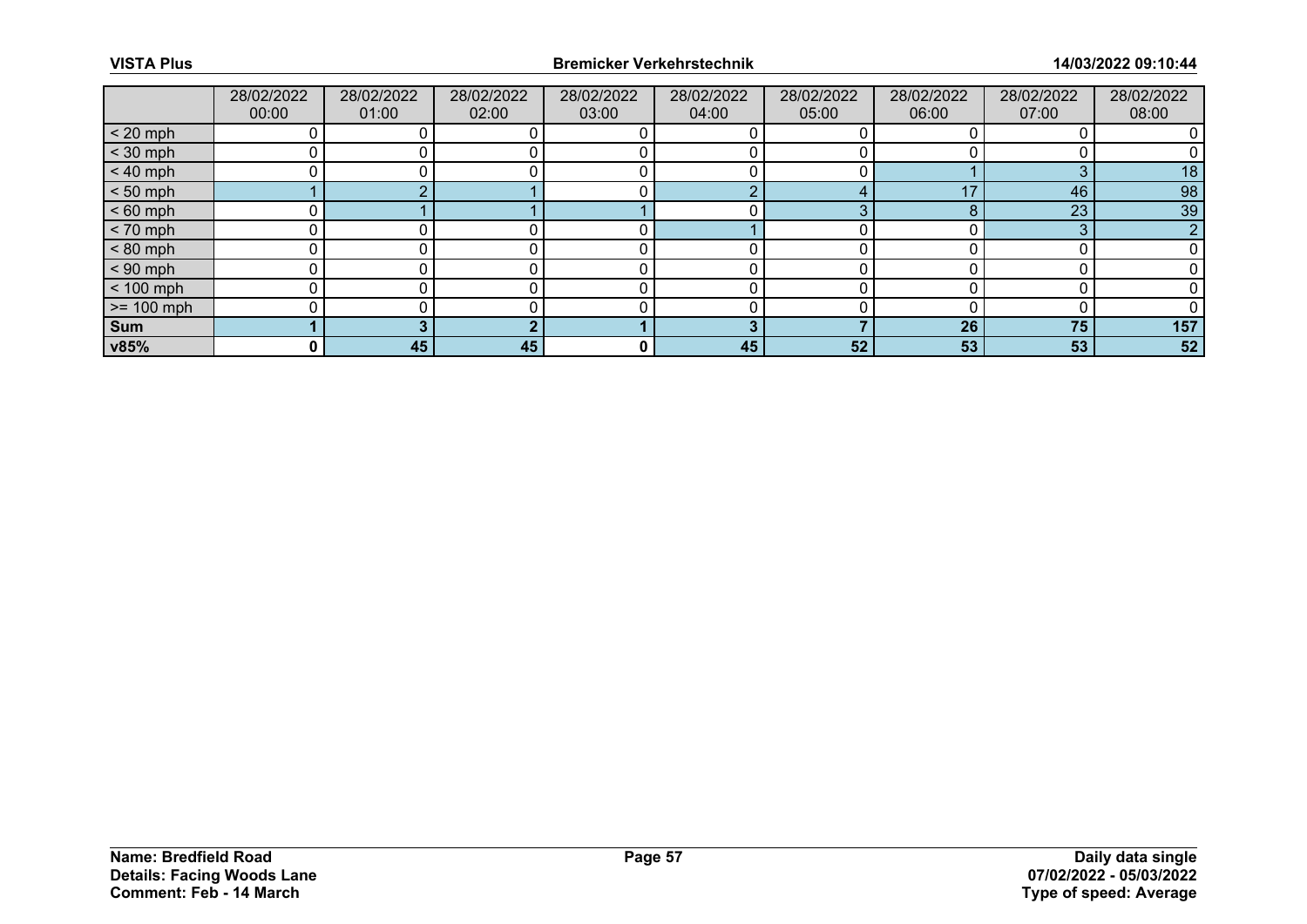|              | 28/02/2022 | 28/02/2022 | 28/02/2022      | 28/02/2022 | 28/02/2022 | 28/02/2022 | 28/02/2022 | 28/02/2022 | 28/02/2022 |
|--------------|------------|------------|-----------------|------------|------------|------------|------------|------------|------------|
|              | 09:00      | 10:00      | 11:00           | 12:00      | 13:00      | 14:00      | 15:00      | 16:00      | 17:00      |
| $< 20$ mph   |            |            |                 |            |            |            |            |            |            |
| $<$ 30 mph   |            |            |                 |            |            |            |            |            |            |
| $< 40$ mph   | 11         | 13         | 8               | 19         | 19         | 15         | 15         | 16         | 19         |
| $< 50$ mph   | 75         | 64         | 68              | 66         | 73         | 80         | 86         | 110        | 103        |
| $< 60$ mph   | 28         | 31         | 32 <sup>1</sup> | 34         | 34         | 18         | 30         | 40         | 39         |
| $< 70$ mph   | 3          |            |                 | റ          |            | o          |            | 2          | 3          |
| $< 80$ mph   |            |            |                 |            |            |            |            |            |            |
| $< 90$ mph   |            |            |                 |            |            |            |            |            |            |
| $< 100$ mph  |            |            |                 |            |            |            |            |            |            |
| $>= 100$ mph |            |            |                 |            |            |            |            |            |            |
| <b>Sum</b>   | 117        | 109        | 115             | 123        | 126        | 118        | 135        | 171        | 164        |
| v85%         | 52         | 52         | 52              | 52         | 51         | 50         | 52         | 53         | 52         |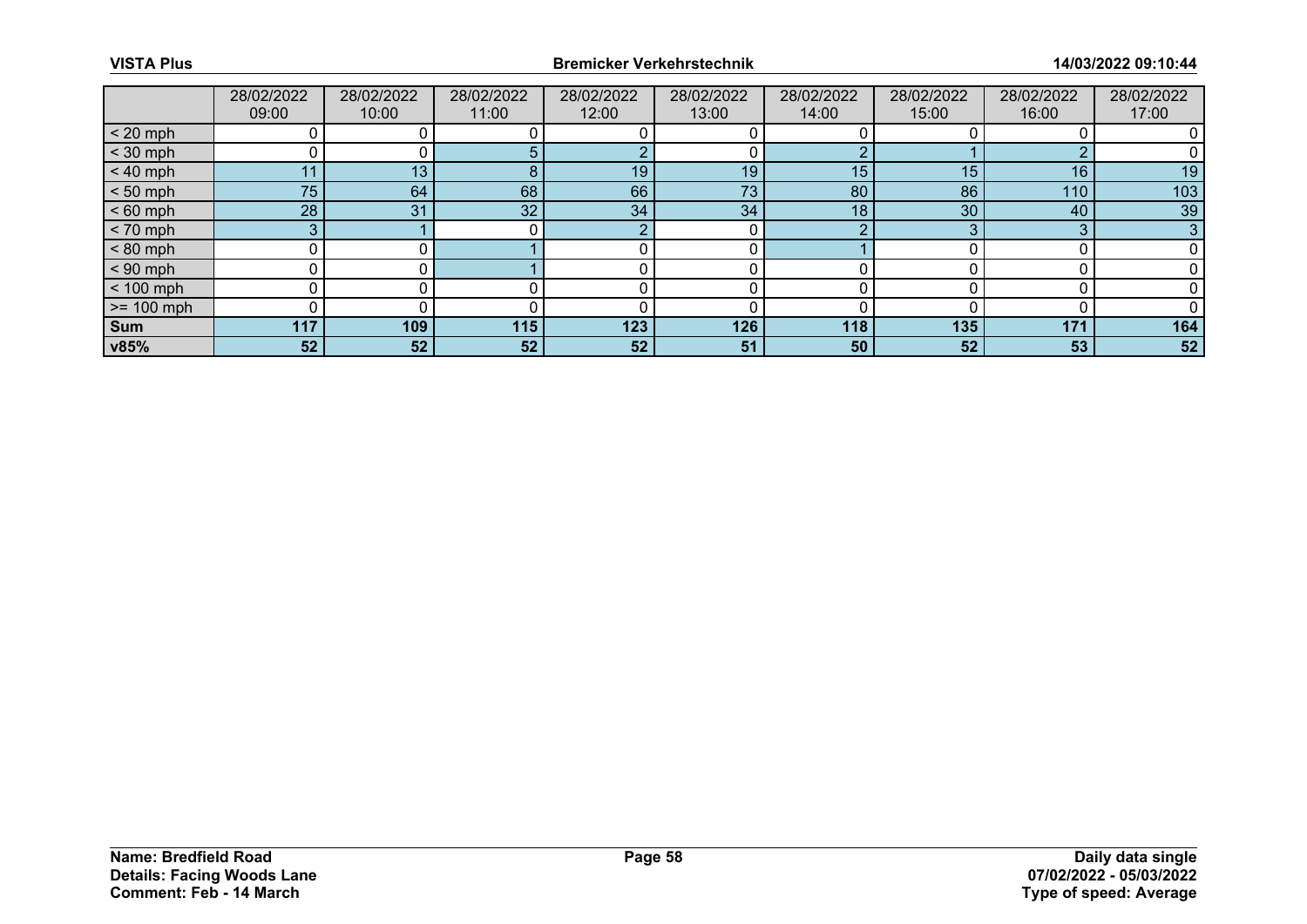|              | 28/02/2022<br>18:00 | 28/02/2022<br>19:00 | 28/02/2022<br>20:00 | 28/02/2022<br>21:00 | 28/02/2022<br>22:00 | 28/02/2022<br>23:00 | 01/03/2022<br>00:00 | 01/03/2022<br>01:00 | 01/03/2022<br>02:00 |
|--------------|---------------------|---------------------|---------------------|---------------------|---------------------|---------------------|---------------------|---------------------|---------------------|
| $< 20$ mph   |                     |                     |                     |                     |                     |                     |                     |                     |                     |
| $<$ 30 mph   |                     |                     |                     |                     |                     |                     |                     |                     |                     |
| $< 40$ mph   | 21                  | 18                  |                     | 6                   | 5                   |                     |                     |                     |                     |
| $< 50$ mph   | 59                  | 53                  | 35                  | 24                  | 10 <sub>1</sub>     |                     |                     |                     |                     |
| $< 60$ mph   | 22                  | 23                  |                     |                     |                     |                     |                     |                     |                     |
| $< 70$ mph   | 5                   |                     |                     | ◠                   |                     |                     |                     |                     |                     |
| $< 80$ mph   |                     |                     |                     |                     |                     |                     |                     |                     |                     |
| $< 90$ mph   |                     |                     |                     |                     |                     |                     |                     |                     |                     |
| $< 100$ mph  |                     |                     |                     |                     |                     |                     |                     |                     |                     |
| $>= 100$ mph |                     |                     |                     |                     |                     |                     |                     |                     |                     |
| <b>Sum</b>   | 109                 | 95                  | 64                  | 40                  | 15                  | ĥ                   |                     |                     |                     |
| v85%         | 53                  | 51                  | 53                  | 52                  | 46                  | 51                  | 54                  | $\bf{0}$            | 44                  |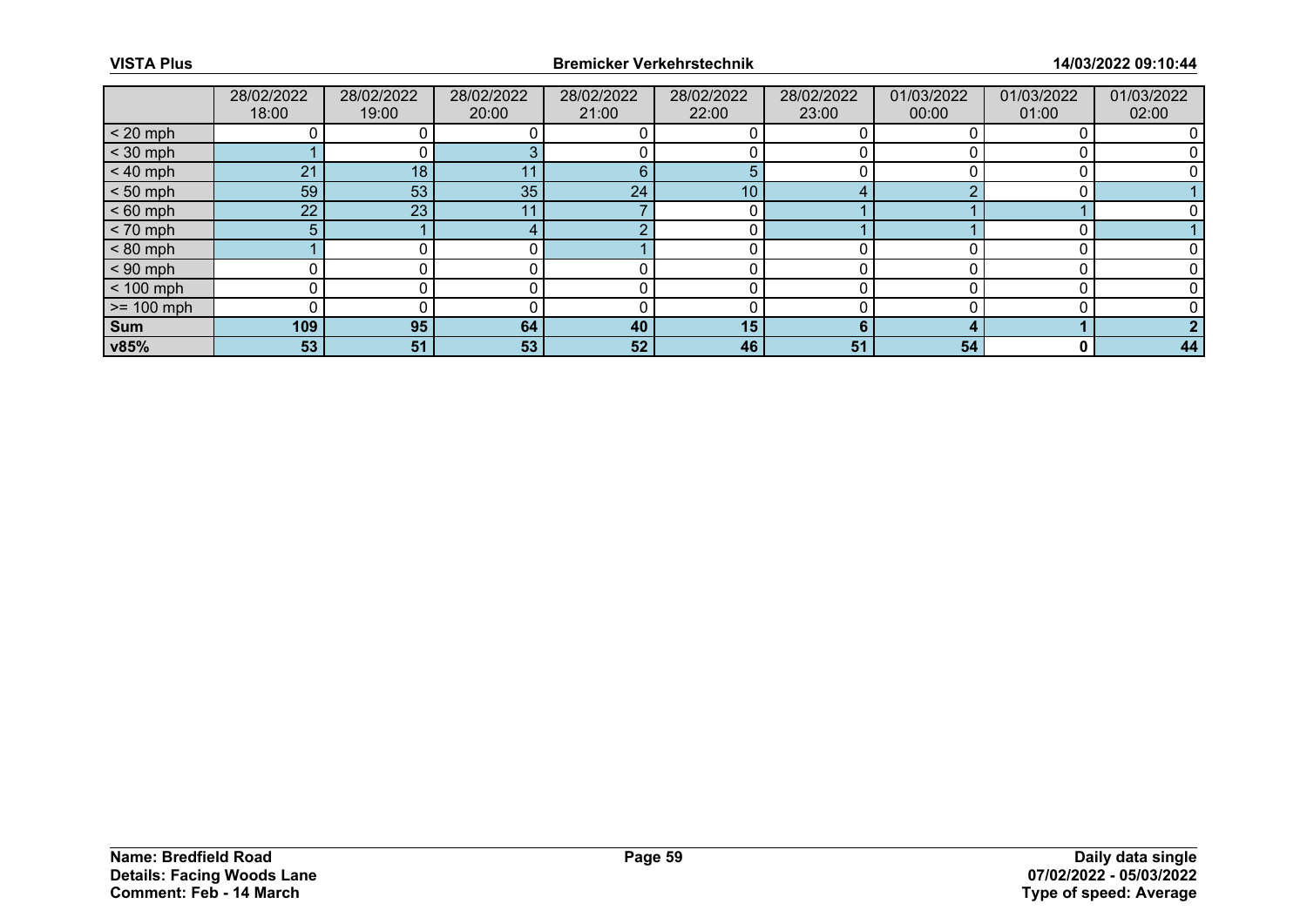|                 | 01/03/2022<br>03:00 | 01/03/2022<br>04:00 | 01/03/2022<br>05:00 | 01/03/2022<br>06:00 | 01/03/2022<br>07:00 | 01/03/2022<br>08:00 | 01/03/2022<br>09:00 | 01/03/2022<br>10:00 | 01/03/2022<br>11:00 |
|-----------------|---------------------|---------------------|---------------------|---------------------|---------------------|---------------------|---------------------|---------------------|---------------------|
| $< 20$ mph      |                     |                     |                     |                     |                     |                     |                     |                     |                     |
| $<$ 30 mph      |                     |                     |                     |                     |                     |                     |                     | $\Omega$            | 13                  |
| $< 40$ mph      | 0                   |                     |                     | 5                   | 8                   | 21                  | 17                  | 17                  | 41                  |
| $< 50$ mph      |                     |                     |                     | 16                  | 53                  | 124                 | 55                  | 63                  | 41                  |
| $< 60$ mph      | 0                   |                     |                     | 6                   | 27                  | 45                  | 28                  | 28                  |                     |
| $< 70$ mph      | 0                   |                     |                     |                     |                     |                     |                     |                     |                     |
| $< 80$ mph      |                     |                     |                     |                     |                     |                     |                     |                     |                     |
| $< 90$ mph      | 0                   |                     |                     |                     |                     |                     |                     |                     |                     |
| $< 100$ mph     | 0                   |                     |                     |                     |                     |                     |                     |                     |                     |
| $\ge$ = 100 mph |                     |                     |                     |                     |                     |                     |                     |                     |                     |
| Sum             |                     |                     |                     | 27                  | 92                  | 192                 | 105                 | 118                 | 101                 |
| v85%            | $\mathbf{0}$        | 44                  | 61                  | 51                  | 53                  | 51                  | 53                  | 52                  | 44                  |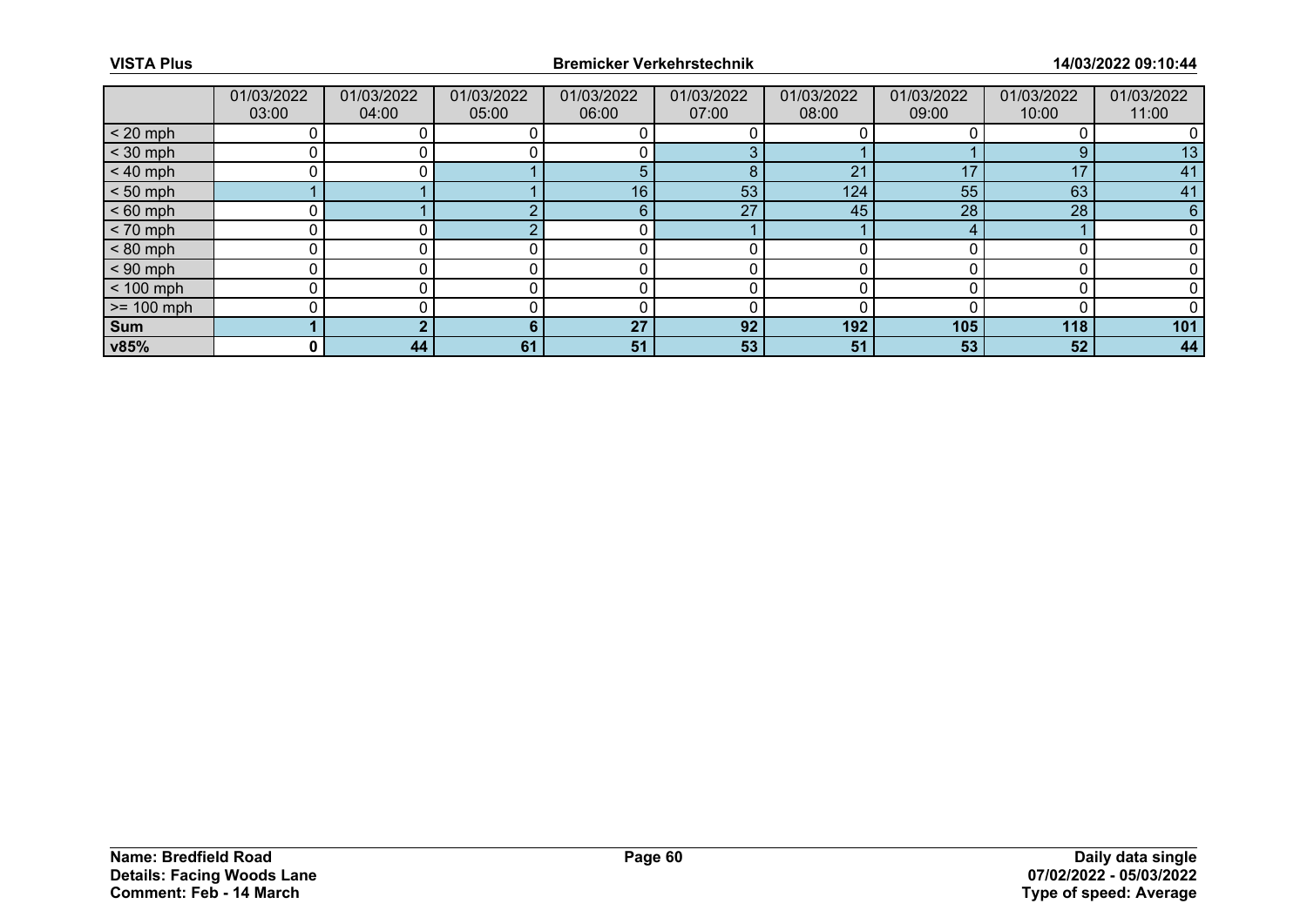|              | 01/03/2022<br>12:00 | 01/03/2022<br>13:00 | 01/03/2022<br>14:00 | 01/03/2022<br>15:00 | 01/03/2022<br>16:00 | 01/03/2022<br>17:00 | 01/03/2022<br>18:00 | 01/03/2022<br>19:00 | 01/03/2022<br>20:00 |
|--------------|---------------------|---------------------|---------------------|---------------------|---------------------|---------------------|---------------------|---------------------|---------------------|
| $< 20$ mph   |                     |                     |                     |                     |                     |                     |                     |                     |                     |
| $<$ 30 mph   |                     |                     |                     |                     | ◠                   |                     |                     |                     |                     |
| $< 40$ mph   | 38                  |                     | 18                  | 33                  | 16                  | 22                  | 20                  | $1^{\circ}$         | 8                   |
| $< 50$ mph   | 56                  | 74                  | 66                  | 88                  | 105                 | 101                 | 73                  | 65                  | 27                  |
| $< 60$ mph   | 15                  | 29                  | 28                  | 41                  | 32 <sup>°</sup>     | 32                  | 19                  | 19                  | 13                  |
| $< 70$ mph   |                     |                     |                     | 3                   |                     |                     |                     | 3                   |                     |
| $< 80$ mph   |                     |                     |                     |                     |                     |                     |                     |                     |                     |
| $< 90$ mph   |                     |                     |                     |                     |                     |                     |                     |                     |                     |
| $< 100$ mph  | $\Omega$            |                     |                     |                     |                     |                     |                     |                     |                     |
| $>= 100$ mph |                     |                     |                     |                     |                     |                     |                     |                     |                     |
| <b>Sum</b>   | 118                 | 113                 | 114                 | 168                 | 156                 | 158                 | 113                 | 99                  | 50                  |
| v85%         | 49                  | 52                  | 52                  | 51                  | 50                  | 51                  | 50                  | 51                  | 53                  |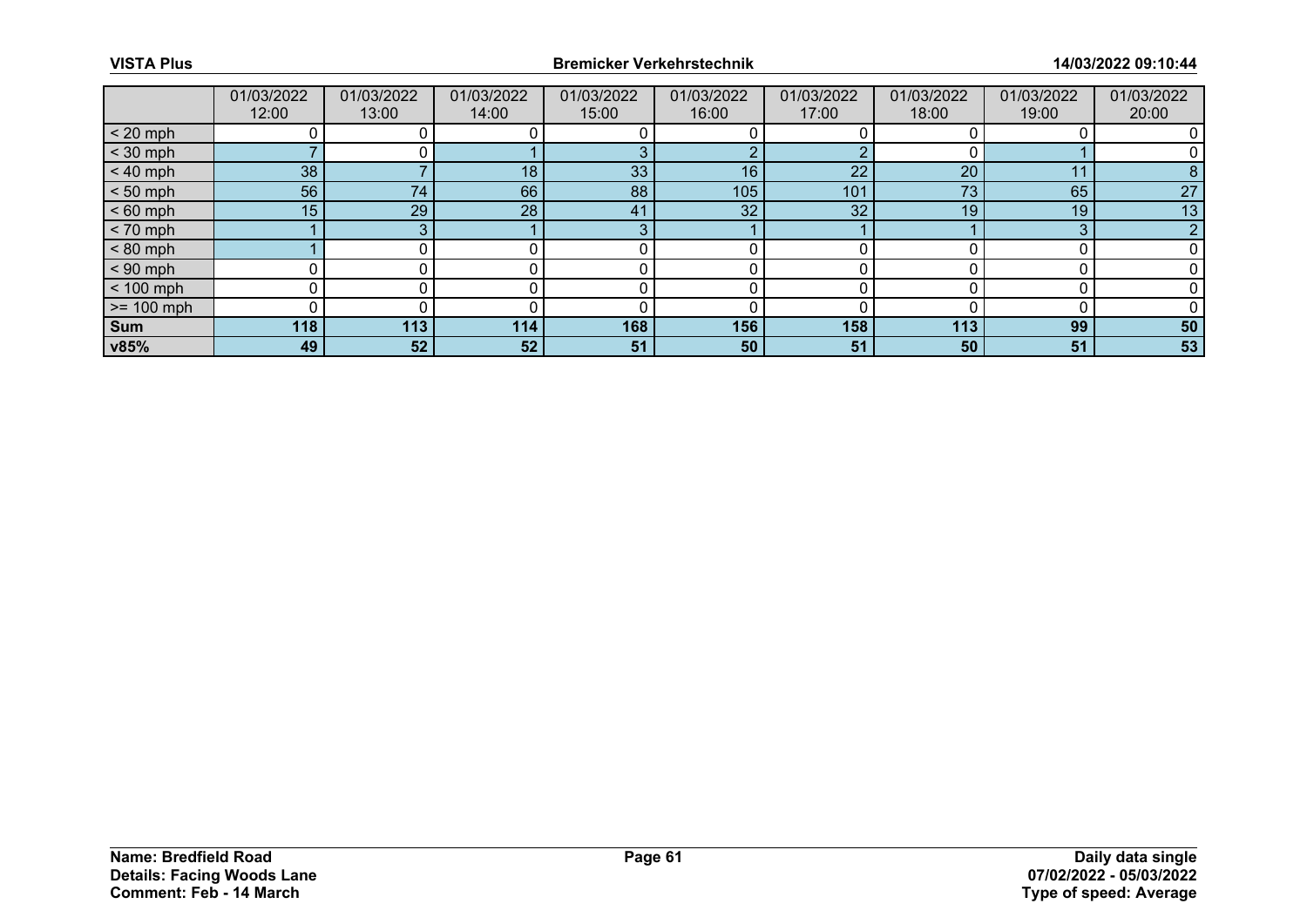|              | 01/03/2022<br>21:00 | 01/03/2022<br>22:00 | 01/03/2022<br>23:00 | 02/03/2022<br>00:00 | 02/03/2022<br>01:00 | 02/03/2022<br>02:00 | 02/03/2022<br>03:00 | 02/03/2022<br>04:00 | 02/03/2022<br>05:00 |
|--------------|---------------------|---------------------|---------------------|---------------------|---------------------|---------------------|---------------------|---------------------|---------------------|
| $< 20$ mph   |                     |                     |                     |                     |                     |                     |                     |                     |                     |
| $<$ 30 mph   |                     |                     |                     |                     |                     |                     |                     |                     |                     |
| $< 40$ mph   | 5                   |                     |                     |                     |                     |                     |                     |                     |                     |
| $< 50$ mph   | 27                  | 18                  |                     |                     |                     |                     |                     |                     |                     |
| $< 60$ mph   |                     |                     |                     |                     |                     |                     |                     |                     |                     |
| $< 70$ mph   | 3                   |                     |                     |                     |                     |                     |                     | ⌒                   |                     |
| $< 80$ mph   |                     |                     |                     |                     |                     |                     |                     |                     |                     |
| $< 90$ mph   |                     |                     |                     |                     |                     |                     |                     |                     |                     |
| $< 100$ mph  |                     |                     |                     |                     |                     |                     |                     |                     |                     |
| $>= 100$ mph |                     |                     |                     |                     |                     |                     |                     |                     |                     |
| <b>Sum</b>   | 46                  | 27                  | 10                  |                     | L.                  |                     |                     |                     |                     |
| v85%         | 52                  | 49                  | 52                  | 0                   | 46                  | 0                   |                     | 62                  | 43                  |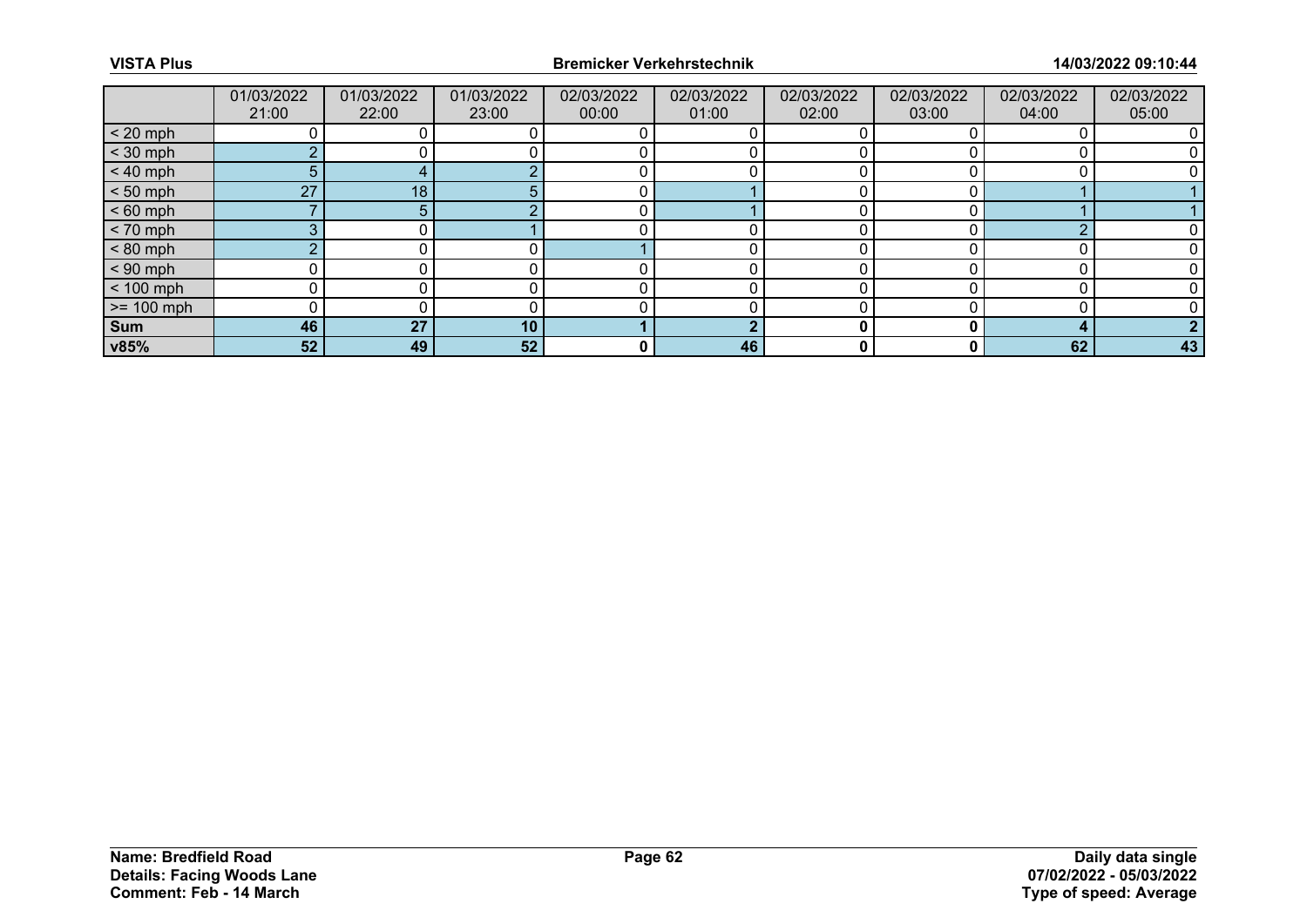|              | 02/03/2022<br>06:00 | 02/03/2022<br>07:00 | 02/03/2022<br>08:00 | 02/03/2022<br>09:00 | 02/03/2022<br>10:00 | 02/03/2022<br>11:00 | 02/03/2022<br>12:00 | 02/03/2022<br>13:00 | 02/03/2022<br>14:00 |
|--------------|---------------------|---------------------|---------------------|---------------------|---------------------|---------------------|---------------------|---------------------|---------------------|
| $< 20$ mph   |                     |                     |                     |                     |                     |                     |                     |                     |                     |
| $<$ 30 mph   |                     |                     |                     |                     |                     |                     |                     |                     |                     |
| $< 40$ mph   | 4                   | 8                   | 10 <sup>1</sup>     | 16                  | 15                  | 17                  | 12                  | 12                  | 12                  |
| $< 50$ mph   | 22 <sup>2</sup>     | 45                  | 95                  | 64                  | 69                  | 62                  | 75                  | 70                  | 84                  |
| $< 60$ mph   | 11                  | 22                  | 52                  | 32                  | 20                  | 29                  | 43                  | 32                  | 21                  |
| $< 70$ mph   |                     |                     | ົ                   |                     |                     | ◠                   |                     |                     | n                   |
| $< 80$ mph   |                     |                     |                     |                     |                     |                     |                     |                     |                     |
| $< 90$ mph   |                     |                     |                     |                     |                     |                     |                     |                     |                     |
| $< 100$ mph  |                     |                     |                     |                     |                     |                     |                     |                     |                     |
| $>= 100$ mph |                     |                     |                     |                     |                     |                     |                     |                     |                     |
| <b>Sum</b>   | 38                  | 80                  | 164                 | 114                 | 110                 | 112                 | 133                 | 115                 | 122                 |
| v85%         | 52                  | 53                  | 52                  | 52                  | 51                  | 52                  | 53                  | 52                  | 51                  |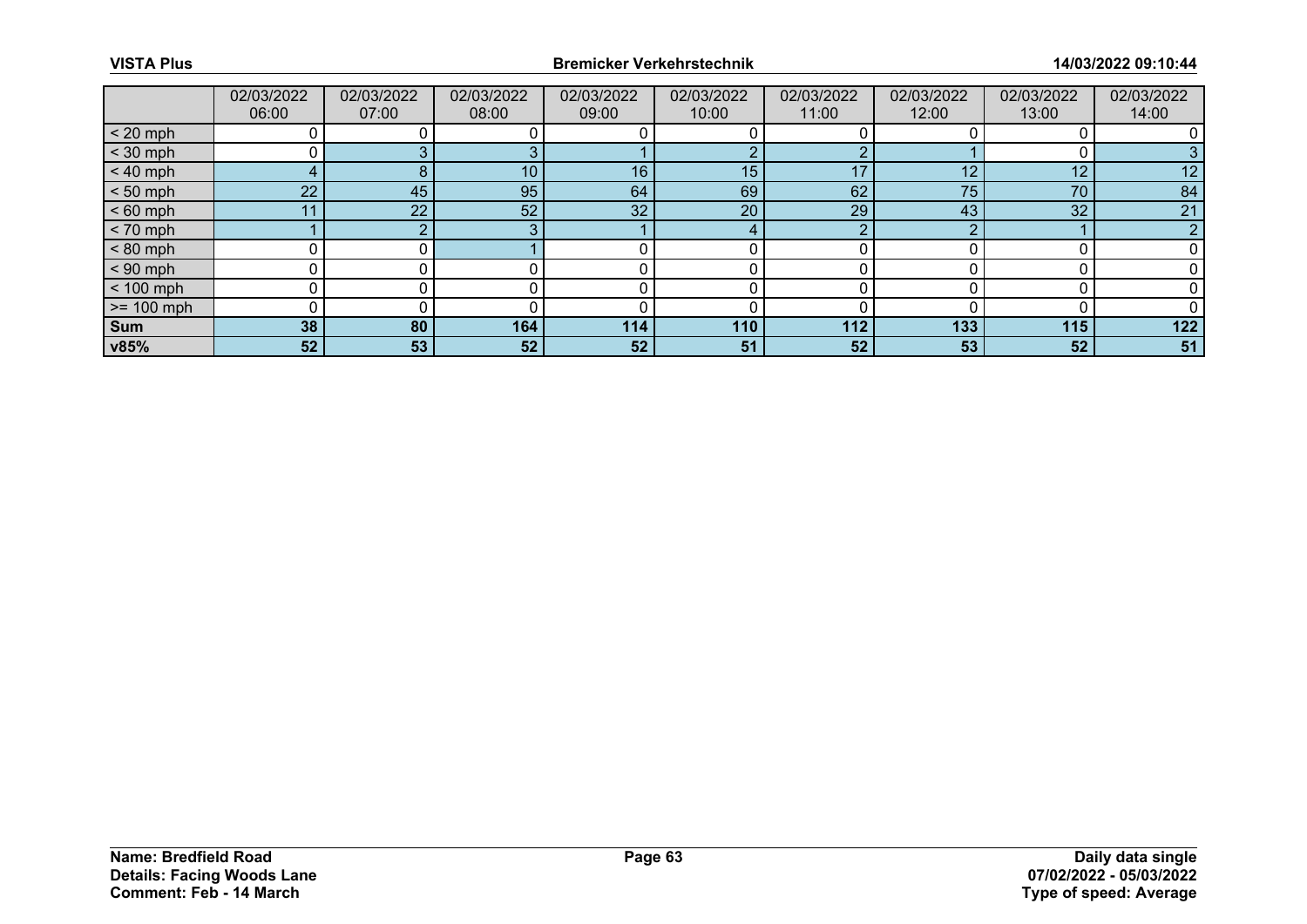|                 | 02/03/2022<br>15:00 | 02/03/2022<br>16:00 | 02/03/2022<br>17:00 | 02/03/2022<br>18:00 | 02/03/2022<br>19:00 | 02/03/2022<br>20:00 | 02/03/2022<br>21:00 | 02/03/2022<br>22:00 | 02/03/2022<br>23:00 |
|-----------------|---------------------|---------------------|---------------------|---------------------|---------------------|---------------------|---------------------|---------------------|---------------------|
| $< 20$ mph      |                     |                     |                     |                     |                     |                     |                     |                     |                     |
| $<$ 30 mph      |                     |                     |                     |                     |                     |                     |                     |                     |                     |
| $< 40$ mph      | 18                  | 17                  | 19                  | 24                  | 18                  | 15                  | 10                  |                     |                     |
| $< 50$ mph      | 109                 | 101                 | 96                  | 71                  | 49                  | 38                  | 33                  | 17                  | 10                  |
| $< 60$ mph      | 15                  | 39                  | 41                  | 19                  | 14 <sub>1</sub>     | 10                  | 14                  |                     |                     |
| $< 70$ mph      | 3                   |                     |                     | റ                   |                     |                     |                     | ≏                   |                     |
| $< 80$ mph      |                     |                     |                     |                     |                     |                     |                     |                     |                     |
| $< 90$ mph      | 0                   |                     |                     |                     |                     |                     |                     |                     |                     |
| $< 100$ mph     | 0                   |                     |                     |                     |                     |                     |                     |                     |                     |
| $\ge$ = 100 mph |                     |                     |                     |                     |                     |                     |                     |                     |                     |
| Sum             | 149                 | 158                 | 163                 | 117                 | 85                  | 64                  | 64                  | 25                  | 12                  |
| v85%            | 49                  | 51                  | 51                  | 51                  | 51                  | 49                  | 55                  | 52                  | 47                  |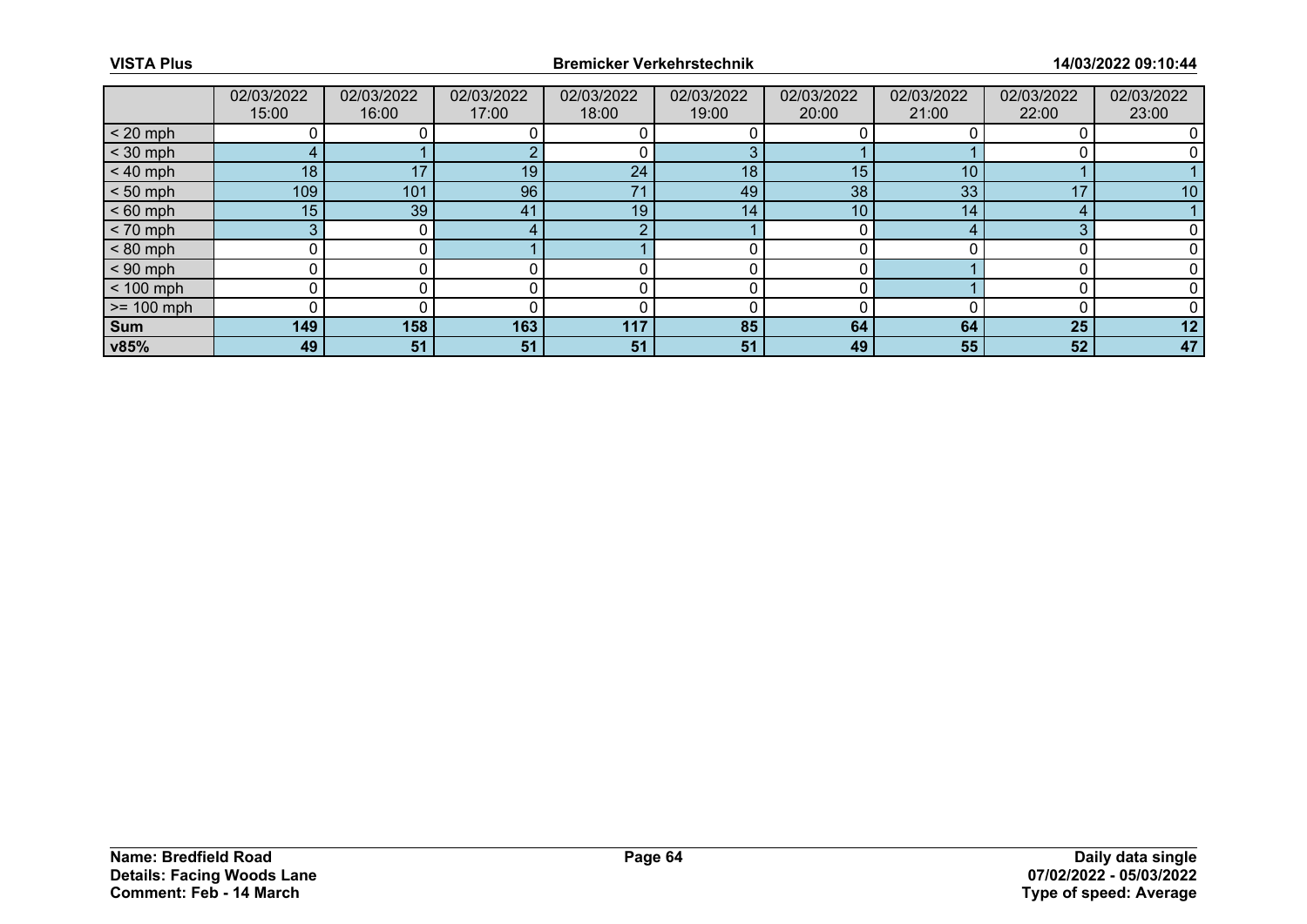|              | 03/03/2022<br>00:00 | 03/03/2022<br>01:00 | 03/03/2022<br>02:00 | 03/03/2022<br>03:00 | 03/03/2022<br>04:00 | 03/03/2022<br>05:00 | 03/03/2022<br>06:00 | 03/03/2022<br>07:00 | 03/03/2022<br>08:00 |
|--------------|---------------------|---------------------|---------------------|---------------------|---------------------|---------------------|---------------------|---------------------|---------------------|
| $< 20$ mph   |                     |                     |                     |                     |                     |                     |                     |                     |                     |
| $<$ 30 mph   |                     |                     |                     |                     |                     |                     |                     |                     |                     |
| $< 40$ mph   |                     |                     |                     |                     |                     |                     |                     |                     |                     |
| $< 50$ mph   |                     |                     |                     |                     |                     |                     |                     | 50                  | 109                 |
| $< 60$ mph   |                     |                     |                     |                     |                     |                     | 12                  | 26                  | 50                  |
| $< 70$ mph   |                     |                     |                     |                     |                     |                     |                     | 4                   | n                   |
| $< 80$ mph   |                     |                     |                     |                     |                     |                     |                     |                     |                     |
| $< 90$ mph   |                     |                     |                     |                     |                     |                     |                     |                     |                     |
| $< 100$ mph  |                     |                     |                     |                     |                     |                     |                     |                     |                     |
| $>= 100$ mph |                     |                     |                     |                     |                     |                     |                     |                     |                     |
| <b>Sum</b>   | 4                   |                     |                     |                     | n.                  |                     | 32                  | 89                  | 174                 |
| v85%         | 59                  | 0 I                 | 53                  | 48                  | 44                  | 49                  | 53                  | 53                  | 52                  |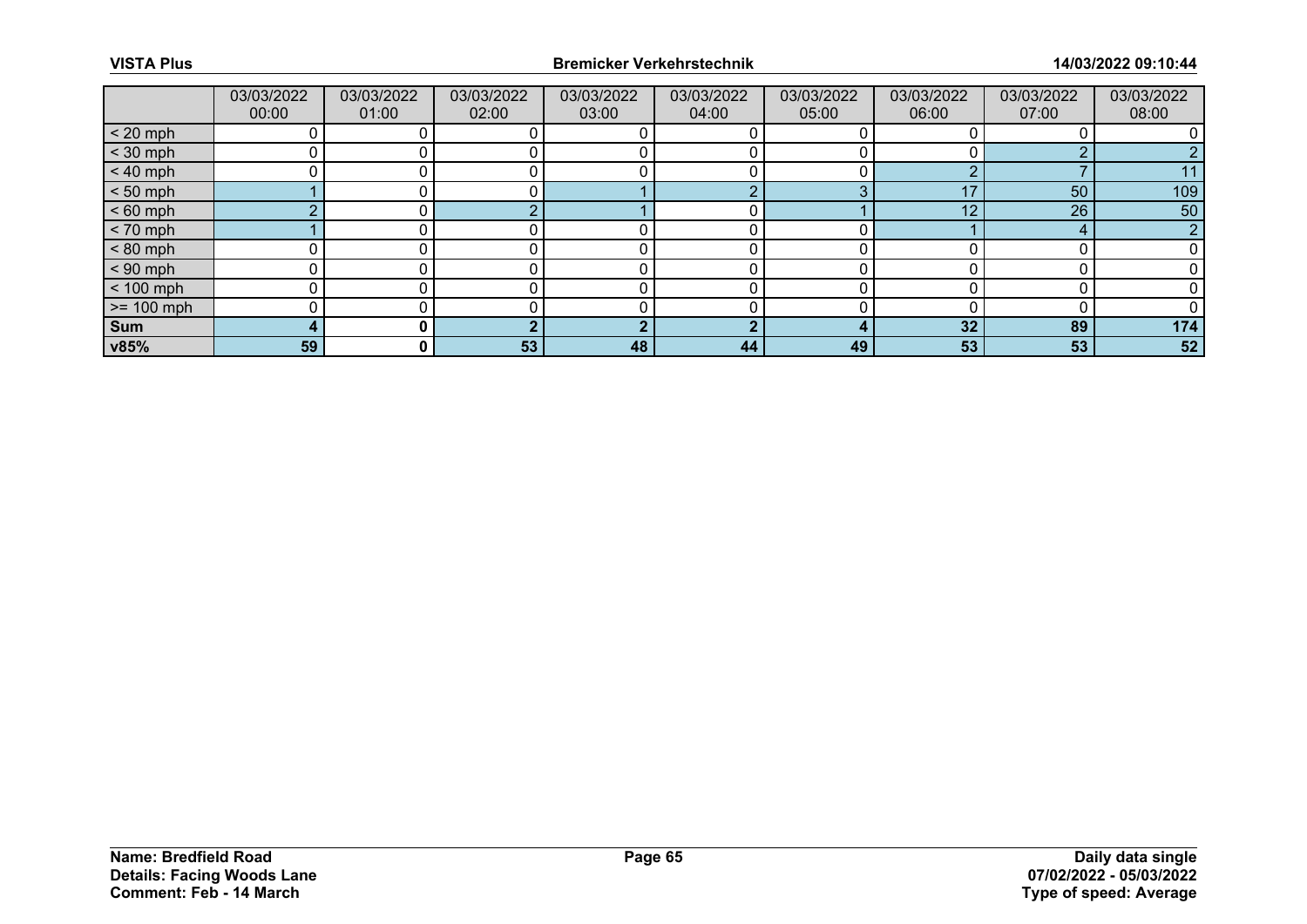|              | 03/03/2022<br>09:00 | 03/03/2022<br>10:00 | 03/03/2022<br>11:00 | 03/03/2022<br>12:00 | 03/03/2022<br>13:00 | 03/03/2022<br>14:00 | 03/03/2022<br>15:00 | 03/03/2022<br>16:00 | 03/03/2022<br>17:00 |
|--------------|---------------------|---------------------|---------------------|---------------------|---------------------|---------------------|---------------------|---------------------|---------------------|
| $< 20$ mph   |                     |                     |                     |                     |                     |                     |                     |                     |                     |
| $<$ 30 mph   |                     |                     |                     |                     |                     |                     |                     |                     |                     |
| $< 40$ mph   | 14 <sub>1</sub>     | 4                   | 14 <sub>1</sub>     | 10                  | 11                  | 16                  | 24                  | 15                  | 22                  |
| $< 50$ mph   | 67                  | 79                  | 60                  | 81                  | 62                  | 81                  | 84                  | 96                  | 107                 |
| $< 60$ mph   | 26                  | 30                  | 29                  | 26                  | 38                  | 20                  | 30                  | 39                  | 33                  |
| $< 70$ mph   | 3                   | 6                   |                     | ◠                   | 5                   | n                   | ⌒                   | ົ                   | 4                   |
| $< 80$ mph   |                     |                     |                     |                     |                     |                     |                     |                     |                     |
| $< 90$ mph   | ∩                   |                     |                     |                     |                     |                     |                     |                     |                     |
| $< 100$ mph  | 0                   |                     |                     |                     |                     |                     |                     |                     |                     |
| $>= 100$ mph |                     |                     |                     |                     |                     |                     |                     |                     |                     |
| <b>Sum</b>   | 111                 | 121                 | 105                 | 120                 | 118                 | 121                 | 144                 | 152                 | 169                 |
| v85%         | 52                  | 53                  | 53                  | 52                  | 53                  | 50                  | 51                  | 52                  | 50                  |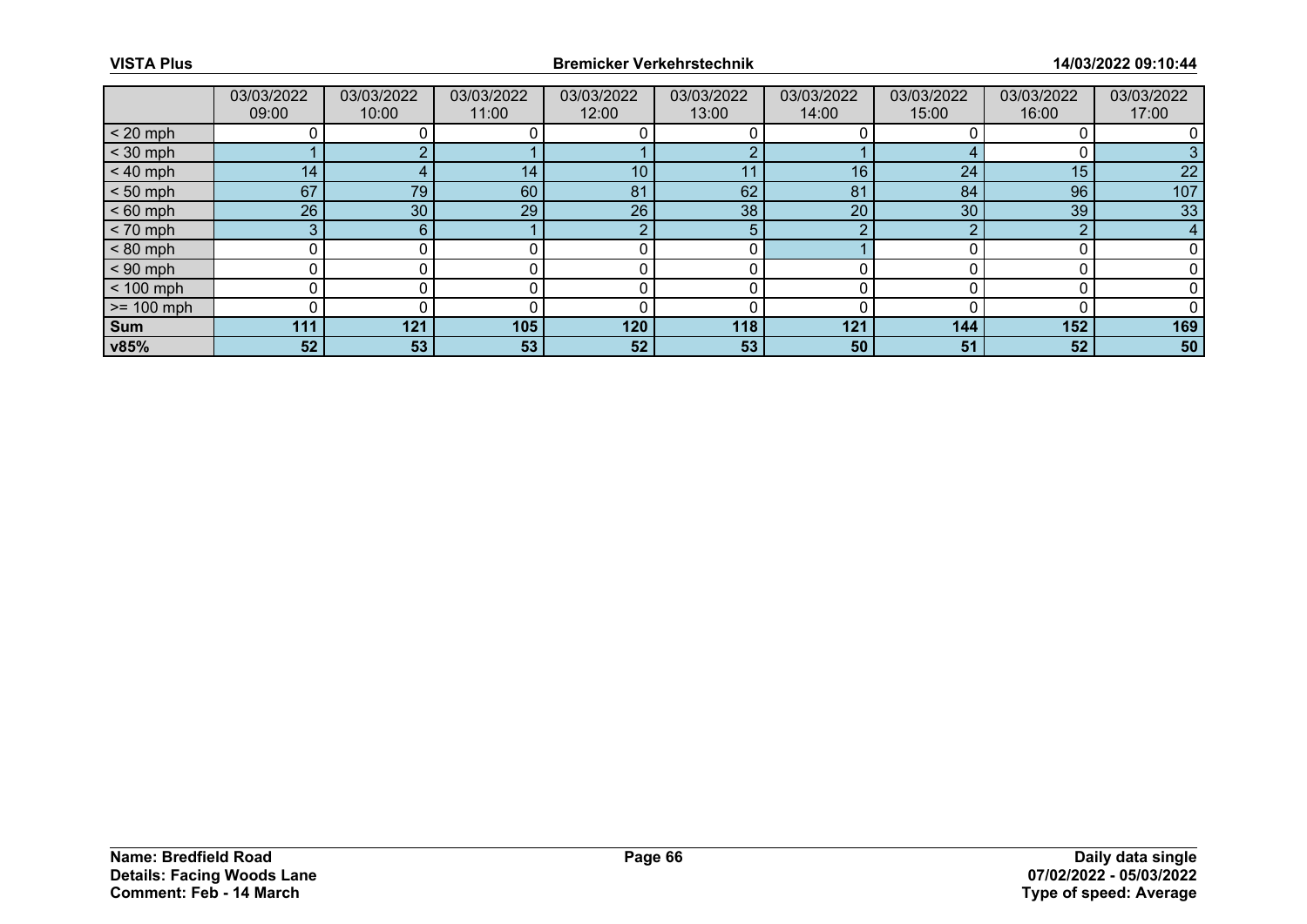|                 | 03/03/2022<br>18:00 | 03/03/2022<br>19:00 | 03/03/2022<br>20:00 | 03/03/2022<br>21:00 | 03/03/2022<br>22:00 | 03/03/2022<br>23:00 | 04/03/2022<br>00:00 | 04/03/2022<br>01:00 | 04/03/2022<br>02:00 |
|-----------------|---------------------|---------------------|---------------------|---------------------|---------------------|---------------------|---------------------|---------------------|---------------------|
| $< 20$ mph      |                     |                     |                     |                     |                     |                     |                     |                     |                     |
| $<$ 30 mph      |                     |                     |                     |                     |                     |                     |                     |                     |                     |
| $< 40$ mph      | 19                  | 17                  | 9                   | 5                   | 5                   |                     |                     |                     |                     |
| $< 50$ mph      | 68                  | 59                  | 32                  | 23                  | 19 <sub>1</sub>     |                     |                     |                     |                     |
| $< 60$ mph      | 29                  | 15                  | 13                  | 6                   | 5                   | 5                   |                     |                     |                     |
| $< 70$ mph      |                     |                     |                     |                     | C                   |                     |                     |                     |                     |
| $< 80$ mph      |                     |                     |                     |                     |                     |                     |                     |                     |                     |
| $< 90$ mph      | 0                   |                     |                     |                     |                     |                     |                     |                     |                     |
| $< 100$ mph     | 0                   |                     |                     |                     |                     |                     |                     |                     |                     |
| $\ge$ = 100 mph |                     |                     |                     |                     |                     |                     |                     |                     |                     |
| Sum             | 117                 | 92                  | 58                  | 36                  | 31                  | 15                  |                     |                     |                     |
| v85%            | 51                  | 51                  | 52                  | 50                  | 50                  | 51                  |                     | 0                   | $\mathbf 0$         |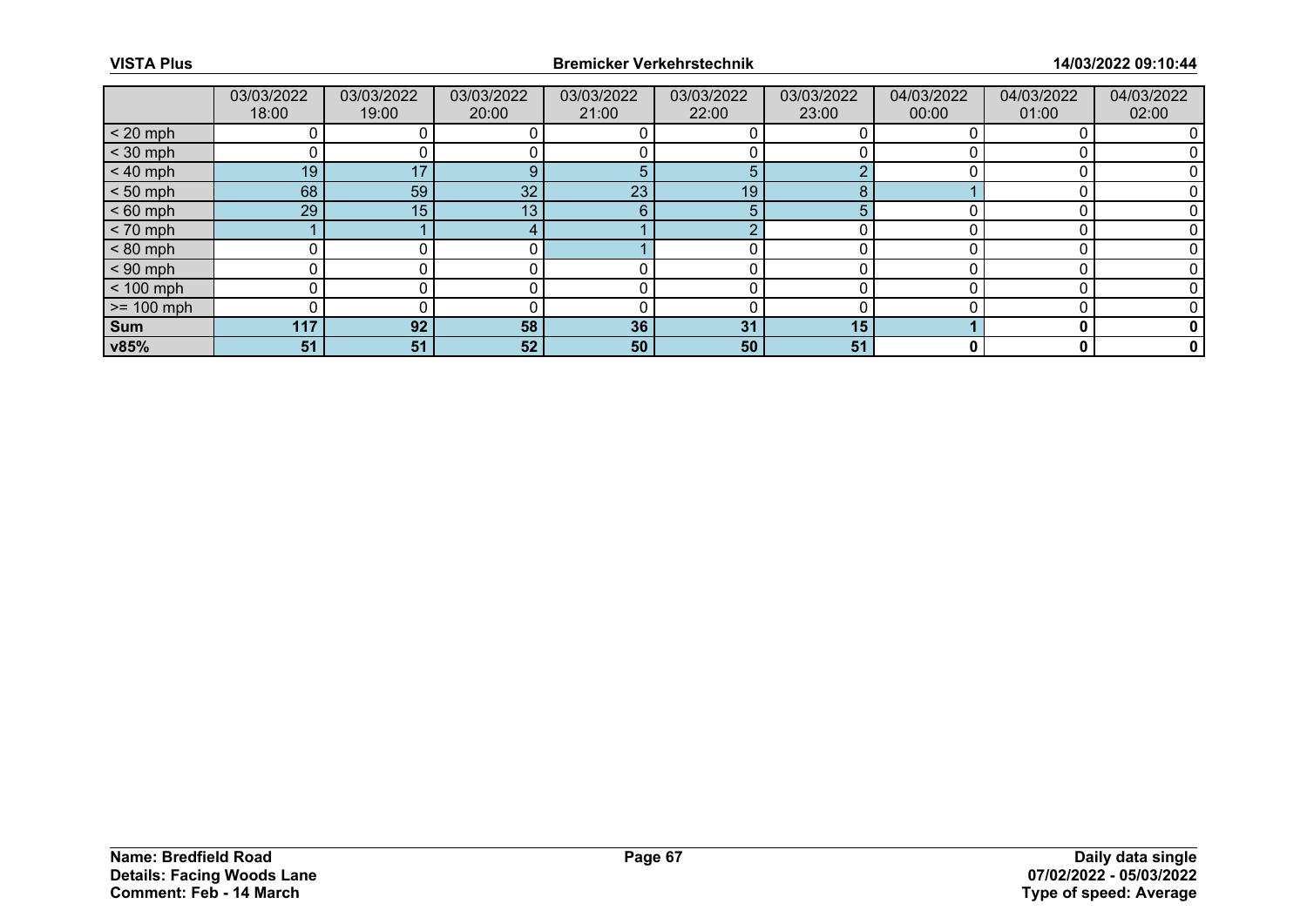|              | 04/03/2022<br>03:00 | 04/03/2022<br>04:00 | 04/03/2022<br>05:00 | 04/03/2022<br>06:00 | 04/03/2022<br>07:00 | 04/03/2022<br>08:00 | 04/03/2022<br>09:00 | 04/03/2022<br>10:00 | 04/03/2022<br>11:00 |
|--------------|---------------------|---------------------|---------------------|---------------------|---------------------|---------------------|---------------------|---------------------|---------------------|
| $< 20$ mph   |                     |                     |                     |                     |                     |                     |                     |                     |                     |
| $<$ 30 mph   |                     |                     |                     |                     |                     |                     |                     | ◠                   |                     |
| $< 40$ mph   |                     |                     |                     | З                   | -1-1                | 11                  | 14                  | 14                  | 18                  |
| $< 50$ mph   |                     |                     |                     | 21                  | 53                  | 111                 | 70                  | 70                  | 75                  |
| $< 60$ mph   |                     |                     |                     | 9                   | 23                  | 44                  | 34                  | 17                  | 19                  |
| $< 70$ mph   |                     |                     |                     |                     | C                   | 4                   |                     |                     |                     |
| $< 80$ mph   |                     |                     |                     |                     |                     |                     |                     |                     |                     |
| $< 90$ mph   |                     |                     |                     |                     |                     |                     |                     |                     |                     |
| $< 100$ mph  |                     |                     |                     |                     |                     |                     |                     |                     |                     |
| $>= 100$ mph |                     |                     |                     |                     |                     |                     |                     |                     |                     |
| <b>Sum</b>   |                     |                     |                     | 38                  | 90                  | 171                 | 127                 | 104                 | 116                 |
| v85%         | 0                   | 0                   | 52                  | 55                  | 51                  | 52                  | 53                  | 50                  | 50                  |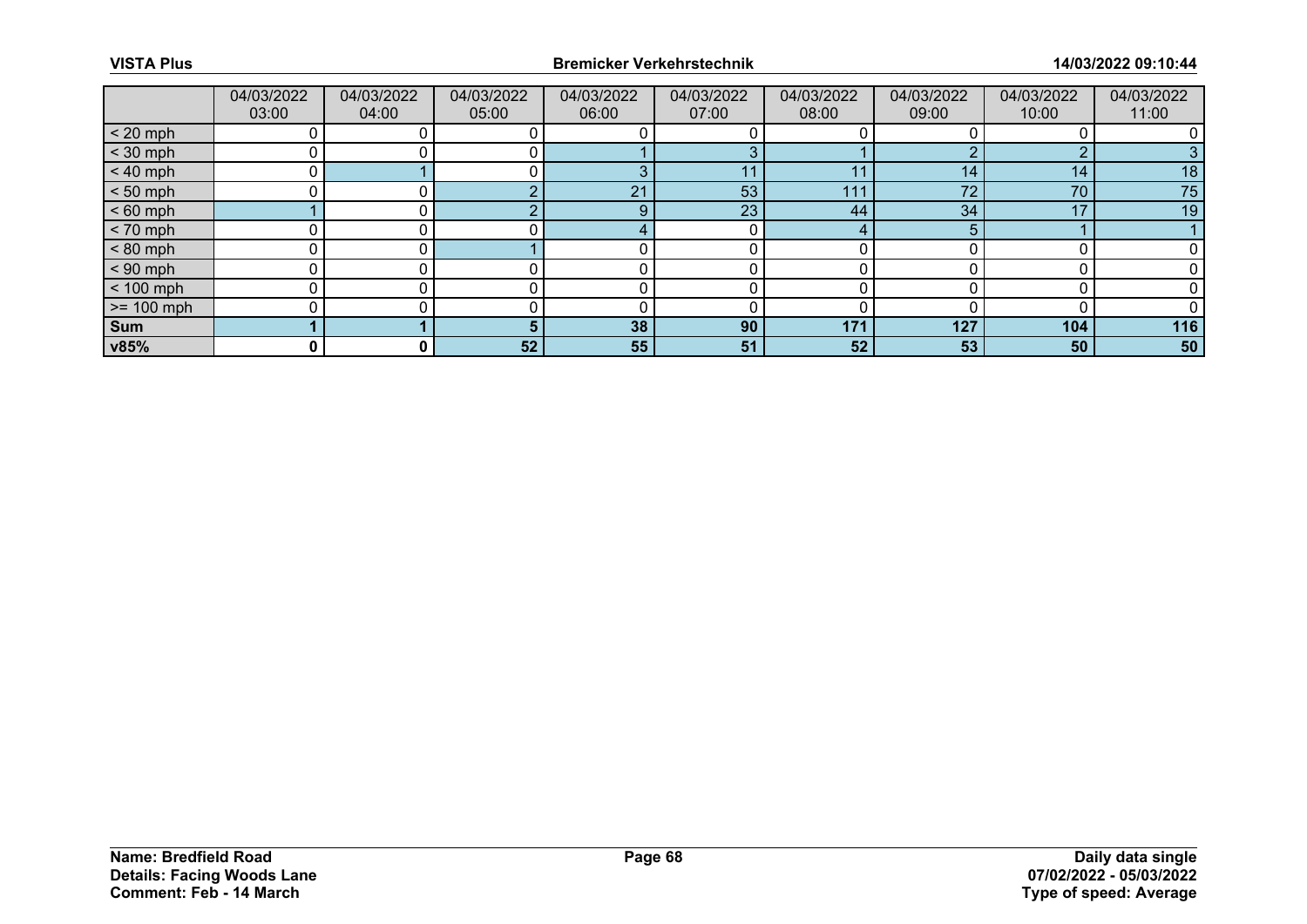|              | 04/03/2022<br>12:00 | 04/03/2022<br>13:00 | 04/03/2022<br>14:00 | 04/03/2022<br>15:00 | 04/03/2022<br>16:00 | 04/03/2022<br>17:00 | 04/03/2022<br>18:00 | 04/03/2022<br>19:00 | 04/03/2022<br>20:00 |
|--------------|---------------------|---------------------|---------------------|---------------------|---------------------|---------------------|---------------------|---------------------|---------------------|
| $< 20$ mph   |                     |                     |                     |                     |                     |                     |                     |                     |                     |
| $<$ 30 mph   |                     |                     |                     |                     |                     |                     |                     |                     |                     |
| $< 40$ mph   | 20 <sub>1</sub>     | 20                  | 17                  | 20                  | 25                  | 16                  | 28                  | 9                   |                     |
| $< 50$ mph   | 75                  | 81                  | 81                  | 95                  | 102                 | 99                  | 56                  | 65                  | 35                  |
| $< 60$ mph   | 36                  | 25                  | 33                  | 37                  | 31                  | 32                  | 23                  | 21                  | 9                   |
| $< 70$ mph   |                     | 5.                  |                     |                     | 5                   | 4                   |                     |                     |                     |
| $< 80$ mph   |                     |                     |                     |                     |                     |                     |                     |                     |                     |
| $< 90$ mph   |                     |                     |                     |                     |                     |                     |                     |                     |                     |
| $< 100$ mph  | ∩                   |                     |                     |                     |                     |                     |                     |                     |                     |
| $>= 100$ mph |                     |                     |                     |                     |                     |                     |                     |                     |                     |
| <b>Sum</b>   | 132                 | 132                 | 134                 | 159                 | 165                 | 151                 | 111                 | 96                  | 52                  |
| v85%         | 53                  | 51                  | 52                  | 53                  | 51                  | 51                  | 52                  | 51                  | 53                  |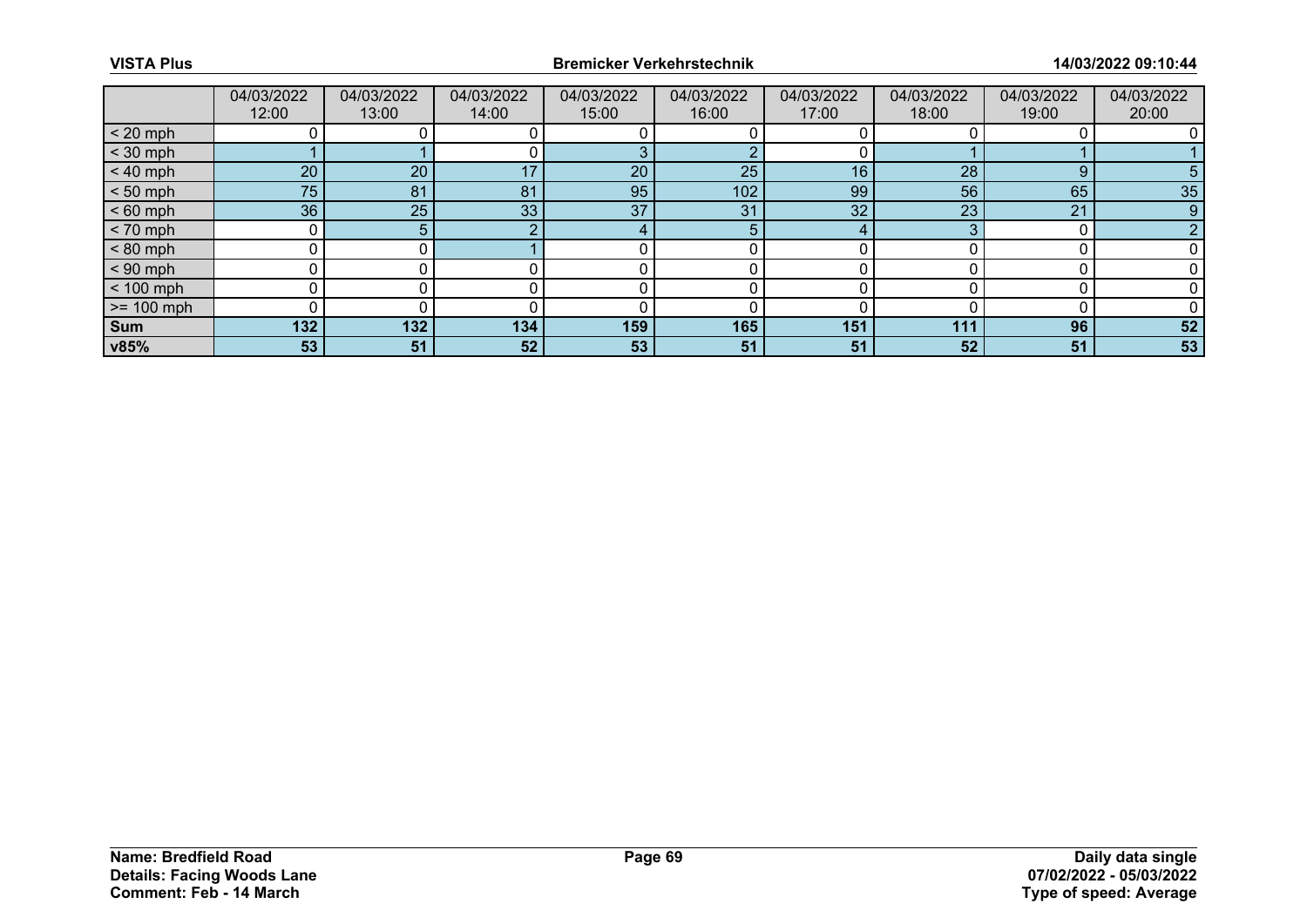|                 | 04/03/2022<br>21:00 | 04/03/2022<br>22:00 | 04/03/2022<br>23:00 | 05/03/2022<br>00:00 | 05/03/2022<br>01:00 | 05/03/2022<br>02:00 | 05/03/2022<br>03:00 | 05/03/2022<br>04:00 | 05/03/2022<br>05:00 |
|-----------------|---------------------|---------------------|---------------------|---------------------|---------------------|---------------------|---------------------|---------------------|---------------------|
| $< 20$ mph      |                     |                     |                     |                     |                     |                     |                     |                     |                     |
| $<$ 30 mph      |                     |                     |                     |                     |                     |                     |                     |                     |                     |
| $< 40$ mph      |                     |                     |                     |                     |                     |                     |                     |                     |                     |
| $< 50$ mph      | 25                  | 14 <sub>1</sub>     | 13                  |                     |                     |                     |                     |                     |                     |
| $< 60$ mph      |                     |                     | 8                   | c                   |                     |                     |                     |                     |                     |
| $< 70$ mph      |                     |                     |                     |                     |                     |                     |                     |                     |                     |
| $< 80$ mph      |                     |                     |                     |                     |                     |                     |                     |                     |                     |
| $< 90$ mph      |                     |                     |                     |                     |                     |                     |                     |                     |                     |
| $< 100$ mph     | 0                   |                     |                     |                     |                     |                     |                     |                     |                     |
| $\ge$ = 100 mph |                     |                     |                     |                     |                     |                     |                     |                     |                     |
| Sum             | 40                  | 21                  | 28                  |                     |                     |                     |                     |                     |                     |
| v85%            | 52                  | 48                  | 51                  | 46                  | 35                  | 0                   | 44                  | 0                   | 55                  |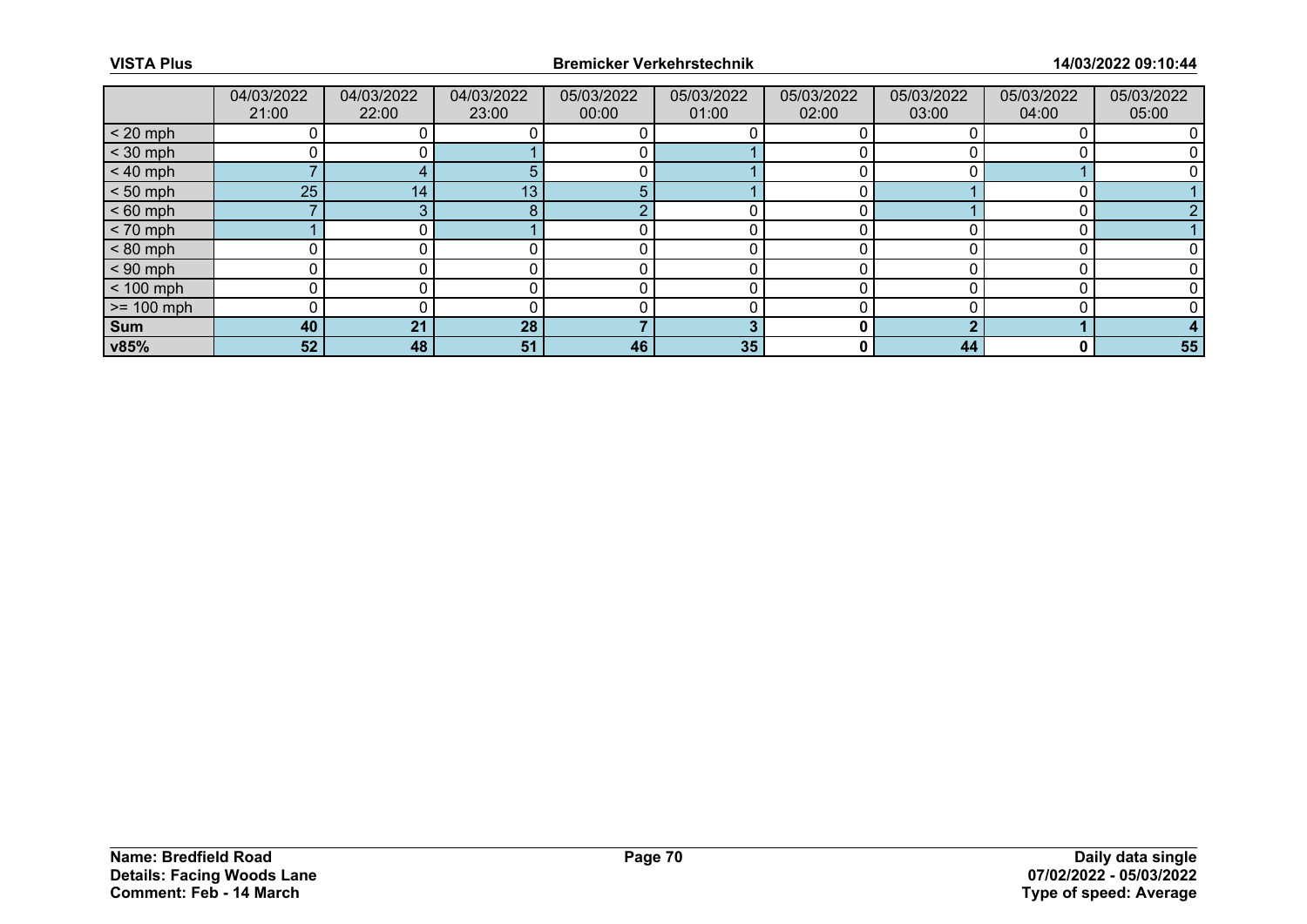|              | 05/03/2022<br>06:00 | 05/03/2022<br>07:00 | 05/03/2022<br>08:00 | 05/03/2022<br>09:00 | 05/03/2022<br>10:00 | 05/03/2022<br>11:00 | 05/03/2022<br>12:00 | 05/03/2022<br>13:00 | 05/03/2022<br>14:00 |
|--------------|---------------------|---------------------|---------------------|---------------------|---------------------|---------------------|---------------------|---------------------|---------------------|
| $< 20$ mph   |                     |                     |                     |                     |                     |                     |                     |                     |                     |
| $<$ 30 mph   |                     |                     |                     |                     |                     |                     |                     |                     |                     |
| $< 40$ mph   |                     |                     |                     |                     |                     |                     |                     |                     |                     |
| $< 50$ mph   | 5 <sup>5</sup>      |                     |                     |                     |                     |                     |                     |                     |                     |
| $< 60$ mph   | 3                   |                     |                     |                     |                     |                     |                     |                     |                     |
| $< 70$ mph   |                     |                     |                     |                     |                     |                     |                     |                     |                     |
| $< 80$ mph   |                     |                     |                     |                     |                     |                     |                     |                     |                     |
| $< 90$ mph   |                     |                     |                     |                     |                     |                     |                     |                     |                     |
| $< 100$ mph  |                     |                     |                     |                     |                     |                     |                     |                     |                     |
| $>= 100$ mph |                     |                     |                     |                     |                     |                     |                     |                     |                     |
| Sum          | 10                  |                     |                     | 0                   | 0                   |                     |                     |                     |                     |
| v85%         | 57                  | 0                   | 0                   | 0                   | 0                   |                     |                     | 0                   | 0                   |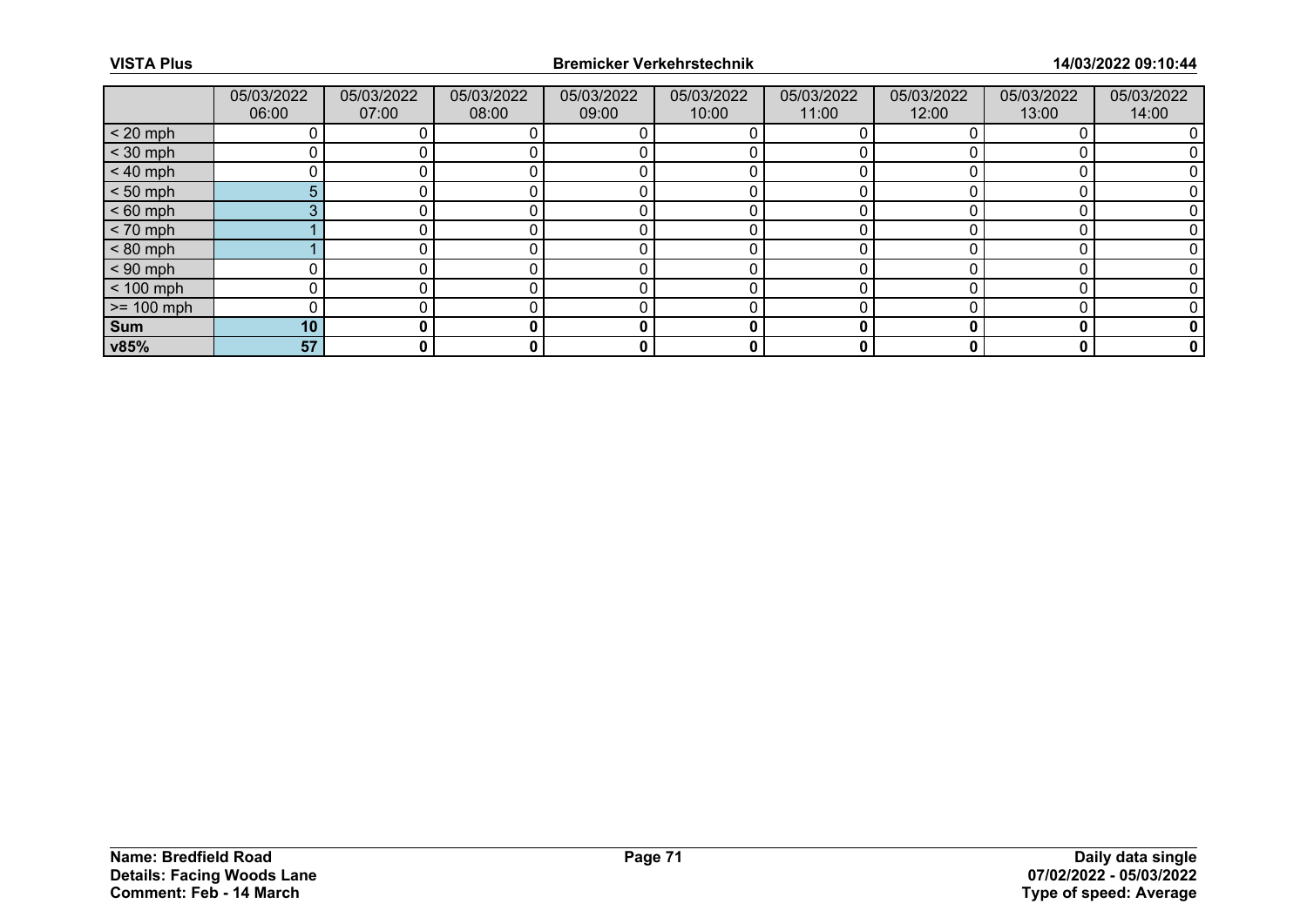|              | 05/03/2022<br>15:00 | 05/03/2022<br>16:00 | 05/03/2022<br>17:00 | 05/03/2022<br>18:00 | 05/03/2022<br>19:00 | 05/03/2022<br>20:00 | 05/03/2022<br>21:00 | 05/03/2022<br>22:00 | 05/03/2022<br>23:00 |
|--------------|---------------------|---------------------|---------------------|---------------------|---------------------|---------------------|---------------------|---------------------|---------------------|
| $< 20$ mph   |                     |                     |                     |                     |                     |                     |                     |                     |                     |
| $<$ 30 mph   |                     |                     |                     |                     |                     |                     |                     |                     |                     |
| $< 40$ mph   |                     |                     |                     |                     |                     |                     |                     |                     |                     |
| $< 50$ mph   |                     |                     |                     |                     |                     |                     |                     |                     |                     |
| $< 60$ mph   |                     |                     |                     |                     |                     |                     |                     |                     |                     |
| $< 70$ mph   |                     |                     |                     |                     |                     |                     |                     |                     |                     |
| $< 80$ mph   |                     |                     |                     |                     |                     |                     |                     |                     |                     |
| $< 90$ mph   |                     |                     |                     |                     |                     |                     |                     |                     |                     |
| $< 100$ mph  |                     |                     |                     |                     |                     |                     |                     |                     |                     |
| $>= 100$ mph |                     |                     |                     |                     |                     |                     |                     |                     |                     |
| Sum          | 0                   |                     |                     | 0                   | 0                   |                     |                     |                     |                     |
| v85%         | 0                   |                     | 0                   | 0                   | 0                   |                     |                     |                     | 0                   |